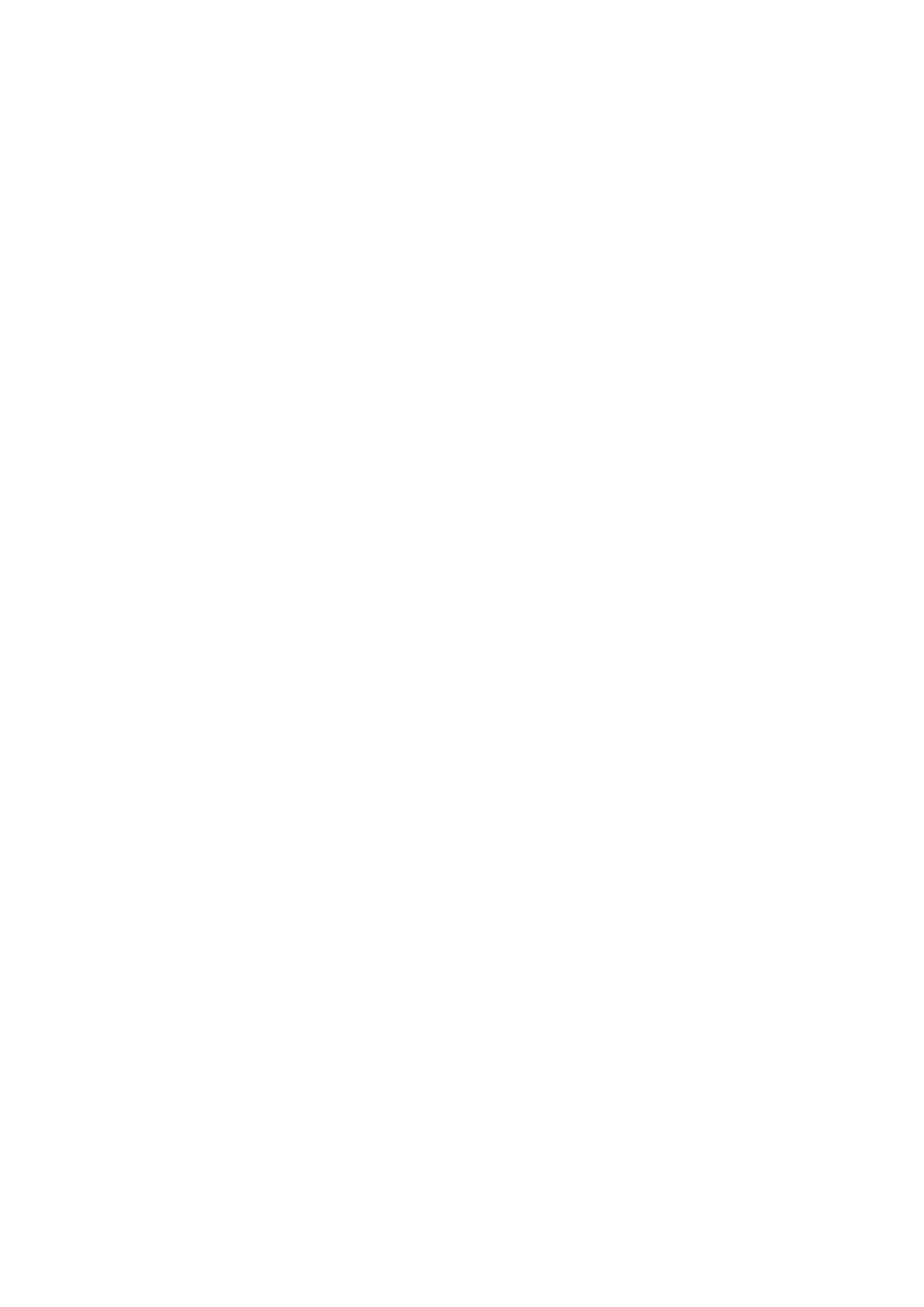**Please cite this report as**

**Lenzen, M. (2009) Understanding virtual water flows – a multi-region inputoutput case study of Victoria.** *Water Resources Research* **45, W09416.**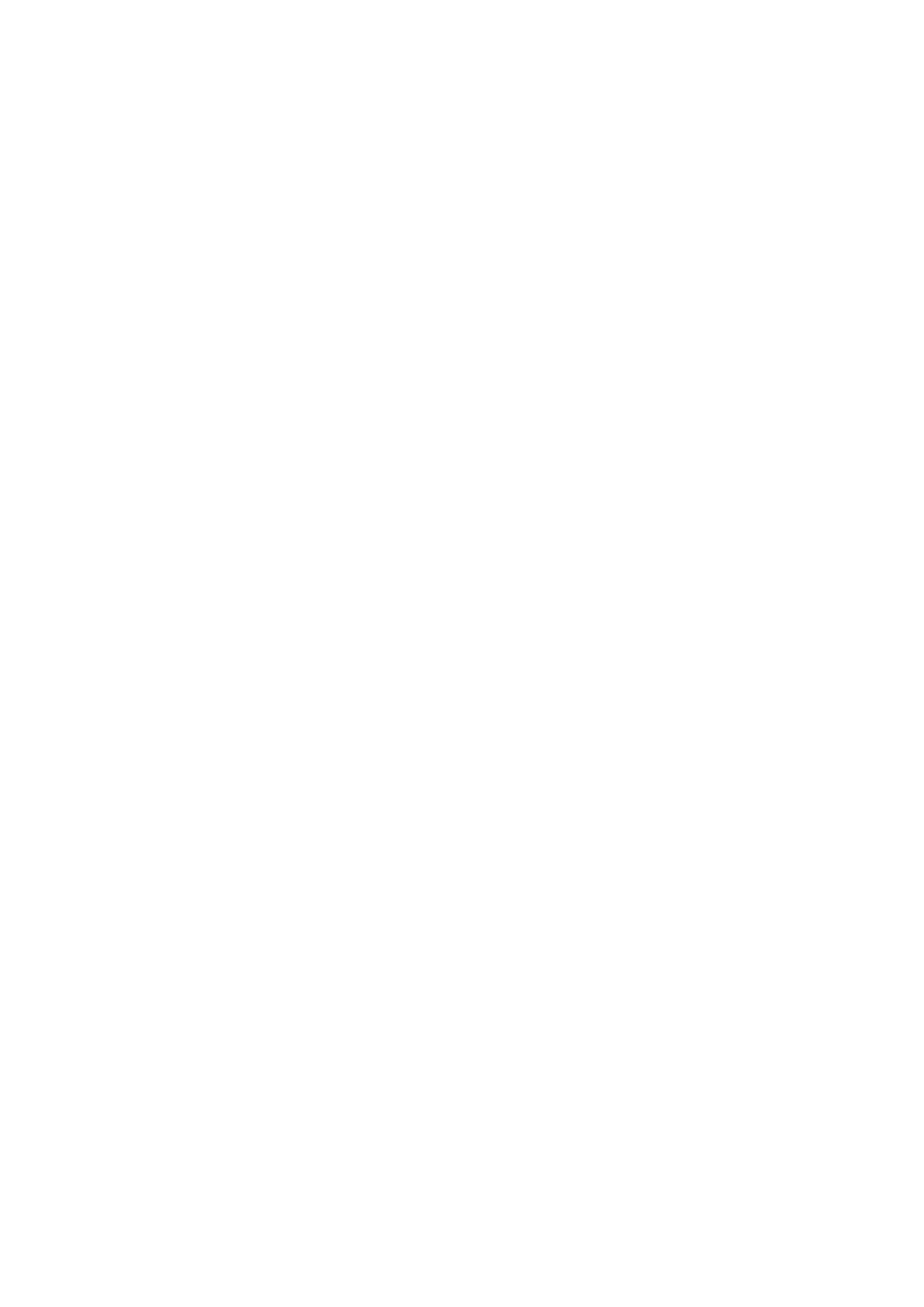





## The Virtual Water Cycle of Victoria

Results of consultancy work undertaken in collaboration with GHD Pty Ltd for the Smart Water Fund & The Victorian Water Trust by Manfred Lenzen, ISA, The University of Sydney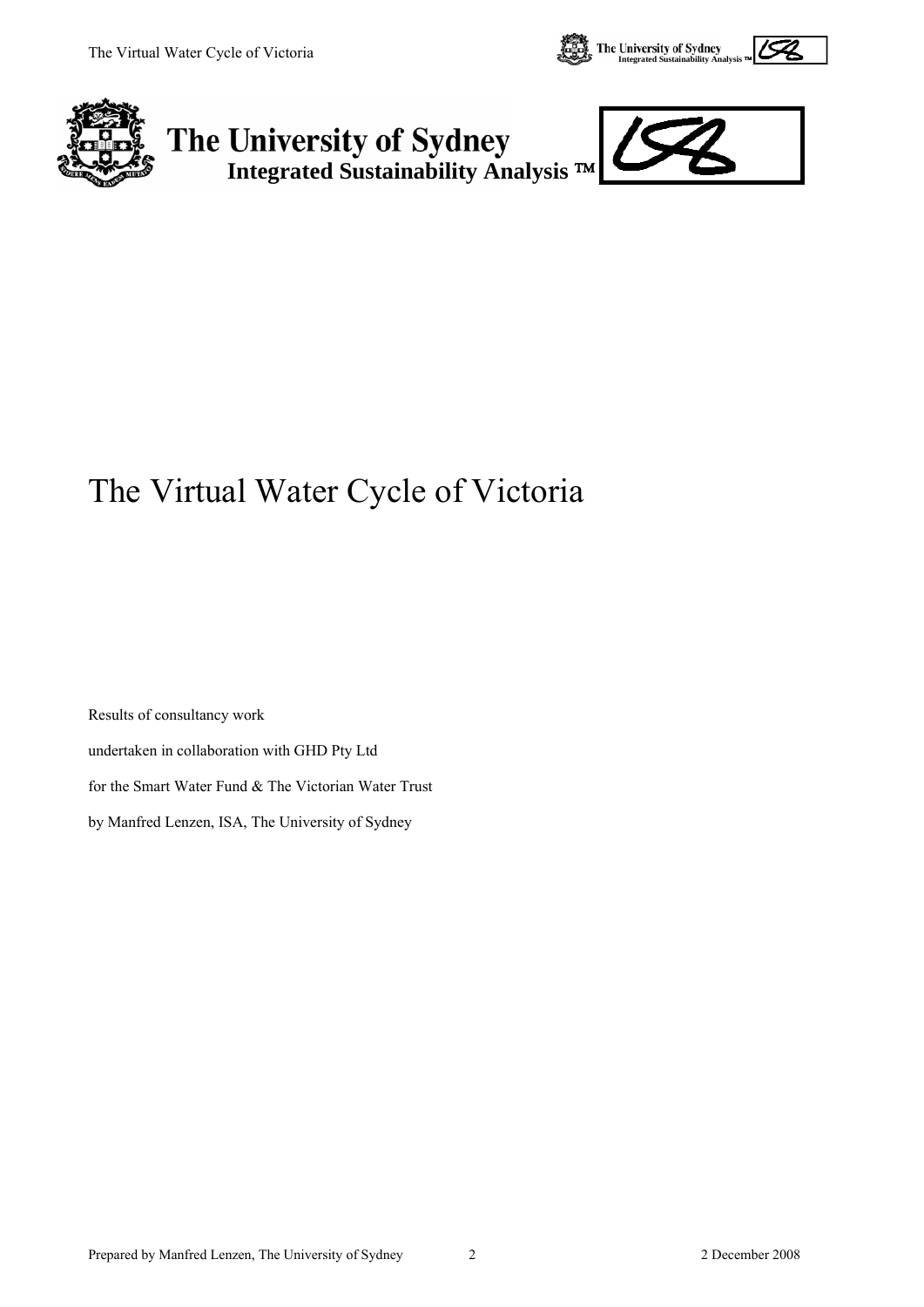



For further enquiries please contact:

Dr Manfred Lenzen School of Physics Phone: (02) 9351 5985 A28 Fax: (02) 9351 7725 The University of Sydney Email: m.lenzen@physics.usyd.edu.au N.S.W. 2006 Website: [http://www.isa.org.usyd.edu.au](http://www.isa.org.usyd.edu.au/)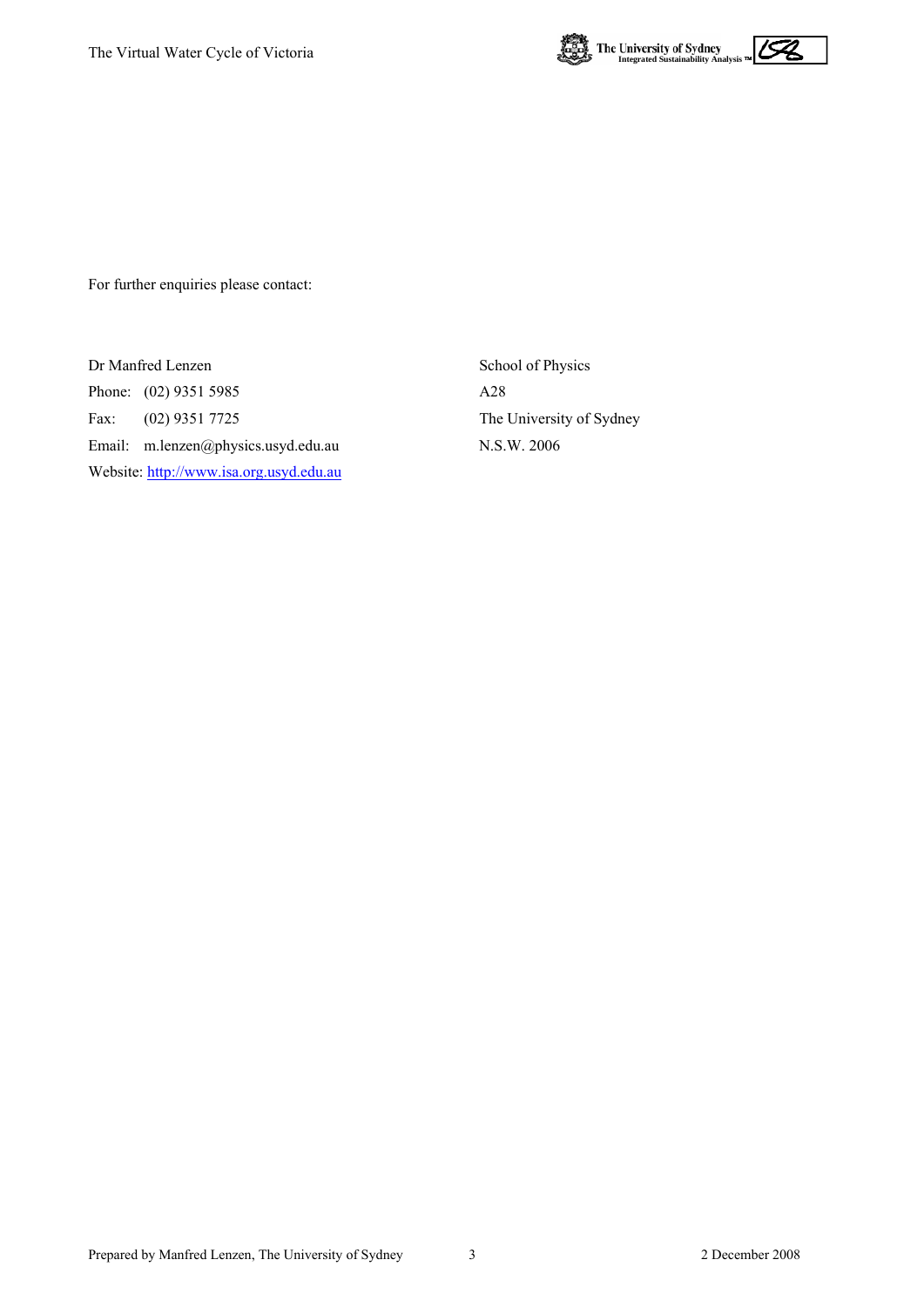

## **Table of contents**

| 1                       |  |
|-------------------------|--|
| $\overline{2}$          |  |
| 2.1                     |  |
| 2.2                     |  |
| 2.3                     |  |
| 2.4                     |  |
| $\overline{\mathbf{3}}$ |  |
| 3.1                     |  |
| 3.2                     |  |
| 3.3                     |  |
| $\overline{\mathbf{4}}$ |  |
| 4.1                     |  |
| 4.2                     |  |
| 4.3                     |  |
| 5                       |  |
| 5.1                     |  |
| 5.2                     |  |
| 5.3                     |  |
| 5.4                     |  |
|                         |  |
| 6                       |  |
| 6.1                     |  |
| 6.2                     |  |
| 6.3                     |  |
| 6.4                     |  |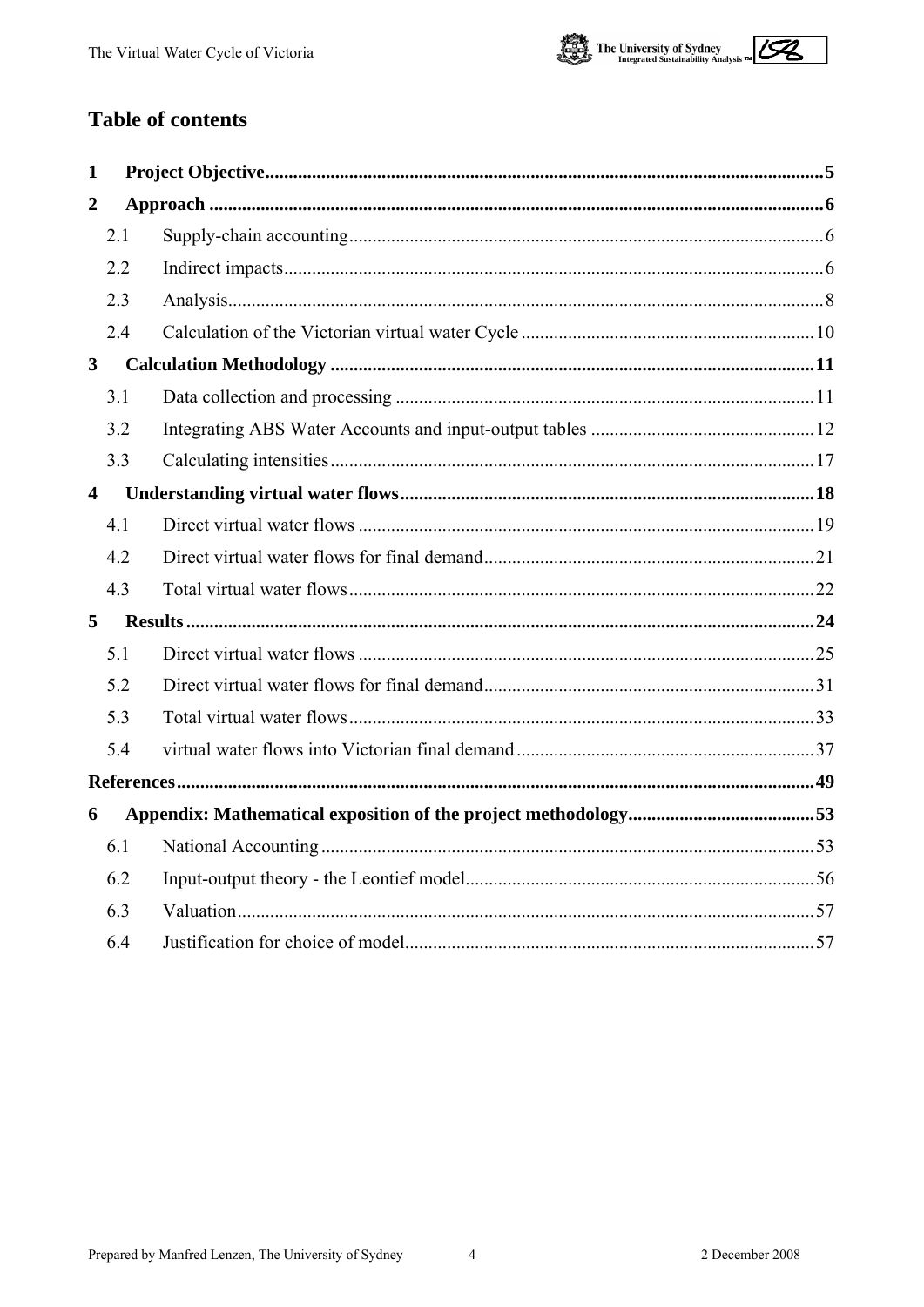

#### <span id="page-7-0"></span>**1 Project Objective**

This work seeks to define and quantify the virtual water Cycle for Victoria. virtual water is the water embodied in all products and services consumed in Victoria, rather than merely the direct water used.

An understanding and improvement in efficiencies in our virtual water use has the potential to provide significant water saving leverage, and to affect water use beyond the boundaries of the State over the longer term.

In particular, this project aims to enhance the understanding of the link between irrigation water use and the consumption of Victoria's residents, and to provide improved awareness that lifestyle and consumption in the urban setting has a direct affect on how water is used throughout the whole of Australia, and to reinforce the message that improved rural water management is not a problem for farmers alone to tackle.

The project meets the *objectives* of the Victorian Water Trust:

- **E**nhance the health and sustainability of the water resources of Victoria an understanding of virtual water use by Victorian residents can have a positive impact on water use beyond the city boundary.
- *Provide greater security for meeting the future water needs of Victorians* the virtual water cycle means that Victorians can think of all water use not just urban water use.
- **Improve efficiencies in the use of water across Victoria by considering virtual or embodied** water use, Victoria's residents will have a vested interest in improving efficiencies in the amount of water used to produce the goods and services they consume.
- **Generate additional investment from sources other than the State Government** industries who have a good understanding of the amount of water involved in their supply and production chains will have an incentive to reduce virtual water use to minimize the business risks associated with water shortage.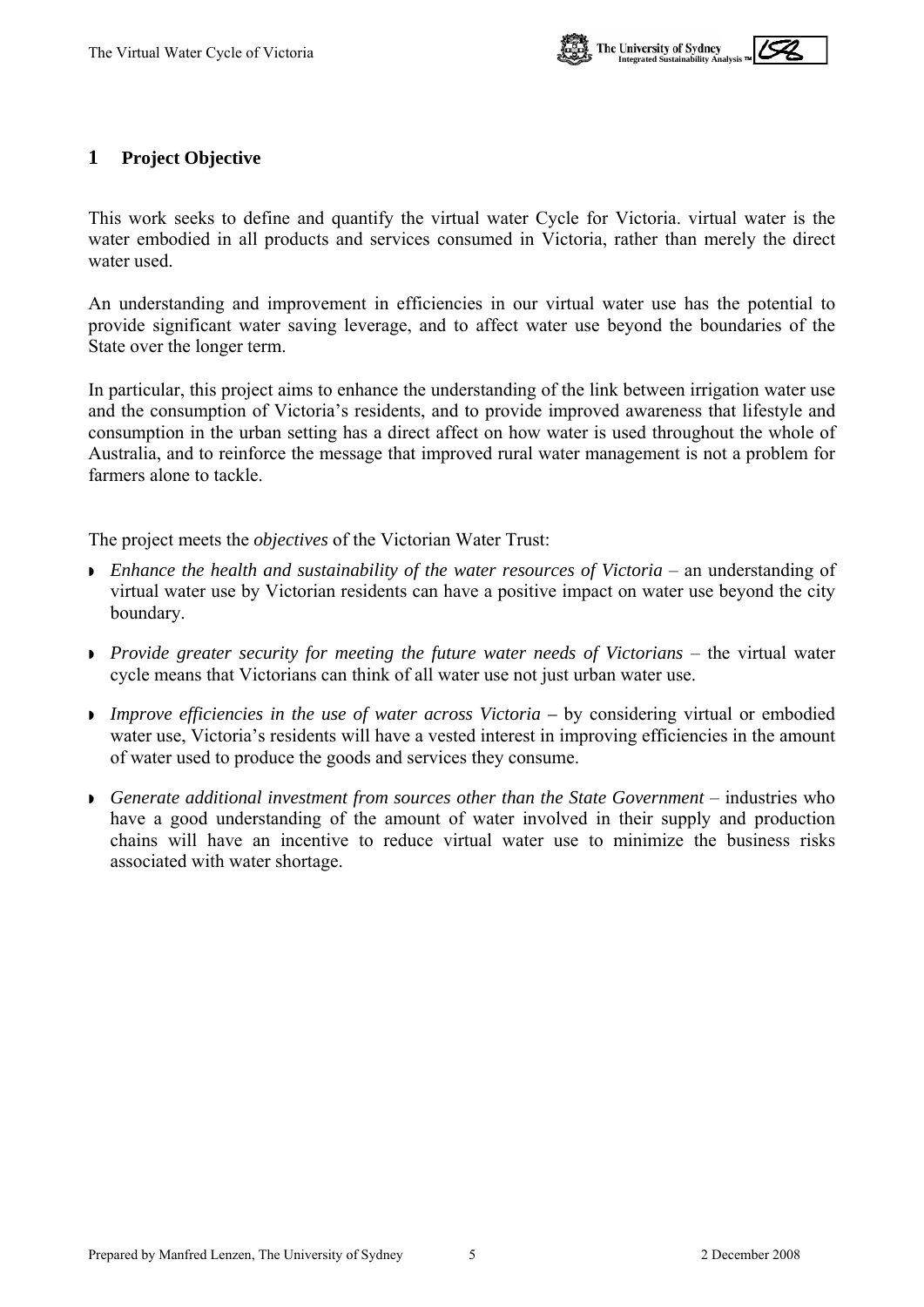

## <span id="page-8-0"></span>**2 Approach**

#### 2.1 Supply-chain accounting

The methodology used in this work is based on the national TBL report *Balancing Act*  ([http://www.isa.org.usyd.edu.au/publications/balance.shtml\)](http://www.isa.org.usyd.edu.au/publications/balance.shtml). The Balancing Act study extends previous TBL studies because of the fact that it looks at the *entire life-cycle* of the impacts of economic activities. Balancing Act distinguishes two types of impacts of economic activities: Some impacts occur within the premises of an organisation employing a certain type of production or technology: for example, the use of natural gas which generates  $CO<sub>2</sub>$  emissions when being combusted. They are called *direct*, or *on-site* impacts. Some other impacts occur off-site: this happens because inputs that an organisation purchases for the operation of its technologies were produced by other organisations (its suppliers), causing impacts within their premises. These impacts are called *indirect* impacts. Generally, what an organisation does within its premises causes impacts throughout a multitude of upstream suppliers, spread across the whole country, and even overseas. Accounting for all these indirect, upstream impacts is usually referred to as a *life-cycle assessment*. The ISA methodology applied in this work is based on a complete life-cycle assessment of organisations' or sectors' impacts.

#### 2.2 Indirect impacts

Why should organisations or sectors report all indirect impacts? Including indirect impacts into an organisations' sustainability report means that the figures reported are higher than they would be if only on-site impacts were reported. So why do this? There are at least five good reasons to do this:

#### 1) To enable meaningful benchmarking

Imagine you are a working for a water suppliers' association, and you wanted to benchmark various urban water suppliers. Assume water supplier A manages the catchment, pumps water into urban areas, and distributes and bills customers; A is said to be vertically integrated. Assume D in another region manages the catchment, and C sells bulk water to B, which distributes and bills. The commodity 'water' is ultimately delivered by A and B, but comparing A and B on a per-litre-of-water basis will likely to result in B having a much smaller impacts, simply because its on-site operations are more limited. It is clear that a comparison of A and B is only meaningful if upstream supply-chains are included.



#### 2) To avoid loopholes in reporting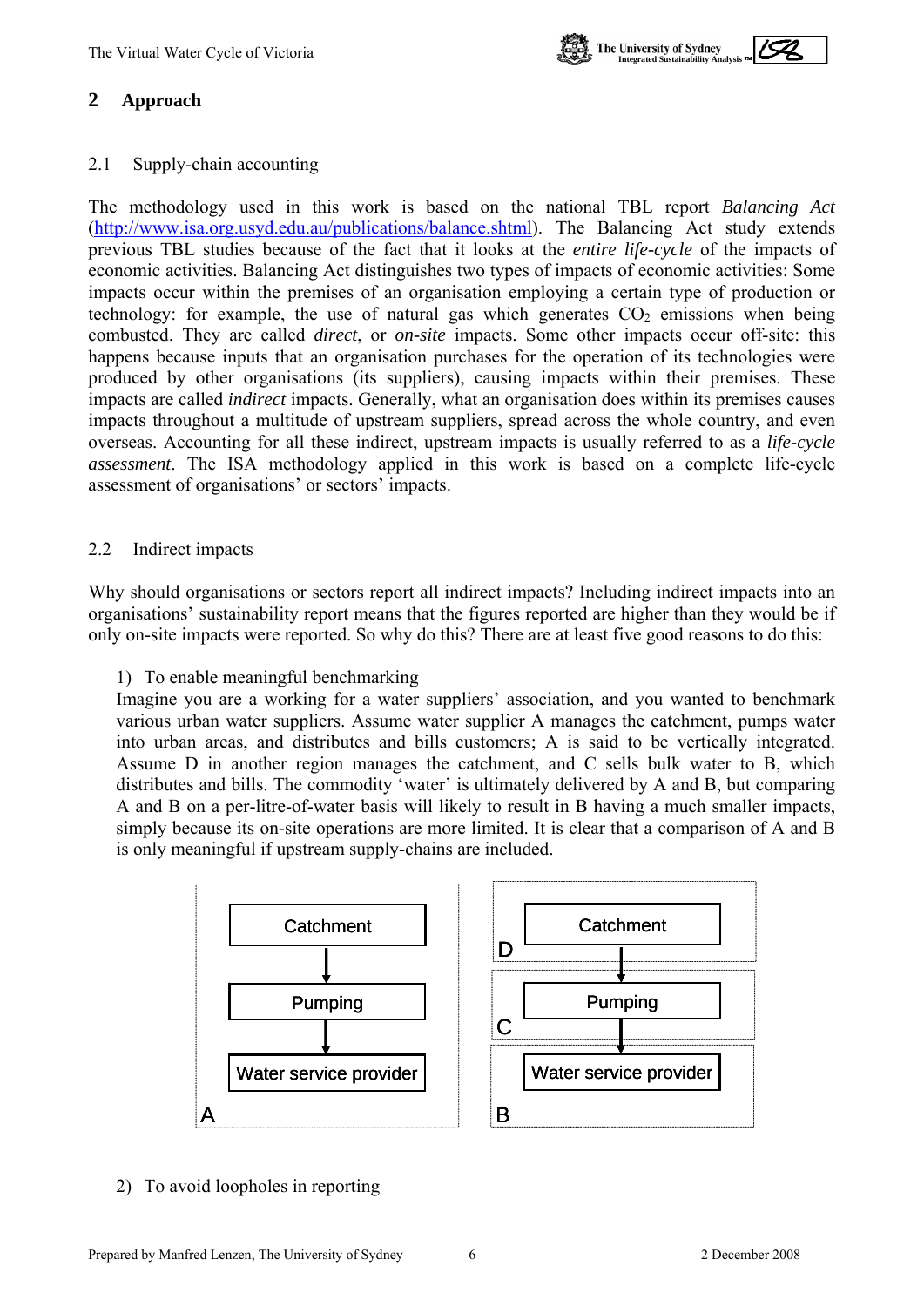

The TBL Reporting guidelines of the Global Reporting Initiative do not require an assessment of indirect, upstream impacts. Imagine you worked for water supplier A and realised that the figures in the annual sustainability report of your competitor B2 are much smaller. If you were concerned about losing a competitive edge because of the negative image cast on your operations, you could simply change the structure of your business, and outsource or demerge into A1 and A2, with A2 taking care of your catchment and the pumping. All of a sudden, the new A1 would look much cleaner and greener, even though operations haven't changed at all! This obviously doesn't make sense, and constitutes a loophole which sooner or later must be plugged. Supply-chain accounting will treat A and B in the same way, whether they source from company-internal or –external supply chains.

#### 3) To reward and encourage the greening of supply chains

Imagine you worked for water supplier A, and you were thinking about how to improve your environmental performance. You know that your pumps use up a lot of electricity causing greenhouse gas emissions which feature in your (GRI-type) sustainability report. However, replacing pumps with better ones is very expensive. You know that your purchases of basic chemicals entails a lot of embodied emissions, and you might have thought of a way to drastically reduce the use of chemicals for a particular water treatment process. However, there is no incentive to do so, because emissions embodied in the chemicals you buy are an indirect, upstream impact, and not asked for in GRI-type reports. You forgo this effective and economical way of reducing your impact; your choice of abatement options is restricted to onsite measures, which may not be the low-hanging fruit you were looking for. Supply-chain accounting shows you which measures give you the best improvements for the least cost, upstream or on site.

#### 4) To increase attractiveness to customers

Imagine if everybody reported including all upstream impacts. Not only would you be rewarded for measures that greened your supply chain, but also by greening your own business you will look more attractive to existing and potential customers, because your on-site impacts would appear as upstream impacts in their sustainability report. That's why it's in your customer's interest to switch from their existing suppliers to your company.

#### 5) To inform about real risk

Imagine you talked to a manager of an ethical investment portfolio. You hear that no urban water supplier is included in the portfolio. When companies were screened, water suppliers became ineligible because of their high greenhouse gas emissions stemming from water treatment processes. These emissions were seen as a financial risk under anticipated greenhouse taxes. You find that many manufacturing firms are part of the portfolio, and that some of these use large amounts of aluminium. You look up how much electricity is needed to make aluminium, and estimate the greenhouse gases embodied in manufactured aluminium. To your surprise you find that some of the manufacturing firms create a higher greenhouse burden than your own water company A, and therefore are associated with a higher financial risk under future greenhouse taxes. The only difference is that the manufacturing firms' risks are "hidden" in their upstream supply chains, which the investment manager overlooked. Supply-chain accounting reveals hidden risks.

Supply-chain issues for Corporate Sustainability Reporting are becoming increasingly topical, which is reflected for example in a quote by the World Business Council on Sustainable Development. Sustainable Development Reporting ([1], p. 55):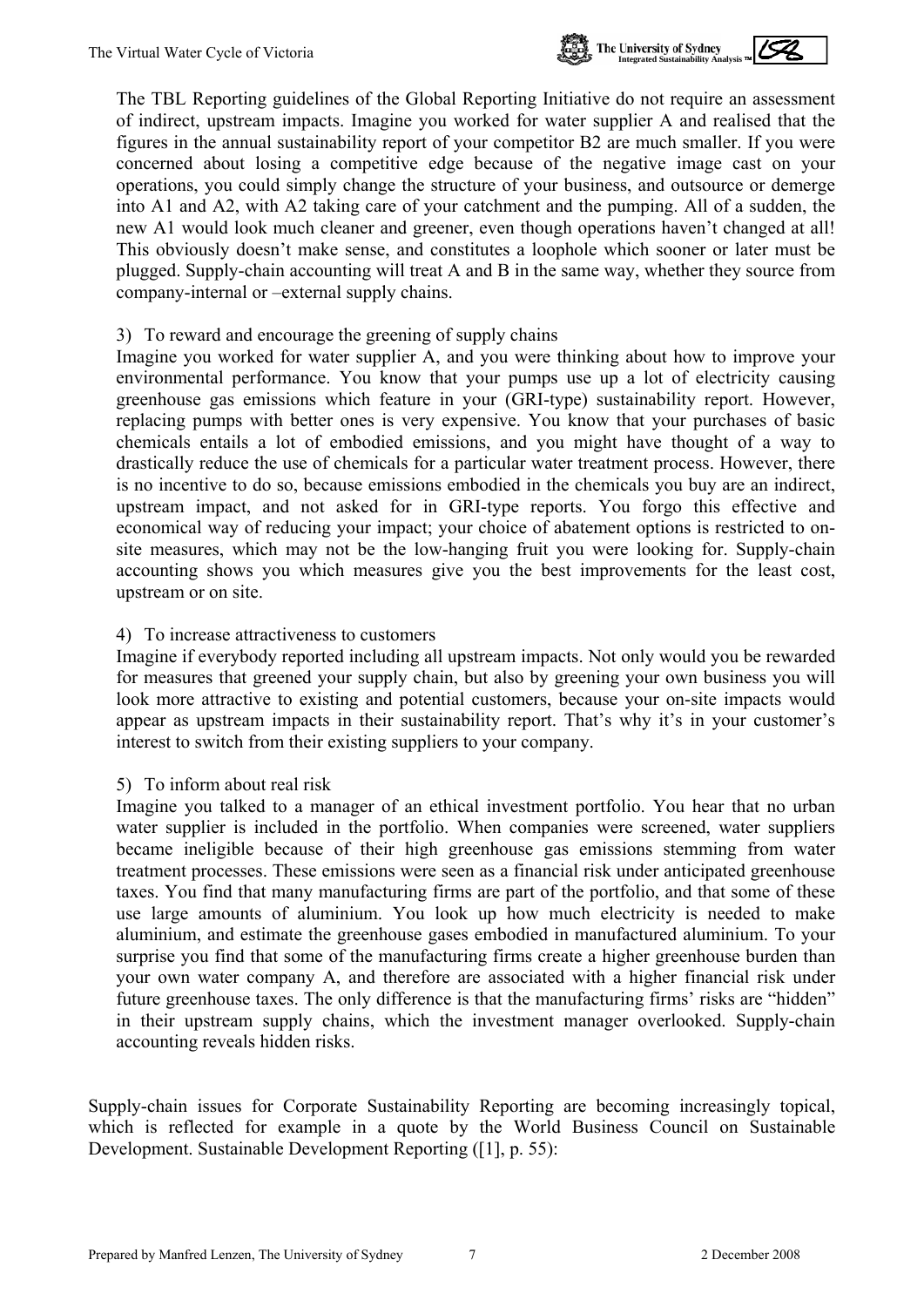

<span id="page-10-0"></span>*"Current reporting practices are often performed within the boundaries of the reporting organization. In the coming years, it is likely that companies will increasingly report across the value chain. This will represent a new challenge in terms of reporting on the upstream (supplier related) issues linked to human rights, environmental and societal impacts, and also of coping with the wider downstream (consumer related) impact of products and services".* 

#### 2.3 Analysis

In this work we link the *Water Accounts* of the Australian Bureau of Statistics and the Australian *input-output tables* into a sophisticated model. By linking together physical data on water and monetary data it is possible to undertake life-cycle impact and trade flow modelling throughout the entire supply-chain system of the Australian economy.

#### *2.3.1 Water accounts within the environmental accounting framework*

According to the Australian Bureau of Statistics [2], "the aim of [… a] Water Account project [… is] to provide a mechanism to tie together data from different sources into one consolidated information set. It would then be possible to link physical data to economic data sets such as Australia's National Accounts and other natural resource data sets. Environmental accounts can facilitate an integrated approach to a range of issues that include:

- a broader assessment of the consequences of economic growth;
- the contribution of sectors to particular environmental problems; and
- sectoral implications of environmental policy measures (for example, regulation, charges and incentives).

The advantage of an environmental account is that by linking together physical data and monetary data in a consistent framework it is possible to undertake scenario modeling. Issues that could be modeled include assessing the efficiencies in different sectors of the economy and the environment, and resource implications of structural change."

Accordingly, water accounts contain supply and use tables that track the extraction of water from the 'environment' through to consumptive use, regulated discharges to the environment, and reuse. A supply table shows who is supplying water for use, and a use table shows who is using water. The data are expressed as physical quantities (megalitres).

#### *2.3.2 Australian National Accounts and input-output tables*

The Australian National Accounts are published by the Australian Bureau of Statistics (ABS). Within the System of National Accounts 1993 (SNA93), National Income, National Expenditure and National Product are now benchmarked by the ABS on input-output tables. The ABS employs the commodity flow method, which is an input-output approach for compiling National Accounts [3]. The characteristic feature of the commodity flow method is that it balances total supply and use for each commodity while simultaneously balancing total production and input for each industry. In practice, the reconciliation of the three GDP estimates based on income, expenditure and production is achieved by an iterative confrontation and balancing process involving approximately 1000 commodities and 100 industries. As a result of this approach, previously common discrepancies within the National Accounts and between input-output tables and the National Accounts no longer occur. Furthermore, an Economic Activity Survey incorporating taxation statistics has been specifically designed by the ABS [4] to support the input-output approach from 1994-95 onwards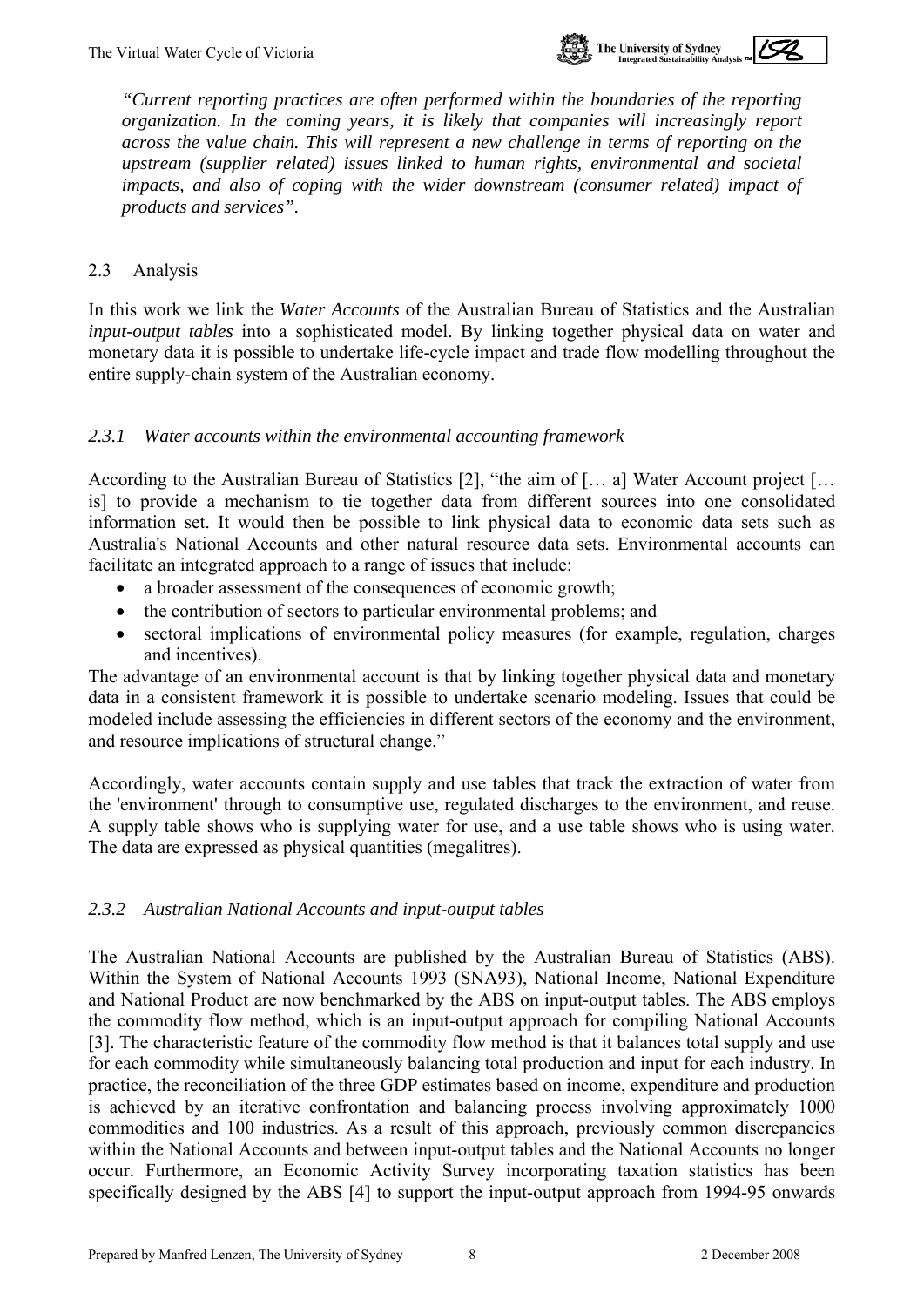

by expanding and detailing the industry data collection, and by facilitating the production of annual input-output tables (previously triennial).

The basic input-output tables contain matrices describing the supply, use, import, and margins of commodities in the Australian economy. Commodities and industries are distinguished in the published tables. A measure for the homogeneity of industries is the *supply matrix* **V**, which shows the total output of domestically produced commodities (columns *j*) by domestic industries (rows *i*). Characteristically, the largest entry in each commodity column belongs to the industry to which the respective commodity is primary. The *market share matrix*  $\mathbf{D}$  (with elements  $D_{ii}$  showing the share of industry *i* in producing commodity *j*) is derived from the supply matrix by dividing each entry by the total commodity output:  $D_{ii} = V_{ii}/\Sigma_i V_{ii}$ .

The *use matrix* **U** (Fig. 1) shows how commodities (rows *i*) are absorbed in industries (columns *j*). The use matrix contains both domestically produced and imported commodities without distinction. Competing imports are allocated indirectly, that is, to the supplying sector that they are primary to, rather than directly to the sectors that use them. Complementary imports are excluded from intermediate demand, since there is no domestic sector that they are primary to (as they are not produced domestically). Excluded are also re-exports, which are commodities that are imported into Australia and then exported without having been used or transformed.

#### *2.3.3 Input-output analysis*

Input-output analyses of economic interdependence rely only on National Accounts that are regularly published by statistical bureaux, and have therefore been described by Nobel Prize laureate Richard Stone as "neutral from both an analytical and ideological point of view" (as cited by Hewings and Madden [5], p.1, see also Rose [6], p. 297). Elements of input-output analysis can be found in many analytical streams within economics, and have been applied during the past four decades in numerous studies of both market and planned economies, with little modification. "Moreover, [input-output analysis] does not incorporate any specific behavioural conditions for the individual or the state [...], except that an economy behave in a consistent manner" ([7], p. 12).

As Leontief ([8], p. 19) himself puts it, "the economic system to which [input-output analysis] is applied may be as large as a nation or even the entire world economy, or as small as the economy of a metropolitan area or even a single enterprise" (compare [9], [10] and [11]).

The history of methodological developments has been reviewed by Stone [12], Polenske [13], Carter and Petri [14], Forssell and Polenske [15], and Rose and Miernyk [16]. Introductions into input-output theory can be found in work by Leontief [8, 17], Stone [18], Duchin [19] and Dixon [20].

The increasing availability of sectoral environmental data in physical units has enabled the practical application of Leontief and Ford's [21] original suggestion of a combined financial and environmental-physical input-output account. In theory terms, and following a classification by Miller and Blair [22], these *generalised* input-output models incorporate additional information on inputs of *production factors* into intermediate demand. The term "production factors" can be understood in a very general sense as *additive indicators and quantities that are in any way associated with industrial production*. They can be for example

- economic parameters such as income, capital, or imports,
- social factors such as employment, income disparity or occupational health and safety,
- natural resources such as water, land, forest, minerals, metals and fuels, or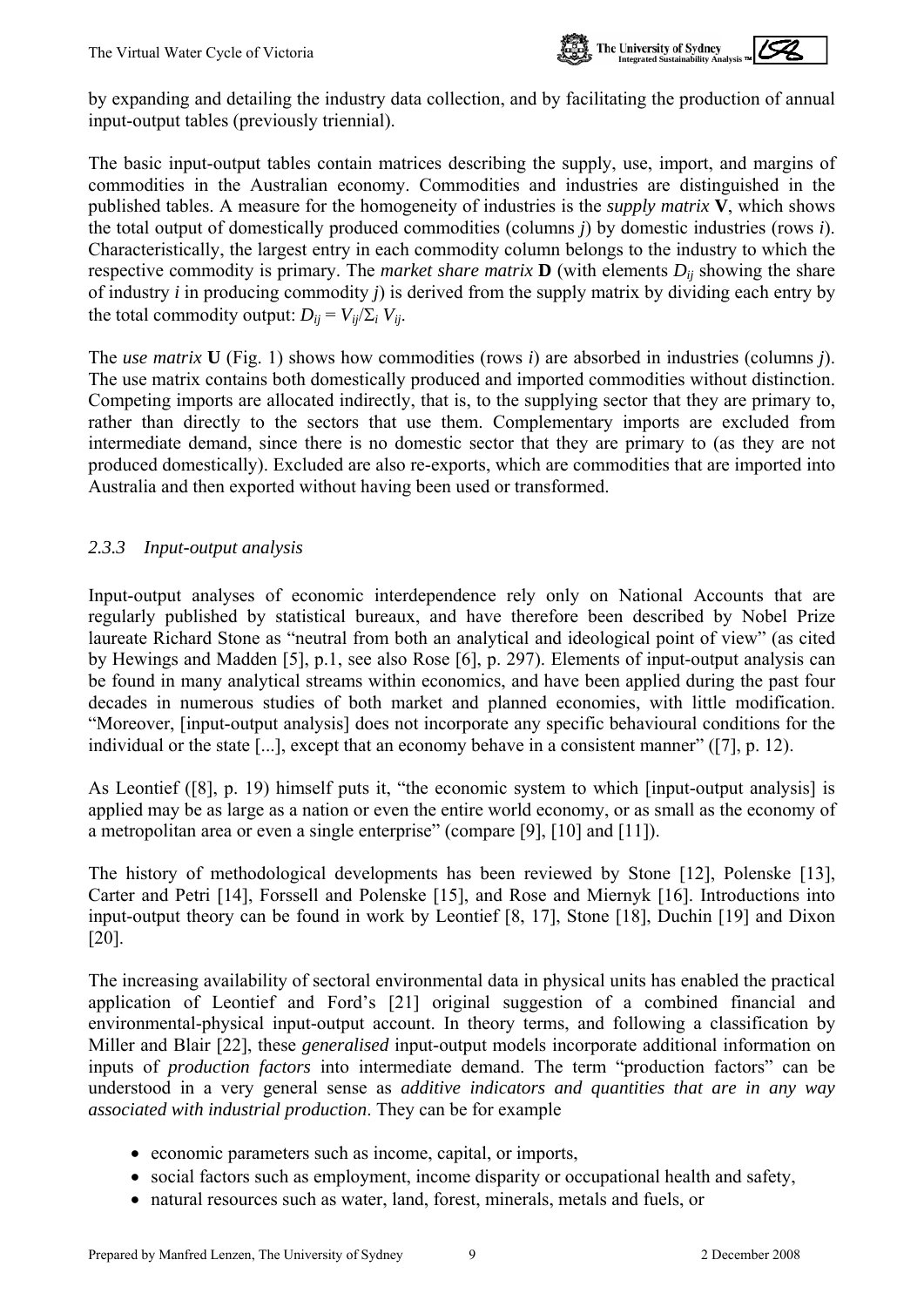

- <span id="page-12-0"></span>• environmental emissions of greenhouse gases and other air pollutants, general waste, toxic compounds in soil and water and effluent discharge into the ocean,
- other physical production- and consumption-related quantities such as transport flows or sustainability indicators.

As long as a factor is additive in its impacts – such as water, it can be treated with the input-output formalism and for impact studies. Generalised input-output techniques have been described in detail by Forssell and Polenske [15], Isard and co-workers [23], Polenske [24], Cumberland and Stram [25], Miller and Blair [22], Førsund [26]), and Hawdon and Pearson [27]. They have been applied extensively since the late 1960s.

#### 2.4 Calculation of the Victorian virtual water Cycle

In this study, Victoria's virtual water Cycle is enumerated by calculating *water intensities*. Using Water Accounts and input-output tables, these water intensities are calculated according to the methodology outlined in the CSIRO / Sydney University Triple Bottom Line report *Balancing Act* ([28], [http://www.isa.org.usyd.edu.au/publications/balance.shtml\)](http://www.isa.org.usyd.edu.au/publications/balance.shtml). In addition to the methodology applied to calculate water intensities in *Balancing Act*, there are a number of areas where this work has overcome shortcomings of the previous methodology:

- a completely new, updated data set was used, relating to base years between 1998 and 2001, instead of 1994-95 for the Balancing Act study;
- an extended industry classification was used, distinguishing 344 industry sectors instead of previously 135;
- the national input-output framework was disaggregated into all 8 States and Territories.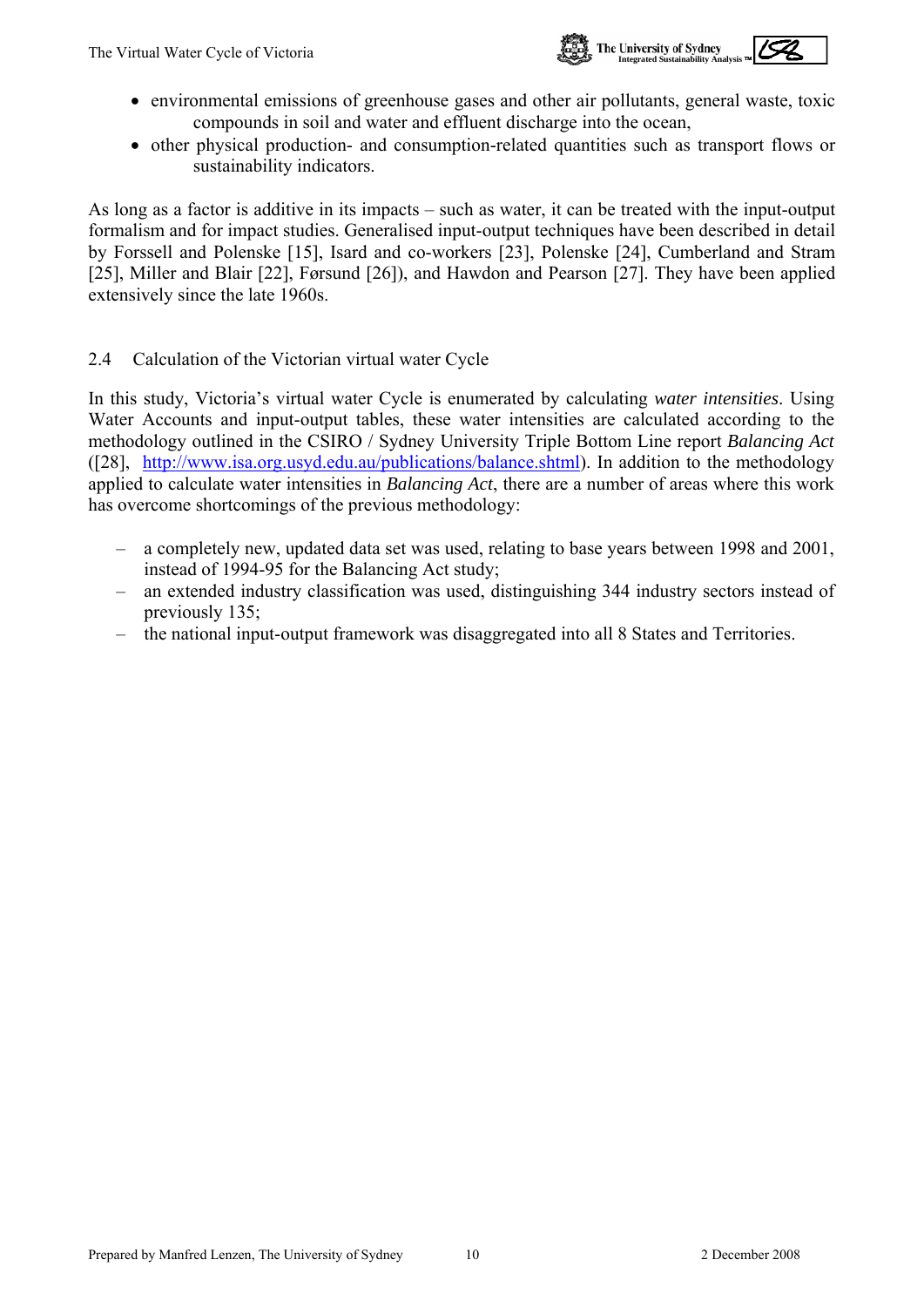

### <span id="page-13-0"></span>**3 Calculation Methodology**

3.1 Data collection and processing

Water is a resource for which there is often a lack of adequate monetary valuation in the market and a paucity of high quality water use statistics. In economies with important agricultural sectors, such as Australia, water is of key importance for policy making. In addition, Australia is of the driest continents, and experiences a spatially and temporally highly variable rainfall, recurring droughts, leading to a relatively unpredictable water supply, particularly in southern Australia where the majority of the population resides and agricultural production occurs. The need for adequate water data is therefore recognised by the Australian Bureau of Statistics, who put significant effort into compiling Water Accounts.

#### *3.1.1 Data sources*

In this work we made use of water data specific for Victoria in the Australian Water Accounts [29]. However, in order to calculate intensities that form the input for the IO-analysis, monetary companion data on gross output has to be sourced for Victoria as well. These companion data have to match the water data, in their classification, and scope, so that derived intensities are meaningful. It is this two-fold matching requirement that will ultimately determine the detail of the final results. Finally, in order to specify trade in and out of Victoria, the national economy and national water use has to be appraised. Summarising, within this work, a range of data sources were used. They are

for primary water data:

- Australian Bureau of Statistics (2004). *Water Account for Australia 2000-01*. ABS Catalogue No. 4610.0, Australian Bureau of Statistics, Canberra, Australia [29];
- Australian Bureau of Statistics (2002). *Domestic water use NSW*. ABS Catalogue No. 4616.1, Australian Bureau of Statistics, Canberra, Australia [30];
- Australian Bureau of Statistics (2006). *Water Use on Australian Farms 2002-03*. ABS Catalogue No. 4618.0, Australian Bureau of Statistics, Canberra, Australia [31];
- Tailored water data purchased previously by the University of Sydney from the ABS;

for water proxy data:

- Australian Bureau of Statistics (2005). Australian National Accounts, Input-Output Tables, 1998-99, Commodity Details (Sales data on water services). Electronic file (unpublished) [32];
- Australian Bureau of Statistics (2001). Integrated Regional Data Base. Electronic database (unpublished), Australian Bureau of Statistics [33];
- Australian Bureau of Statistics (2000). 1998-99 Household Expenditure Survey Detailed Expenditure Items, Expenditure on Water, Confidentialised Unit Record File. Electronic file (unpublished), Australian Bureau of Statistics, Canberra, Australia [34];

for monetary companion data to calculate intensities:

– Australian Bureau of Statistics (2004). *Australian National Accounts, Input-Output Tables, 1998-99*. ABS Catalogue No. 5209.0, Australian Bureau of Statistics, Canberra, Australia [35];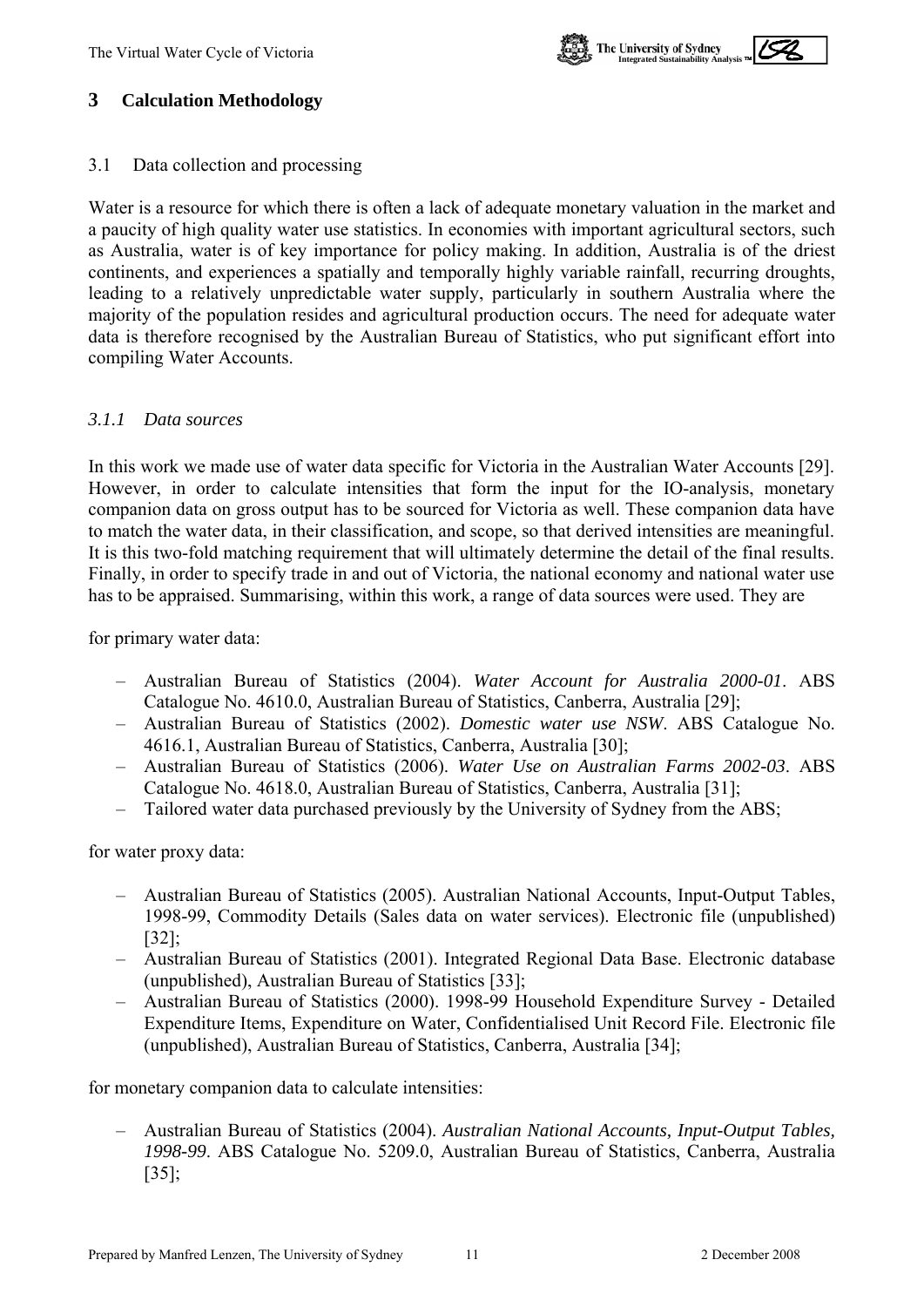

- <span id="page-14-0"></span>– Australian Bureau of Statistics (1998). *Business Register Counts 1998*. Customised Report No. 98/, Australian Bureau of Statistics, Canberra, Australia [36];
- Australian Bureau of Statistics (2001). *Business Register Counts 2001*. Customised Report No. 01/, Australian Bureau of Statistics, Canberra, Australia [37].

#### *3.1.2 Detail of disaggregation in the industry and product classification*

There are a range of prorating techniques that can be used to disaggregate the existing water accounts:

1) The University of Sydney has purchased additional water data from the ABS.

2) There exists monetary proxy data detailing water services deliveries for at least 109 sectors.

3) There exist more detailed breakdowns of water use on farms.

4) The ABS keeps IO data on more than 1200 sectors. However only 344 of these sectors have non-confidential data, hence the upper limit of 344.

The upper limit of any sectoral breakdown is hence given by the maximum non-confidential sectors in the detailed unpublished ABS IO data, which is 344 sectors. The final number of sectors is mainly be determined by the quality of monetary companion data on Gross State Output (GSO) by industry sector. The latter data are essential to calculate intensities that form the basis of the inputoutput analysis.

#### *3.1.3 Differentiation between by industries and products*

Most water data - and this holds in general for physical data, for example energy, GHG emissions etc - is available by industry sector. The ABS tables are initially published as 'Supply' and 'Use' matrices showing both commodities and industries. These two matrices will be combined to form an industry-by-industry flow matrix, which will then be used for inversion and embodiment / virtual water calculations.

Note that previous calculations comparing commodity and industry intensities did not yield significantly different results. This is because the IO tables are constructed in a way that minimises joint production. In more technical words: The ABS Supply matrix is almost completely diagonal.

#### 3.2 Integrating ABS Water Accounts and input-output tables

There is an enormous body of literature on what is often referred to as *generalised input-output analysis*, a stream of research based on Leontief's initial idea [21], seeking to integrate input-output data with sectoral industry data external to the input-output system. Such integrated accounts have been employed in numerous impacts studies. In order to use Australian water use data for such analyses, they first have to be aligned with the industry classification in the Australian input-output tables. This problem is far from trivial, as it involves the reconciliation of disparate data sources, featuring varying definitions, base years, and classifications.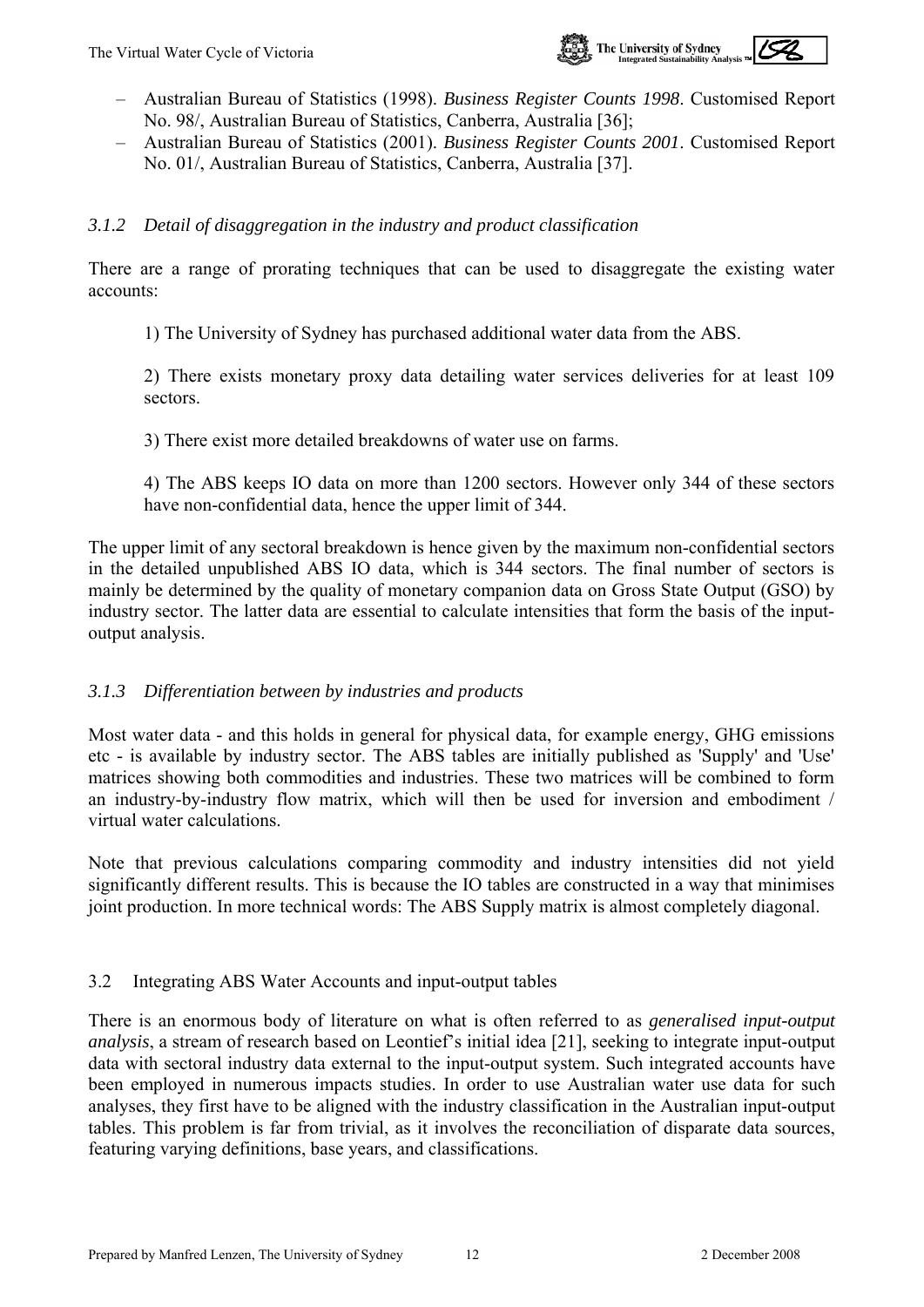

The following Section describes the integration procedure followed in this work, of the ABS Water Accounts, which are the most detailed data source for the purpose of integration with the ABS input-output tables: "The tables have been compiled using input-output concepts and classifications. The industry classification which has been used is the Input-Output Broad Industry Group (IOBIG) classification. This classification structure was used so that physical data on water could be matched with monetary/economic data available at the same level of detail" [29].

#### *3.2.1 Integration of disparate data sources*

Before embarking on potentially protracted computations, it is useful to carry out a careful design of an integration strategy. Based on available data, this strategy involves considering

- the aspired level of overall sectoral detail,<br>
proportionality assumptions underlying pro-
- proportionality assumptions underlying pro-rata techniques,
- the degree of inconsistency in the raw data,
- concordances between different classification systems, and
- balancing methods to be employed.

#### *3.2.1.1 Choice of level of detail*

The IOBIG classification of the ABS Water Accounts is more aggregated than the published IOPC input-output model. The integration of the ABS Water Accounts into an input-output framework would be straightforward if the input-output model was aggregated to IOBIG level. This reduction in resolution however would severely limit the capabilities of the resulting model for impact analysis and decision-making. Especially, if additional indicators (energy, land, etc) are to be integrated into a comprehensive Environmental and Economic Accounts System, it is desirable to compile the system of accounts at the maximum level of detail, and aggregate the results after impact analysis if necessary.

Working at a high detail is desirable because it is likely that physical data on different indicators contains varying detail for different industry sectors. For example, energy data is likely to be detailed for energy-intensive metal sectors, while employment data is likely to be detailed for service sectors, both of which often do not feature detailed water use data. A consequence of this strategy is that some disaggregation can be achieved only through prorating according to proxy variables (see the following Section). Such prorated data is of course not very accurate. However, sectors affected by prorating are also not likely to be important in terms of their contribution to overall flows. Hewings and co-workers [38] have shown that large uncertainties occurring even in a large number of small elements of input-output tables hardly affect the magnitude of multipliers. Hence, there is no penalty in keeping a large number of uncertain but small data, as long as important (large) data items are sufficiently accurate, and as long as uncertain data are either aggregated or clearly marked in the presentation of subsequent impact analysis results.

A practical example may highlight the importance of working at the highest possible detail: Consider the embodied water passed on from bauxite mining to aluminium smelting. Assume that bauxite mining was aggregated with gold mining operations needing less water, and that gold processing was part of the non-ferrous metal sector, together with aluminium. In an aggregated framework, considerable embodied water would be passed on to gold processing, even though gold mining used only little water. In a disaggregated analysis, this embodied water would only affect aluminium. Even if both sectors were aggregated after impact analysis, the results would be different from those of an aggregated impact analysis, because of the different downstream sales structures of bauxite and gold mining. An empirical study demonstrating this effect is Reference [39].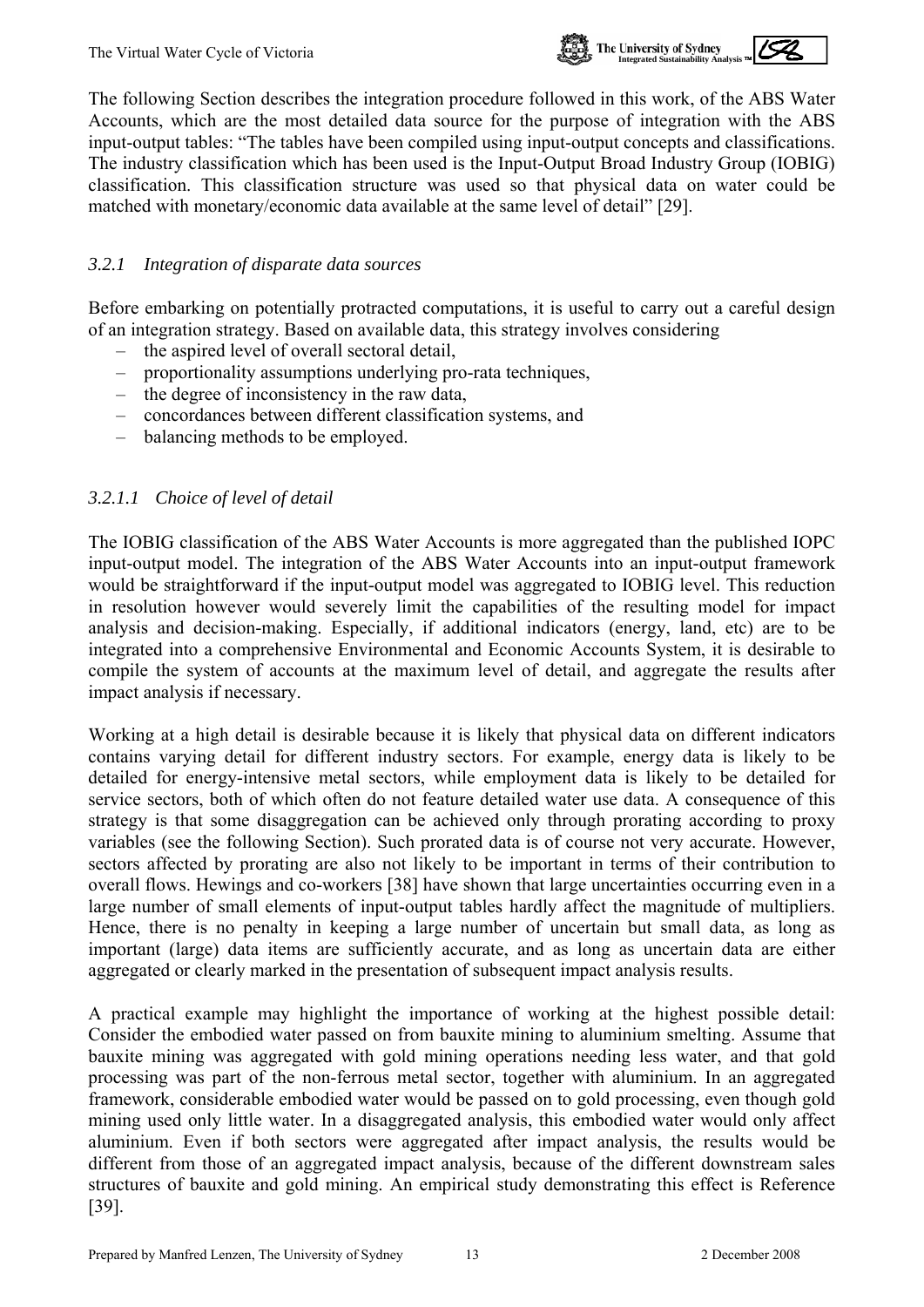

<span id="page-16-0"></span>Recent work by the  $ISA<sup>1</sup>$  $ISA<sup>1</sup>$  $ISA<sup>1</sup>$  group at the University of Sydney has set the task of creating a standardised procedure to generate the most detailed generalised regional input-output framework possible. Choices of detail had to be made with respect to the industry classification, and the spatial delineation.

In Australia, industry classification detail is mainly limited by confidentiality of the  $IOPCS<sup>2</sup>$  $IOPCS<sup>2</sup>$  $IOPCS<sup>2</sup>$ classification of the ABS. ISA researchers have identified that when using all non-confidential input-output data over a period of about 30 years, a maximum of 344 classes can be distinguished. In the following, this classification is referred to as ISA Product Classification (ISAPC). The existence of auxiliary economic and physical data at the regional level allows a disaggregation of the framework for all 8 States and Territories.<sup>[3](#page-16-0)</sup>

#### <span id="page-16-1"></span>*3.2.1.2 Proxy data*

In Australia, physical data are generally more aggregated than economic data. Hence, disaggregation is necessary, based on prorating via proxy quantities. The ABS Water Accounts provide an example for such proxies: water use is assumed to be proportional to

- irrigated area for the agricultural sectors,
- material flow for the mining sectors,
- turnover for the manufacturing sectors,
- employment for the service sectors.

These assumption were followed in all integration procedures. The proxy data sources are

- Australian Bureau of Statistics (2005). Australian National Accounts, Input-Output Tables, 1998-99, Commodity Details (Sales data on water services). Electronic file (unpublished) [32];
- Australian Bureau of Statistics (2001). Integrated Regional Data Base. Electronic database (unpublished), Australian Bureau of Statistics [33];
- Australian Bureau of Statistics (2000). 1998-99 Household Expenditure Survey Detailed Expenditure Items, Expenditure on Water, Confidentialised Unit Record File. Electronic file (unpublished), Australian Bureau of Statistics, Canberra, Australia [34].

## *3.2.1.3 Concordances, data inconsistencies and balancing methods*

Much of the auxiliary data (business registers, integrated regional databases, State Greenhouse Gas Inventories etc) are classified in different classification systems (for example  $ANZSIC<sup>4</sup>$  $ANZSIC<sup>4</sup>$  $ANZSIC<sup>4</sup>$ ), requiring concordance matrices to be defined. The concordance between classification systems can be calibrated if national data is available in both systems, however this calibration problem is underdetermined, and requires the application of RAS balancing routines.

Many of the physical data available in Australia are conflicting, due to sampling and/or rounding errors, or due to differences in definitions or base years. For example, ABARE energy data by State by sector by fuel type by equipment type [40] may add up to different subtotals, depending on whether sums over States, equipment types, fuel types, or sectors are summed. Data often refer to different years. Strictly speaking, a temporal misalignment of surveys calls for a simultaneous

l

<sup>1</sup> Integrated Sustainability Analysis (http://www.isa.org.usyd.edu.au).

<sup>2</sup> Input-Output Product Classification, 8-digit.

<sup>&</sup>lt;sup>3</sup> New South Wales, Victoria, Queensland, Western Australia, South Australia, Tasmania, Northern Territory, Australian Capital Territory. 4 Australian and New Zealand Standard Industry Classification.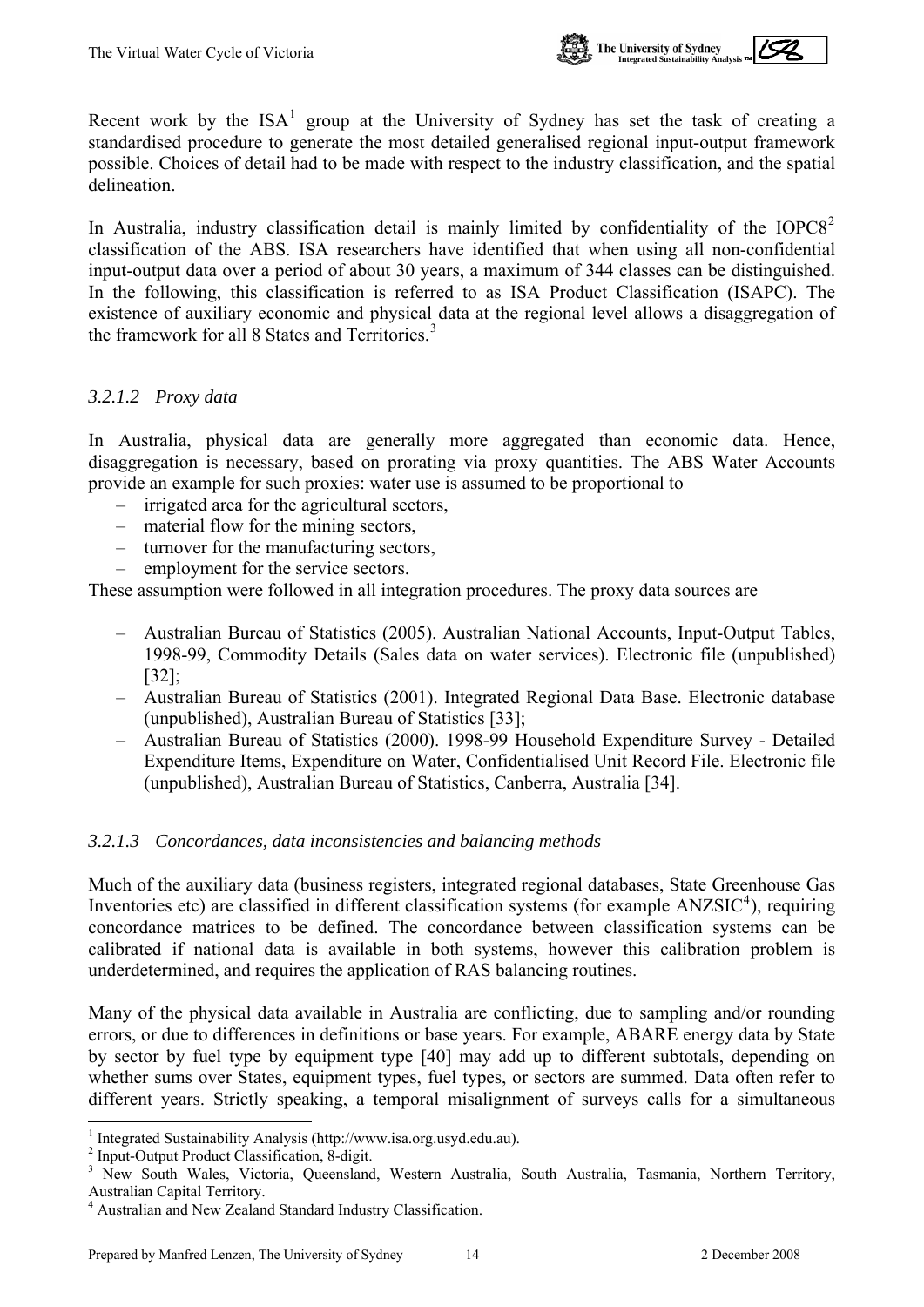

balancing procedure of all data over all periods, imposing certain temporal stability conditions (compare [41]).

Conflicting data causes conventional RAS balancing techniques [42] to oscillate, thus preventing convergence. The more serious the data discrepancies, the more imperfect the final RAS result. Such non-convergence can only be dealt with using optimisation techniques. These techniques have been the subject of recent issues in the expert literature (notably *Economic Systems Research*), and shall not be dealt with further here.

#### *3.2.2 Integration of State Water Accounts into ISAPC*

The challenges of a practical integration procedure are perhaps best illustrated using a real-world example. Creating water accounts for all Australian States and Territories at the ISAPC sectoral detail requires the following actions:

- Estimate Gross State Output (GSO) data by ISAPC:
	- ♦ Extract number of business locations by State by turnover range by ANZSIC from the 2001 Business Register [37],
	- ♦ Estimate not provided ("n.p.") entries using RAS,
	- ♦ Estimate (unknown) turnover by State by ANZSIC from (known) number of business locations by turnover range, by fitting a piece-wise continuous, strictly positive businessnumber-density functions consisting of quadratic and cubic spline functions across discrete turnover ranges, and finally integrating these density functions over turnover,
	- ♦ Calibrate an ISAPC-ANZSIC concordance matrix using existing turnover / gross output data in ANZSIC and ISAPC for the whole of Australia, and apply this concordance matrix to State data; the definition of "turnover" and "gross output" may differ slightly although totals were in the same magnitude.
- Estimate employment by State by ISAPC:
	- ♦ Extract employment by State by ANZSIC from the 1998 Business Register [36],
	- ♦ Estimate not provided ("n.p.") entries using RAS,
	- ♦ Calibrate a new ISAPC-ANZSIC concordance matrix using employment data classified in ANZSIC and ISAPC for the whole of Australia, and apply this concordance matrix to State employment data.
- Estimate material flow data by State by ISAPC:
	- ♦ Extract material flow data from the 2004 Commodity Statistics ([43]).
- Use GSO, employment and material flow data as proxies in order to create an initial estimate for water use by State by ISAPC, by prorating water use across disaggregated sectors (see  [3.2.1.2\)](#page-16-1).
- Reconcile the initial estimate with all available constraints derived from survey data such as ABS Water Accounts:
	- ♦ Use ABS Water Accounts to formulate constraints on the detailed ISAPC Water Accounts, and use these constraints as an input for a RAS balancing routine.
	- ♦ RAS-balance the initial estimate based on constraints on total sums over water use by sector, and by State, or based on sub-totals over certain sectors; terminate RAS when results do not converge any further, that is, when conflicting constraints cause oscillation.
	- ♦ Apply optimisation to find the best compromise between conflicting constraints, based on uncertainty of the survey data. For example, if for a certain subtotal, one constraint prescribes a value of 50ML±10%, and another constraint prescribes 70ML±25%, the optimised constraint may be 55ML.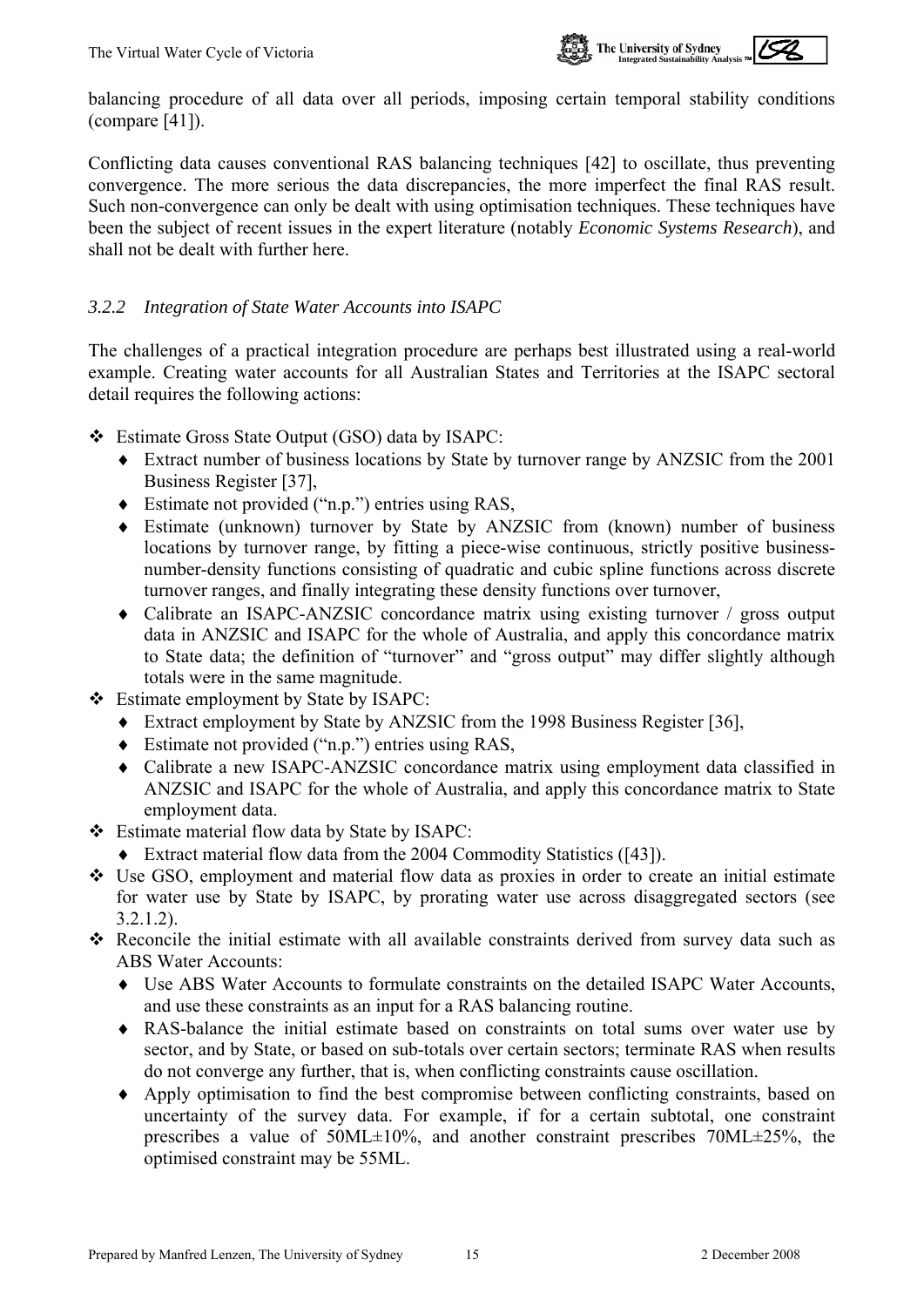

#### *3.2.3 Uncertainties*

GSO was calculated from Australian Business Register (ABR) data on Business Locations by ANZSIC4 by State by Turnover Range [36]. The ABR does not provide turnover figures, but only *the number of establishments by turnover ranges*:

| ABR turnover bracket                                                                |                                                 |  |           |
|-------------------------------------------------------------------------------------|-------------------------------------------------|--|-----------|
| ABR range                                                                           | $\le$ \$50k \$50k-\$100k \$100k-\$1m \$1m-\$20m |  | $>$ \$20m |
| Range used in this work \$5k-\$50k \$50k-\$100k \$100k-\$1m \$1m-\$20m \$20m-\$200m |                                                 |  |           |

The lower turnover range boundary in bracket 1 and the upper range boundary in bracket 5 have to be set. In practice, these setting will influence overall (national) Gross Turnover (Gross output), with the upper boundary having a much larger influence than the lower boundary. The upper boundary can be set so that the sum over all balanced turnover brackets over all states and industries equals the Gross Output according to the ABS' input-output tables. This requirement leads to a value of \$200m.

In order to estimate Gross Output, the size distribution within each turnover bracket has to be known, but is not supplied with the Australian Business Register. Therefore, the internal size distribution must be estimated from the size distribution across the entire turnover ranges. This estimation procedure introduces an uncertainty in the GSO figures. It would be useful to have available better monetary data on GSO, so that the estimation procedure described above can be circumvented.

There is a lack of information on inter-state trade flows, for example in the State Accounts [44]. Fortunately, this circumstance is well known amongst regional scientists, and a number of data recovery techniques have been established during intensive research over the past 4 decades: The topic of inter-regional trade has been prominent in the Regional Science literature for a long time. Intra-national regions usually show a much stronger interdependence on trade (than say nations between each other), because of a multitude of reasons such as transport distances, technical standards, currency exchange issues, language and negotiation, protectionist domestic policies, etc. When it comes to regional dynamics, inter-regional trade is likely to be a defining feature of industrial ecosystems. This is especially true for Australia, where the eight States and Territories exhibit considerably different endowments in resources and production factors.

In this work we have used various well-established historical assumptions, such as the commodity balance, supply-demand pools, location quotients, cross-industry quotients, and gravity model principles that have been used for model building in Regional Science in order to estimate missing data on regional production coefficients and inter-regional trade. We use these approaches to arrive at a multi-regional inter-industry input-output flow matrix for Australia. By querying the consistency of this estimate with constraints imposed by superior data (such as the State Accounts), we are able to construct a regional input-output system that best describes real Australian interindustry inter-regional trade flows. Nevertheless, once again it would be useful if better data for inter-state trade flows could be taken into account.

*3.2.4*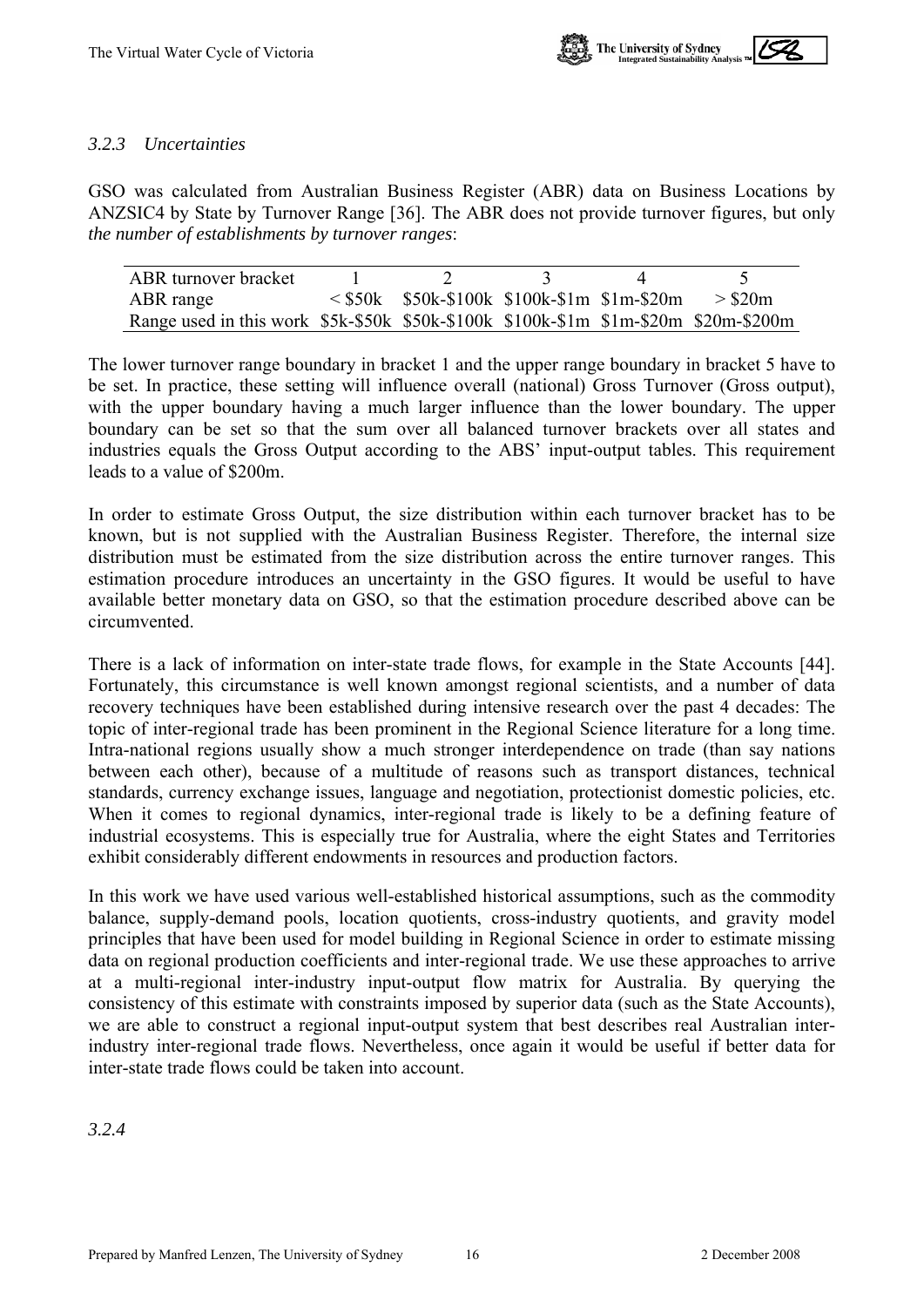

#### *Summary: Shortcomings and future challenges*

<span id="page-19-0"></span>The procedure sketched above may give a feeling about how involved the reconciliation of more than two or three disparate data sources can be. A number of issues require further attention:

- a) in theory, there should be only one concordance matrix between two classification systems, for example ISAPC and ANZSIC. However, attempts to estimate such a matrix using crosscalibration of two national data sets (turnover and employment) generated to substantially different concordance matrices, hence either employment and/or turnover in one or both classification systems must be associated with significant errors.
- b) RAS balancing techniques do not work when data are conflicting. Often, analysts trace inconsistencies manually, and/or make subjective selections based on data quality. Optimisation techniques can greatly assist and streamline previously manual adjustments to conflicting survey data.
- c) Based on ISA's experience, even optimisation techniques exhibit convergence problems if the initial estimate is vastly different from the required reconciled value. More research into the behaviour of adequate target functions and optimisation algorithms is needed.
- d) Faced with numerical problems such as above, an effort could be made to streamline data collection by using only one classification system. At present, the lack of such harmonisation is ubiquitous, not only for Australian data, and has been deplored by analysts for a long time [45].
- e) There is a lack of monetary data on inter-state trade flows.

Integrated environmental and economic accounts can be created, using some of the sophisticated techniques described above, but under considerable effort. Overcoming only some of the above obstacles would greatly enhance both accuracy and timeliness of integrated accounts, and hence relevance for impact analyses such as described in the following.

#### Calculating intensities 3.3

As in the widely publicised Triple Bottom Line (TBL) Report *Balancing Act* ([http://www.isa.org.usyd.edu.au/publications/balance.shtml\)](http://www.isa.org.usyd.edu.au/publications/balance.shtml), this report uses the well developed analytical approach of 'generalised input-output analysis' to develop numerate water accounts for the State of Victoria. Water data are developed as *intensities*, that is, per one dollar of final demand, which is roughly one dollar spent for consumption in everyday life. Water intensities are generated with a supply chain approach where all activities are included or 'embodied' in the final indicator number. A detailed mathematical exposition of the project methodology can be found in the Appendix. The average water intensity for the economy as a whole is 41 litres per dollar.

No sector should be 'expected' to equal the economy wide average given the diversity of sectoral structure and function throughout the economy. Service sectors such as banking, insurance and finance have lower than average water intensity, while agricultural sectors have above average water intensity.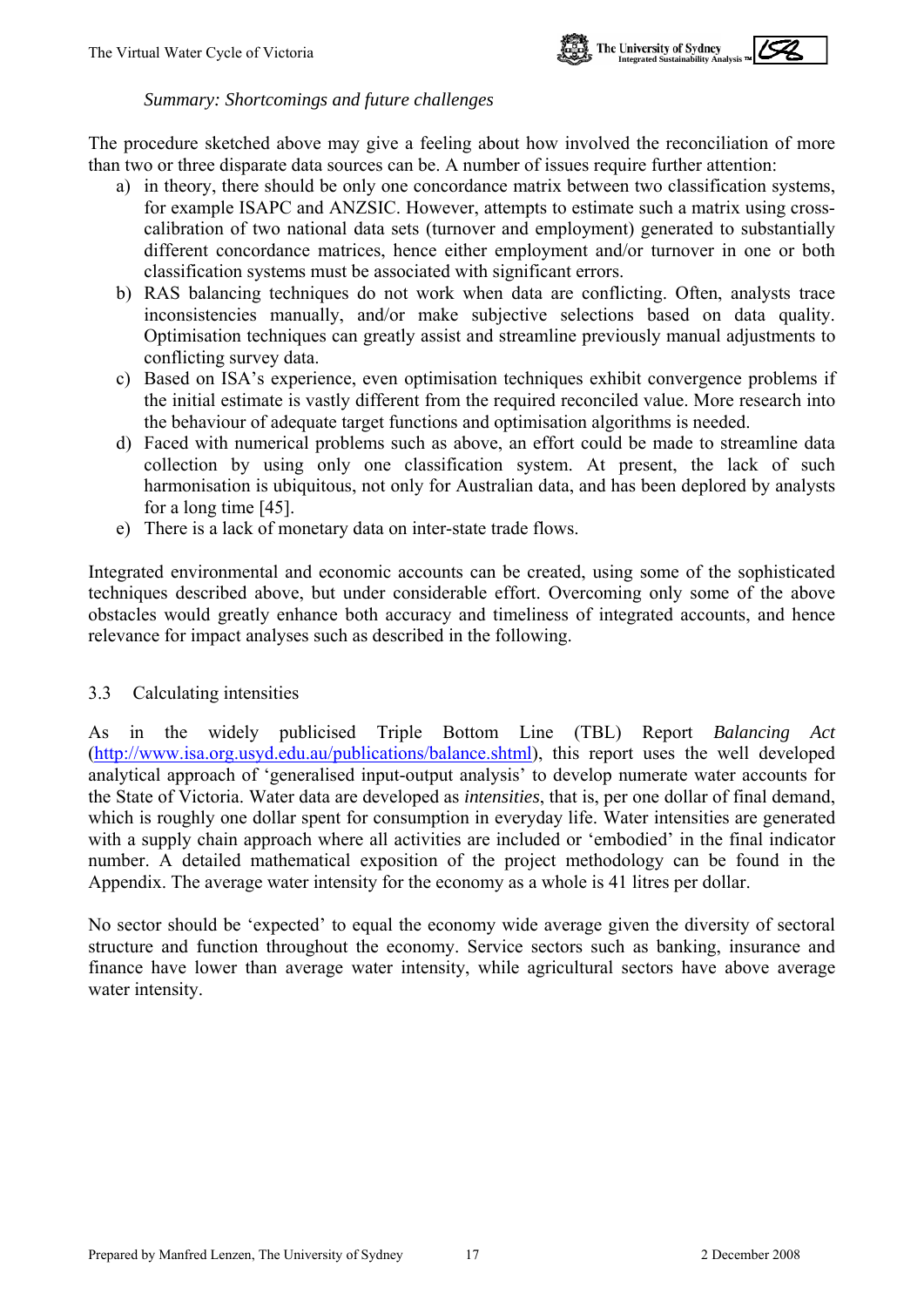

#### <span id="page-20-1"></span><span id="page-20-0"></span>**4 Understanding virtual water flows**

virtual water use is different from direct water use, because the consumer cannot see virtual water. Once used in production, it becomes embodied in commodities for consumption. In the economy, there are two groups of consumers: *intermediate* consumers and *final* consumers. The National Accounts define intermediate demand as the inputs into production. Intermediate consumers are hence companies, farms, service providers, etc. Final demand<sup>[5](#page-20-0)</sup> is defined as the consumption of private households, the government, stocks and long-term investment, and exports. For the purpose of analysing virtual water flows, it is important to understand that virtual water is passed on between intermediate consumers (ie companies supplying each other), until it reaches a final consumer, where the virtual water flow ends.



Water is extracted from underground and surface water bodies, and delivered metered or unmetered to the first industrial user, for example a dairy producer. This dairy producer "embodies" water into dairy products that are then sold to customers ("demanders"). The embodied water flows either to other industries such as restaurants or retail (intermediate demand; upper green arrow), or it flows straight to households, the government etc (final demand; lower green straight arrow). To produce dairy products for households etc requires water inputs not only by the dairy industry (lower blue arrow), but also by numerous other industries in the supply chain of those dairy products (upper blue arrow). $<sup>6</sup>$  $<sup>6</sup>$  $<sup>6</sup>$ </sup>

The following Sections 4.1 to 4.3 covers these three perspectives in detail. They are:

<sup>&</sup>lt;sup>5</sup> In this report we use the definition of final demand as "final" in the short term. This definition includes consumption for investment, because in the short term, or current account, investment is final. There is a formulation of the National Accounts where investment is endogenised as intermediate demand. This formulation is used for long-term analyses. In general, National Statistical Agencies (such as the ABS) do not publish the information required to endogenise capital investment, so that the short-term formulation will be used here.

<sup>6</sup> The same three-tiered decomposition is used in the Triple Bottom Line report *Balancing Act*.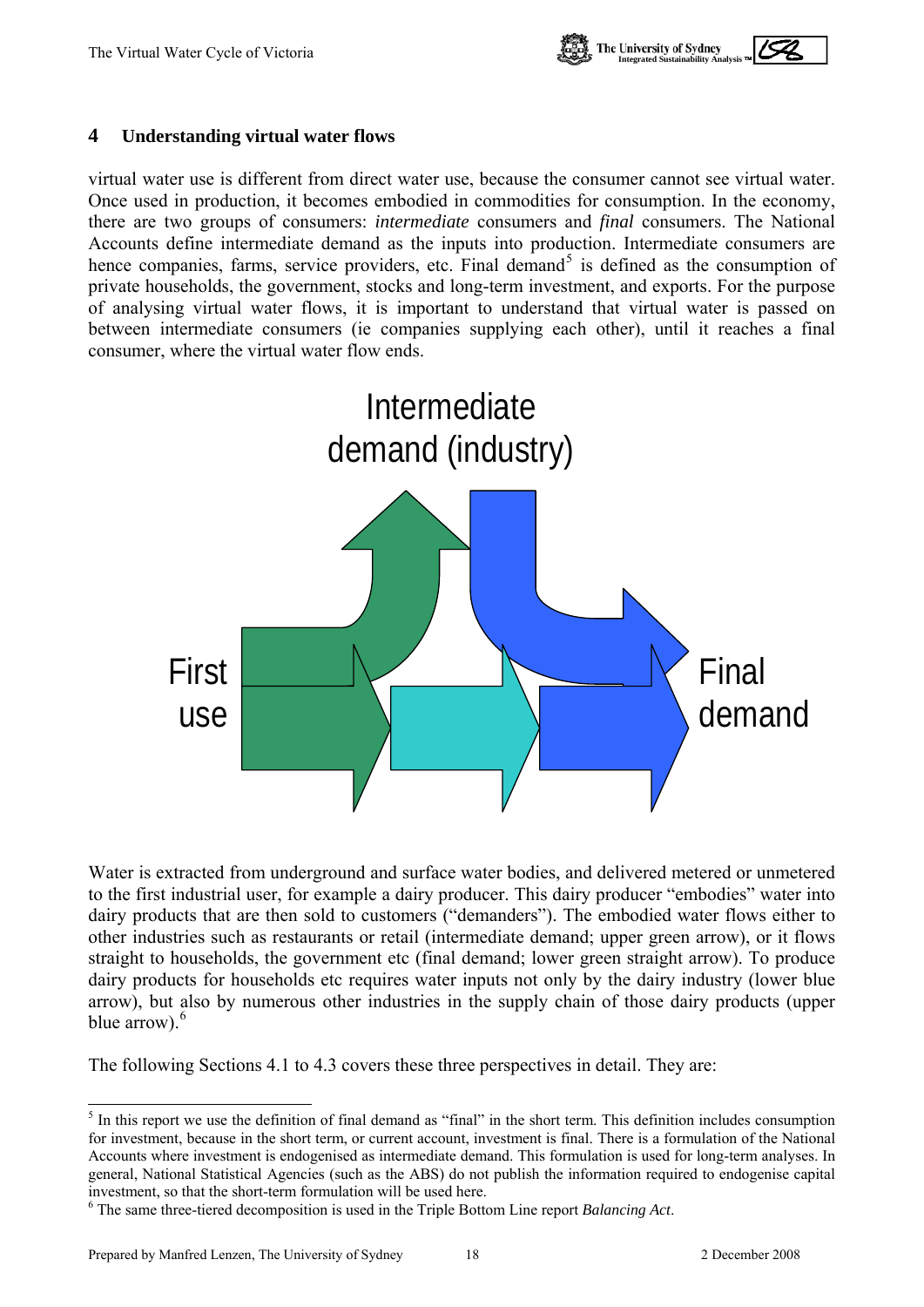

- <span id="page-21-0"></span>1. Water used *within one industry* to produce its particular product *for intermediate and final demand* (green);
- 2. Water used *within one industry* to produce that product *for final demand only* (turquoise; part of green, and simultaneously part of blue);
- 3. Water used *within all supply-chain industries* to ultimately produce that product *for final demand only* (blue, includes turquoise).

Perspective 1) depicts virtual water as one-step flows between all (intermediate and final) consumers. Perspective 2) depicts one-step flows ending only in final consumers. Perspective 3) depicts multi-step *supply-chain* flows ending only in final consumers.<sup>[7](#page-21-0)</sup> Flows of type 1) and 2) are called *direct* flows, those of type 3) *total* flows.

Both the green and the blue arrows include the turquoise arrow. Whether perspective 1) or 3) leads to a larger water use depends on which water flow is higher: a) the direct water used by the dairy industry to produce for other industries, or b) the total water needed by all other (supply-chain) industries to ultimately produce dairy products for final demand. The Triple Bottom Line report *Balancing Act* lists many cases in which either the portion a) or the portion b) is the larger one.

<span id="page-21-1"></span>4.1 Direct virtual water flows

Figure 1 depicts direct virtual water flows out of Victoria. Victorian producers use water to produce goods and services. Some of these are used within Victoria, and some are used by either producers (intermediate) or households (final) in other States. For example, a Victorian dairy farm produces milk, say for a South Australian dairy products manufacturer, and for South Australian households, amongst others. The irrigation water is embodied in the milk delivered from Victoria to South Australia. The blue arrows represent these virtual water flows.

Note that the South Australian dairy manufacturer is probably going to deliver dairy products further on, to restaurants, retailers or households. While the virtual water flow from Victoria directly to the South Australian households ends there (final consumer), the virtual water flow to the South Australian dairy manufacturer is going to continue, perhaps into other States, or even back into Victoria.

However, this is not traced any further in Figure 1. Since this Figure contains only direct flows, the ongoing flow from the South Australian dairy manufacturer belongs as a direct flow to South Australia, and not to Victoria. Such flows are depicted in Figure 2. This figure contains only those flows that terminate in Victoria, either in a Victorian company, farm, etc, or in a Victorian household.

In Figure 1 and following figures, the use of arrows  $\sum_{n=1}^{\infty}$  shall signify that a virtual water flow may terminate with an intermediate consumer, and thus may continue to one or more further destinations. The arrow leaving Australia signifies exported virtual water.

l

 $<sup>7</sup>$  Note that if supply-chain flows ending in intermediate consumers (companies, farms etc) were included in perspective</sup> 3), there would be double-counting, because for example the water used for irrigating wheat delivered to a flour mill that produces flour for a bakery selling to households appears in the supply chain of the flour mill, the bakery, and the household. This is why a supply-chain picture of virtual water flows must only contain flows that end in households (compare [46]).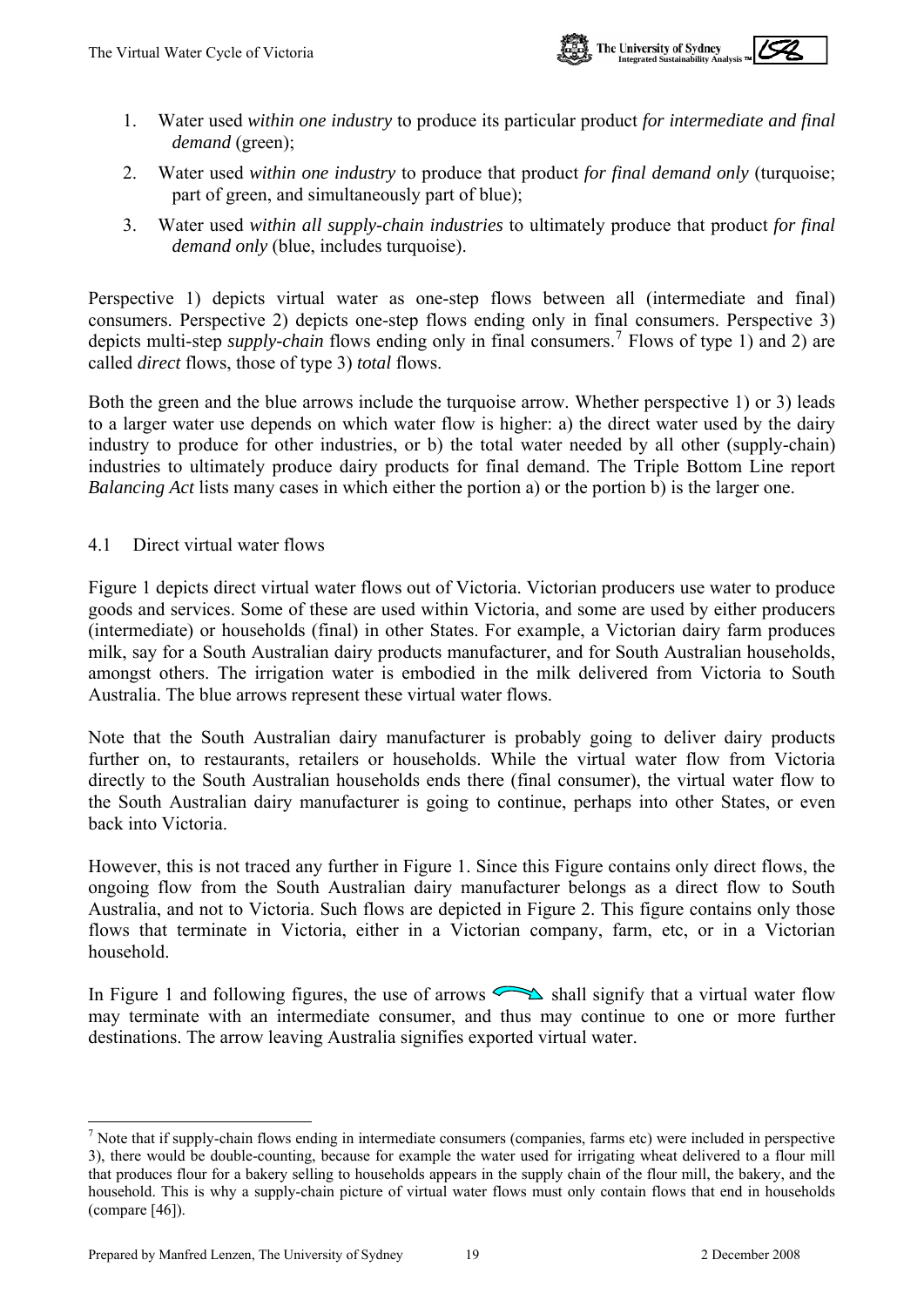

Fig. 1: Direct virtual water flows out of Victoria.



Fig. 2: Direct virtual water flows into Victoria.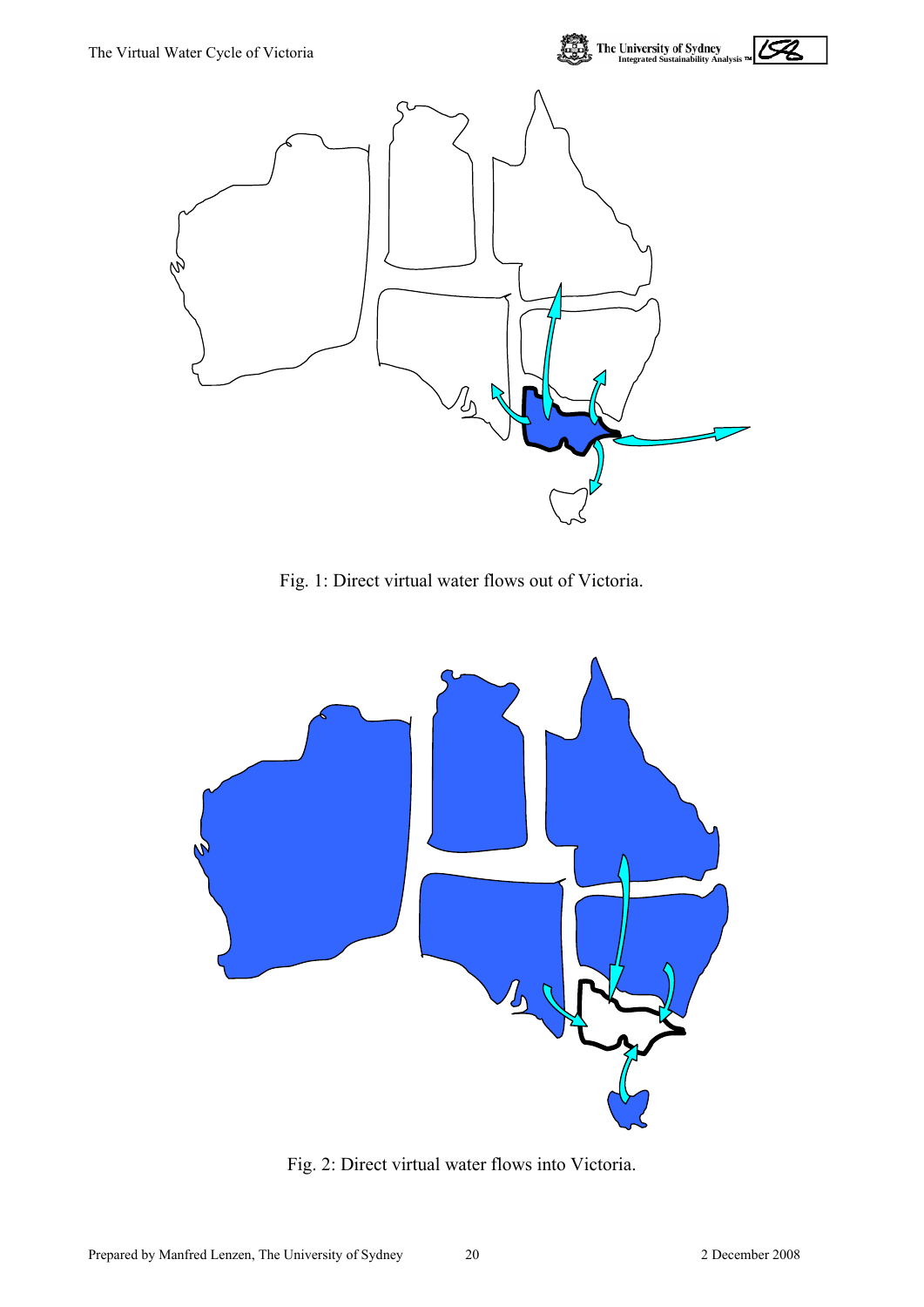

#### <span id="page-23-1"></span><span id="page-23-0"></span>4.2 Direct virtual water flows for final demand

virtual water flows between producers are intermediate, that is they belong to a multi-step supplychain that ultimately ends up with some final consumer. Figure 3 depicts virtual water flows out of Victoria, but only those that end in a final consumer. All virtual water flowing from Victorian producers to producers in other States has been excluded. The use of a "sunk arrow"  $\gg$  shall signify that a virtual water flow terminates with a final consumer, and thus will not continue to any further destinations. Figure 4 has the same relationship to Figure 2 as Figure 3 has to Figure 1: It includes only virtual water flows that terminate with final consumers in Victoria.



Fig. 3: Direct virtual water flows out of Victoria terminating in other States.



Fig. 4: Direct virtual water flows terminating in Victoria.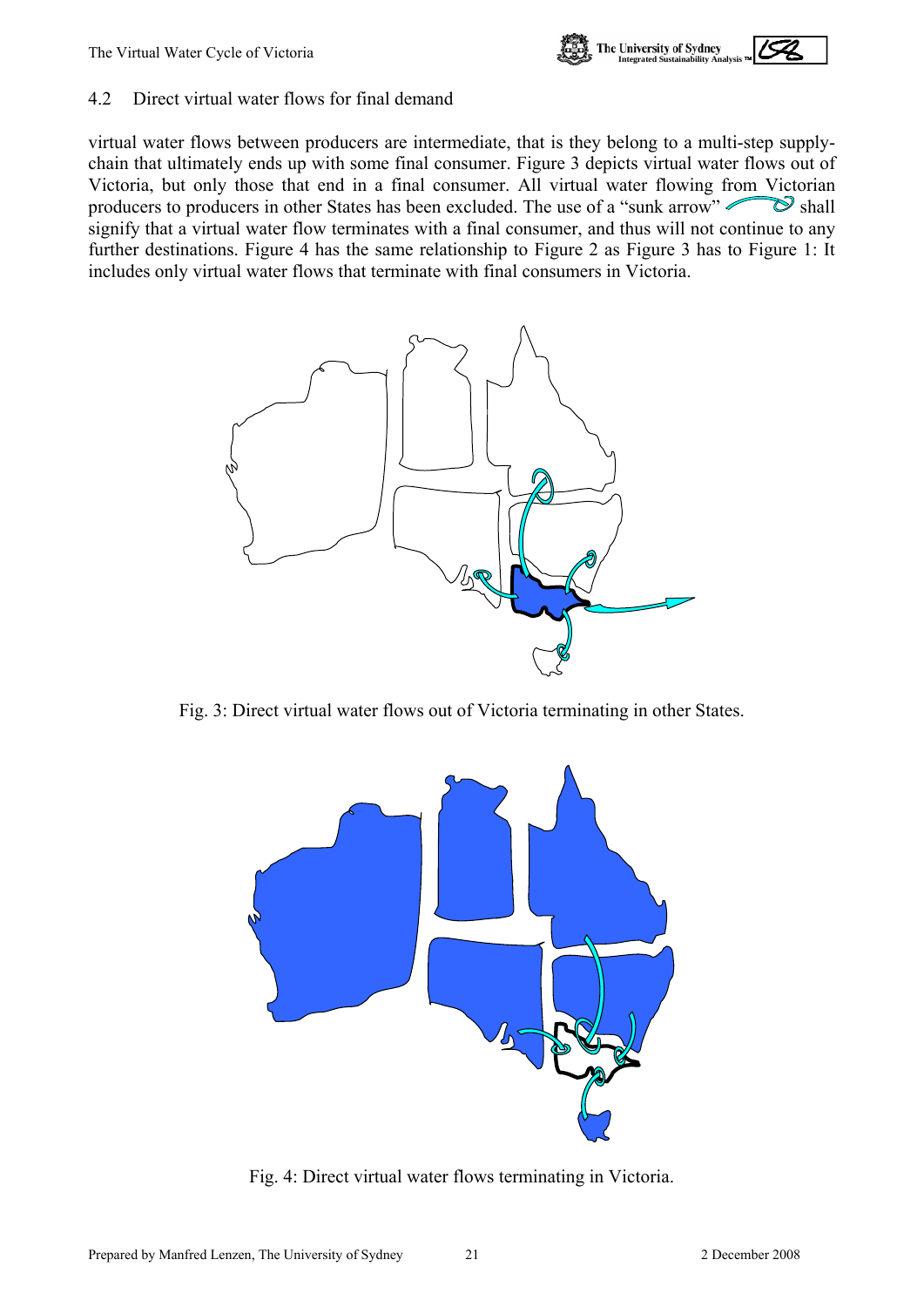

#### <span id="page-24-1"></span><span id="page-24-0"></span>4.3 Total virtual water flows

Intermediate flows between producers, which were excluded in the previous Figures 3 and 4, are now added back into the picture (Figures 5 and 6), but this time as supply chains of terminating flows. (This is exactly what input-output analysis does: It takes all intermediate flows and rearranges them as mutually exclusive and collectively exhaustive supply chains supporting final demand.) For example, a flow that was represented in Figure 1 as irrigation water used by a dairy farm in Victoria, passed on as virtual water to a dairy producer in Tasmania, may continue to a Victorian household buying Tasmanian cheese made with Victorian milk. In a full-supply-chain picture showing multi-step flows, this represents a virtual water flow *out of* and *into* Victoria, and the portion from the Victorian farm to the Tasmanian dairy producer is just one part of this flow (Figure 6).

If this virtual water flow continued from the Tasmanian dairy producer to a South Australian restaurant hosting NSW residents, then the portion from the Victorian farm to the Tasmanian dairy producer would be just one part of a virtual water flow *out of* Victoria terminating in NSW (Figure 5).

The transparent arrows  $\triangle$  shall signify virtual water flows that terminate with an intermediate consumer, and thus must continue to one or more further destinations until they end with a final flow.



Fig. 5: Total virtual water flows out of Victoria terminating in other States.

In this supply-chain representation, virtual water flows can embody water sourced in different States. For example, water used in Queensland to grow sugar cane, turned into raw sugar in Queensland, supplied to a Victorian confectionary business making confectionary for Victorians is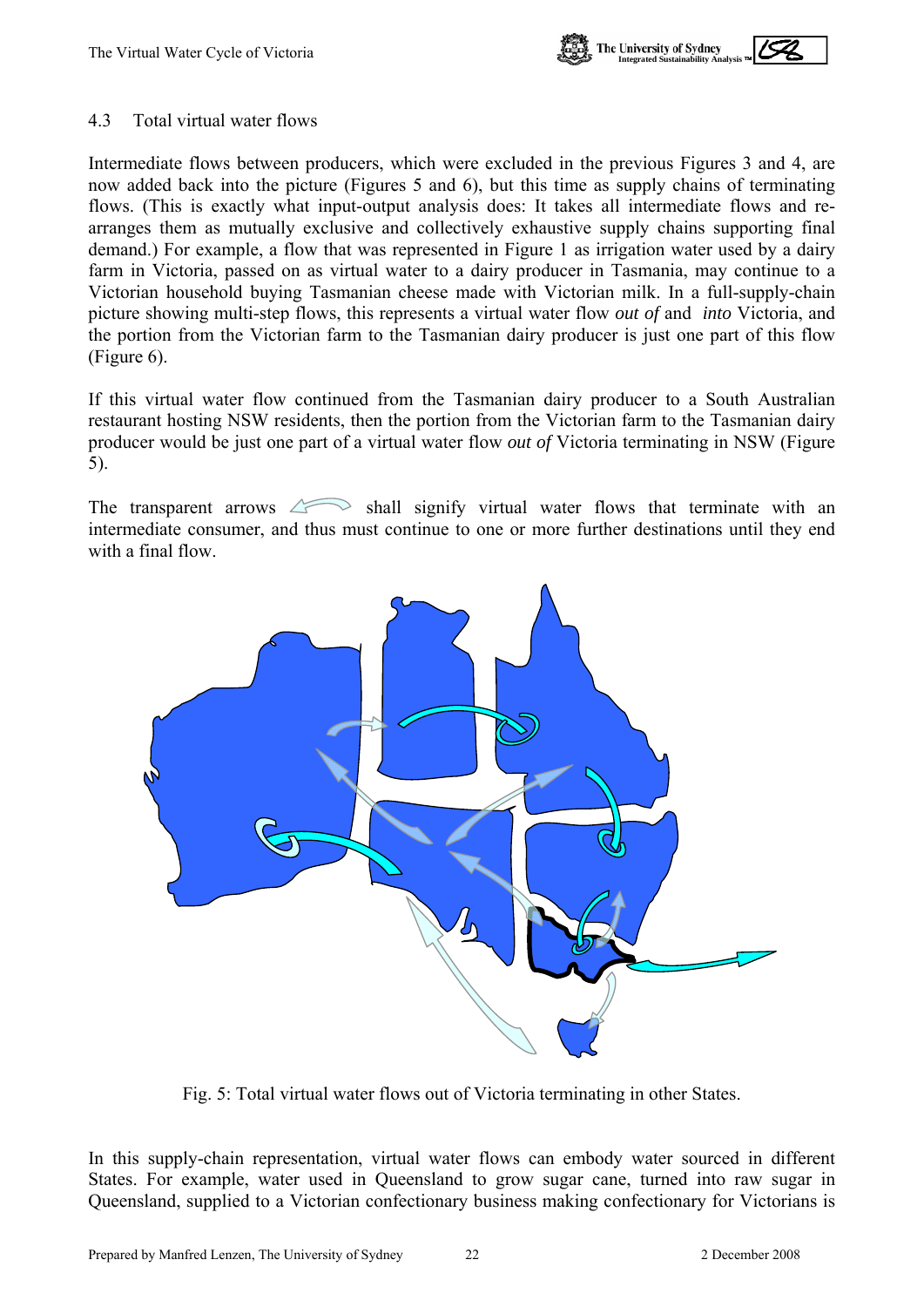

"QLD water embodied in Victorian confectionary". The supply chain "Tasmanian grapes for South Australian wine making for Victorian restaurants" contains "TAS water" (growing), "SA water" (water for cleaning wine making equipment), and "VIC water" (for washing dishes in the restaurant). All water origins are distinguished in the results of this work, and all States are therefore coloured in blue in Figure 5.



Fig. 6: Total virtual water flows terminating in Victoria.

Direct virtual water flows into Victoria could not contain "VIC water" (Victoria is white in Figures 2 and 4). Now, in Figure 6, total virtual water flows terminating in Victoria can contain "VIC water". Take the irrigation water used by a dairy farm in Victoria, passed on as virtual water to a dairy producer in Tasmania, and continuing back into a Victorian household buying Tasmanian cheese made with Victorian milk: This is a two-step "loop flow", starting in Victoria and terminating in Victoria. Victoria is therefore coloured in blue in Figure 6.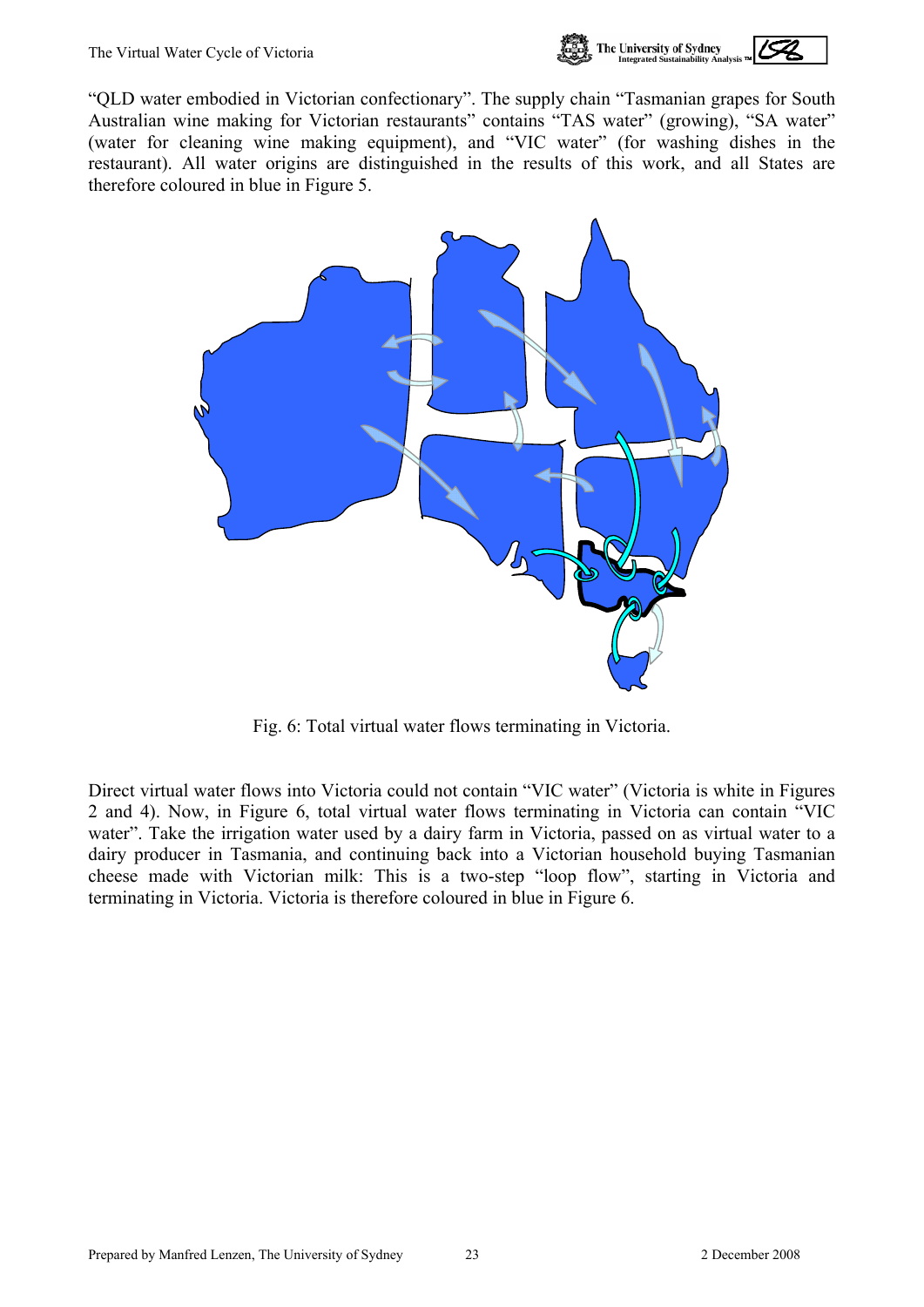

#### <span id="page-26-0"></span>**5 Results**

The results described in this Section adhere to definitions of categories of water use published by the Australian Bureau of Statistics. These are:

- Self-extracted water: Includes water extracted directly from the environment for use.
- Mains water: Includes water supplied to a user usually through a non-natural network (piped/open channel or other carrier) where an economic transaction has occurred for the exchange of water regardless of method of delivery.
- Re-use water: Refers to wastewater that may have been treated to some extend and supplied to another user. It excludes water reused on-site.
- In-stream water: This is a subset of Self-extracted water use.

Note that according to the ABS, the majority of water used by the electricity sector is 'in-stream' and is often used again down stream by other water users. Furthermore, water use in the water supply sector includes losses from seepages and evapotranspiration (where measured). Note also that items not covered by the supply and use tables include:

- the reuse of water on-farm or on-site
- non-point or diffuse discharges
- the impact of stormwater infiltration into the sewerage reticulation system.

Further notes in the 2000-01 ABS Water Accounts apply.

In addition to the water use categories above, the ABS defines *water consumption* as

Water consumption = Self-extracted use + Mains water use + Reuse water use - Mains water supply - In-stream use.

This work follows these definitions, so that all results presented in the following are in terms of *water consumption*. In Victoria 2000-01, total water consumption was 5,375 GL, while total industrial water consumption (excluding residences) was 4,910 GL. Residences accounted for 465 GL [47].

Note that the virtual water balances in the following Sections include water used outside of Australia that is embodied in commodities that are directly imported into Victoria. They exclude water used outside of Australia embodied in commodities imported into other States, and then traded into Victoria. The latter calculation requires setting up a complete multi-regional flow table for imported commodities. Note also that the figures on virtual water imported into Victoria are calculated based on the assumption that overseas industries produce with water intensities equal to those in Victoria. This assumption enables estimating how much water would have been used additionally in Victoria, had the imports been produced there. It is in principle possible to set up a model that accurately represents water used outside of Australia, and that traces the embodiments of "foreign" water into Australia and Victoria. To carry out such an analysis, one would need genuine water use data from a suite of important countries of Victorian imports origins.

The following Sections describe the three perspectives on virtual water flows presented in Section  [4](#page-20-1). These perpectives are also taken in the national framework of the Triple Bottom Line Report *Balancing Act*, in the Tables on 'TBL Factors' in the results Section  $-$  a) directly in the whole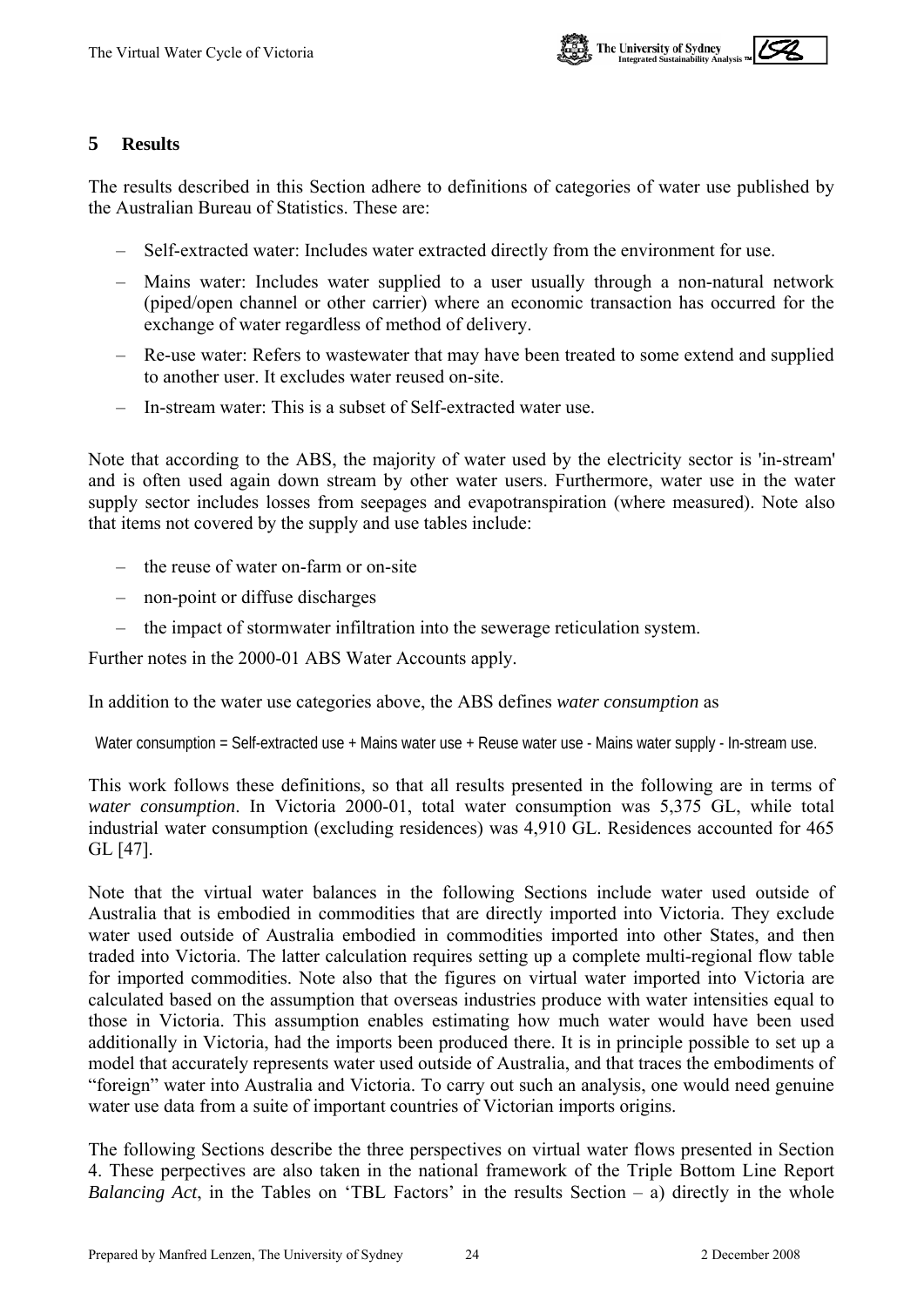

#### <span id="page-27-1"></span><span id="page-27-0"></span>5.1 Direct virtual water flows

Table 1 and Figure 7 show direct flows of virtual water in and out of the State of Victoria (compare Section [4.1\)](#page-21-1), together with uncertainties obtained from several gravity model runs. They comprise flows into Victorian industries and households, and out of Victorian industries. These flows are *direct flows*: They represent water used directly in industries that produce commodities which are used in Victoria. For example, the link from NSW to Victoria represents "NSW water" that was consumed by NSW industries and that leaves NSW embodied in those industries' commodities, which in turn are consumed by Victorian intermediate demanders (industries) and final demanders (households, State and local government, Victorian final consumption of fixed capital).<sup>[8](#page-27-0)</sup> The link from Victoria to Queensland represents "VIC water" that was used by Victorian industries and that leaves Victoria embodied in commodities produced in Victoria, to be consumed by Queensland industries (intermediate) and households (final). In other words, these links are *one-step links*. They are a snapshot of one trade iteration in and out of Victoria, and they exclude previous and subsequent iterations (they exclude for example QLD water embodied in QLD commodities traded into NSW and then into VIC, or VIC water embodied in VIC commodities traded into QLD and then into NT). In other words, they exclude upstream and downstream supply chains. These flows conform to what in ABS National Accounting and input-output terms are known as *direct requirements*. Note that the VIC-VIC link is "VIC water" used to produce commodities delivered to VIC industries and households.

|            | In    | Out   | Uncertainty (In) | Uncertainty (Out) |
|------------|-------|-------|------------------|-------------------|
| <b>NSW</b> | 216   | 72    | 50%              | 50%               |
| <b>VIC</b> | 4,248 | 4,248 | 25%              | 25%               |
| QLD        | 23    | 16    | 50%              | 50%               |
| WA         | 11    | 14    | 50%              | 50%               |
| SA         | 14    | 30    | 50%              | 50%               |
| <b>TAS</b> | 12    | 24    | 50%              | 50%               |
| NT         | 13    | 8     | 50%              | 50%               |
| <b>ACT</b> | 3     | 18    | 50%              | 50%               |
| O/s        | 687   | 481   | n.a.             | 25%               |
| Sum        | 5,226 | 4,910 | n.a.             | ABS data          |

Tab. 1: Direct virtual water flows (GL) in and out of Victoria.

l <sup>8</sup> For the sake of simplicity, intermediate demanders will be referred to as "industries", while final demanders will be referred to as "households". Note that households comprise only a part, but the dominant part of final demand.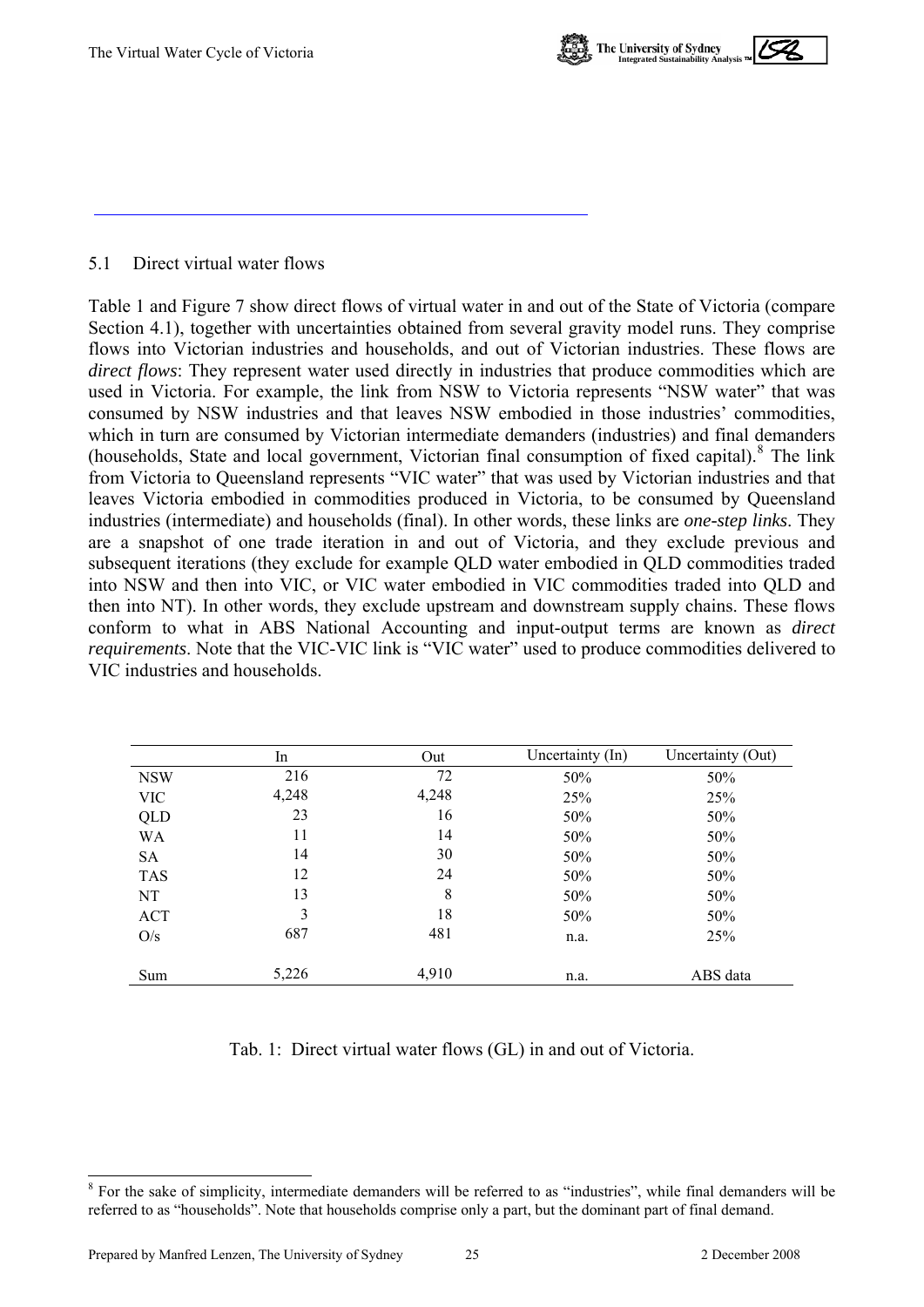

Origins of Virtual Water Destinations of Virtual Water imported into Victoria exported from Victoria

Fig. 7: Direct virtual water flows (GL) in and out of Victoria

Tab. 1 and Fig. 7 show that in term of direct water flows, Victoria is a net water importer. The main two reasons for this are a) rice imports from NSW, and b) overseas imports. While component a) will be explained in the next Sub-section, component b) is supported by Tab. 2.

| Gross State Expenditure | \$b151.2    |
|-------------------------|-------------|
| - Imports               | $-$ \$b38.7 |
| $+$ Exports             | \$b23.9     |
| + Net inter-State trade | \$b16.9     |
| $=$ Gross State Product | \$b153.3    |

|  | Tab. 2: Victoria's State Account Balance [44]. |  |  |  |  |
|--|------------------------------------------------|--|--|--|--|
|--|------------------------------------------------|--|--|--|--|

Inter-State trade is reflected in the so-called "Balancing Item" (net inter-State trade of \$16.9b). In fact, this account item is the only direct data point on inter-State trade that the authors could locate within official ABS statistics. A balancing item exists for every State and Territory, and the gravity model recognises these values as external constraints. However, the commodity and origin/destination composition of the balancing items results purely out of the supply-demand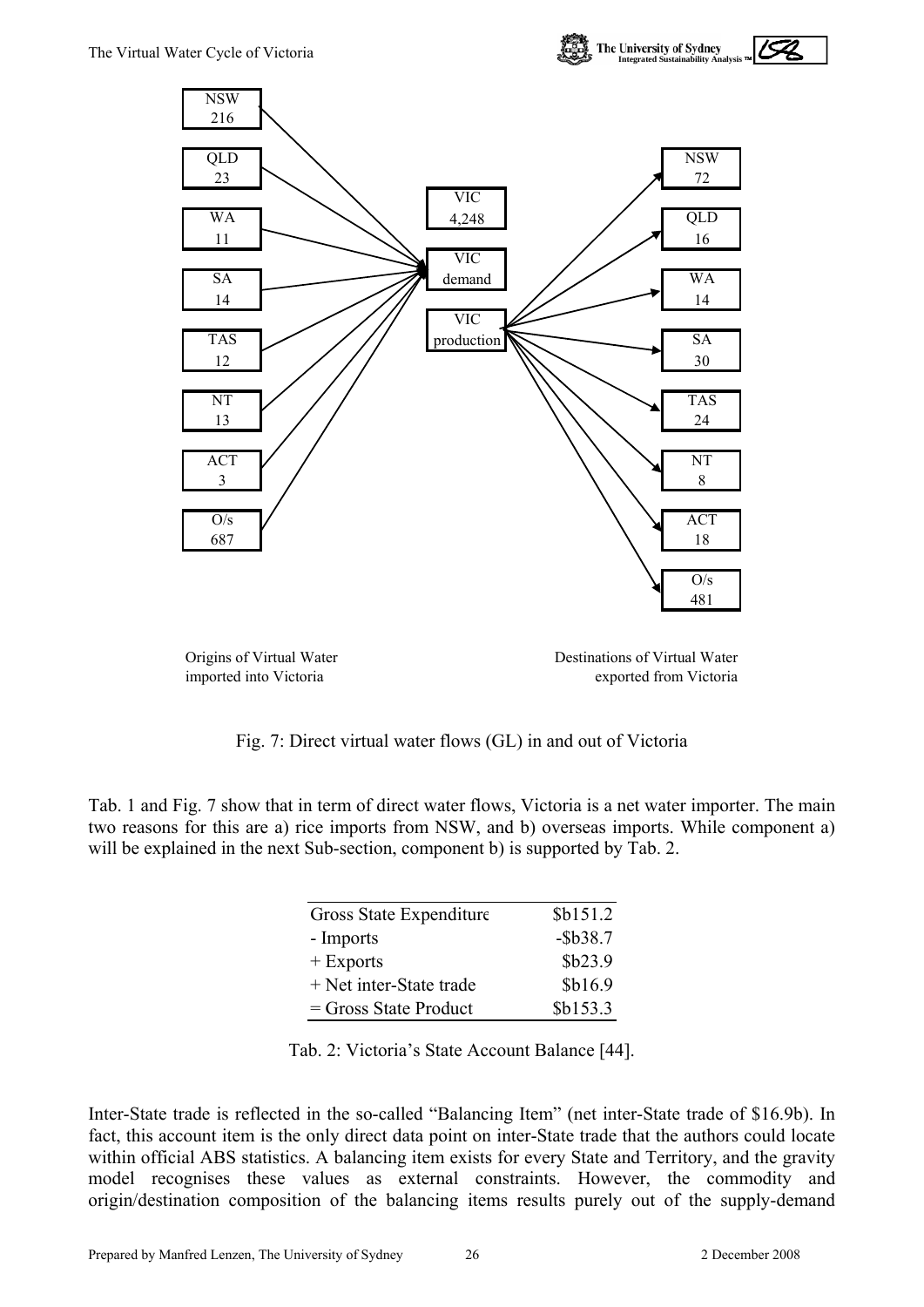

balancing procedure employed by the gravity model (see Section 3). The results for inter-State virtual water trade are therefore associated with high uncertainties (Tab. 1). Note that total outflows equal Victoria's direct water use of 4,910 GL.

The direct water balance does not reflect any supply chain interactions. It should be kept in mind that Victoria does export a significant amount of dairy products and wine, for example, which are *indirectly, but not directly* water-intensive. Amongst the water-intensive commodities, such as dairy cattle, untreated milk, and grapes for wine, Victoria exports very little. This also explains why the total water balance presented in Section 5.3 is much higher in its overall magnitude.

In particular, the results for the direct water flows in and out of Victoria are strongly dependent on a number of assumptions made during the construction and estimation of the inter-State trade model. The most important assumptions and their influence on the trade balance are listed in the following, together with some key components of inter-State virtual water trade.

#### *5.1.1 Rice*

Victoria requires rice in the husk to be supplied from New South Wales in order to meet the demand of the Victorian rice products industry. This supply can be estimated as follows: The Australian input-output tables list \$646m of input of 'grains' into 'flour mill and cereal products', compared to gross output of 'flour mill and cereal products' of about \$3.2b. This yields a grain-toproduct input coefficient of about 0.2. Given that most of rice is grown in NSW and not in Victoria, the gravity model estimates that the rice and other cereal products sector in NSW produces the bulk of rice products (rice input coefficient of about 0.4), while in Victoria other cereal products dominate (rice input coefficient of about 0.12).

In the ABS manufacturing survey [48], rice products are aggregated together with other worked cereal products for confidentiality reasons. The gross output of 'flour mill and cereal products' sector in Victoria in 1998-99 (of which the rice products sector is a part) was about \$800m [48]. After subtracting non-confidential commodities such as wheat flour and breakfast foods, we estimate the gross output of the remainder to be about \$250m. At least \$42m of this are husked rice and rice bran [49].

Combining this figure with the rice input coefficient of 0.12 yields a requirement of the Victorian rice products industry of about \$30m worth of rice in the husk. Victoria produces about \$3m within its own borders, leaving \$27m to be imported from NSW. The gravity model estimates \$30m.

In 2000-01, NSW rice had a water intensity of about 6,700 L/\$ (2,197 GL / \$330m) [47, 48]. Therefore the \$30m worth of rice supplied to Victoria embody 6,700 L/\$  $\times$  \$30m  $\approx$  200 GL. This is the largest single item in Victoria's direct virtual water trade balance. As noted above, most of Australia's rice is grown in NSW but processed in three mills owned by the Sunrice Company at Leeton and Deniliquin in NSW, and at Echuca in Victoria. In the years analysed, about 600,000 tonnes of rice was exported with about 65% or nearly 400,000 tonnes are exported through Victoria, mainly through the port of Melbourne and to a lesser degree Geelong. These data suggest that a reasonable amount of value adding (milling, rice flour, packing, stock foods, transport etc) and employment is generated by the NSW rice crop in Victoria, as well as by domestic consumption of around 8 kg per capita. Thus in a proportional sense, the virtual water content of these production chains are attributed to Victoria's account since they reach final demand or enter the market in that state.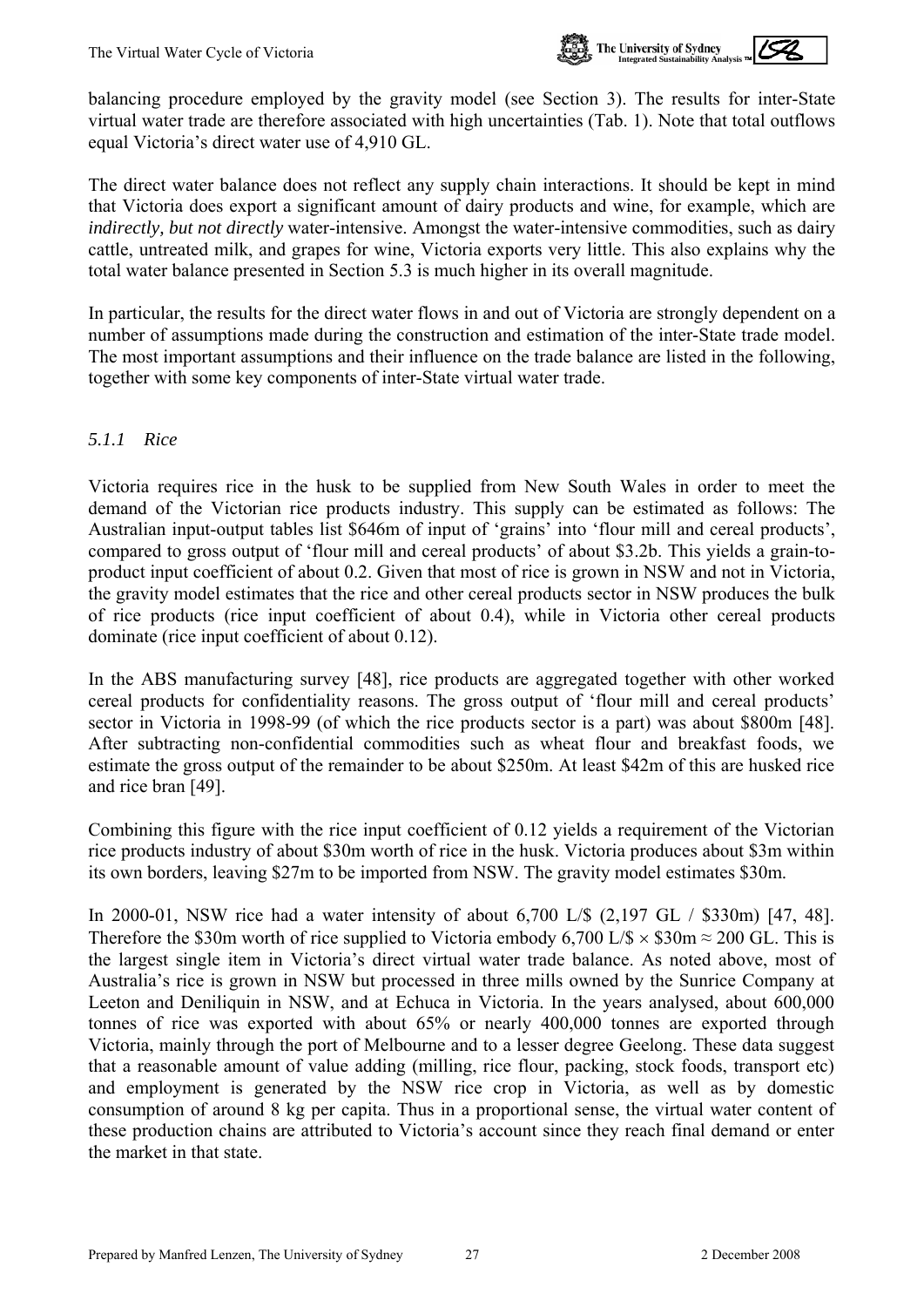

#### *5.1.2 Untreated milk*

Because it is bulky, has relatively low value and is biologically active and requires cooling during tanker transport, untreated milk is seldom transported inter-State. All capital cities with the exception of Darwin and Canberra have fresh milk production systems in their hinterland, but processed dairy products (butter, cheese and yoghurts) are transported widely by the main supermarket chains. Over the last twenty years the reorganisation of the Australian dairy industry has seen production, processing and exports centralise in Victoria with over 65% of untreated milk currently produced there, and 85% of total dairy exports sent through the port of Melbourne. In this work, all inter-State flows of untreated milk were forced to be zero during the balancing of the trade model. Given the high water intensity of untreated milk (order of 800 L/\$ in Victoria), a departure from this assumption would significantly influence the virtual water balance.

#### *5.1.3 Beef cattle*

With the exception of the Northern Territory, beef cattle are not traded across State borders [50], but there can be large flows to feedlots and for drought agistment during protracted dry periods.

#### *5.1.4 Dairy cattle*

During the period between 1999 and 2001 the number of Victorian dairy cows has not changed significantly (Tab. 3). It was therefore concluded that – at least in this period – there was no significant inter-State trade of dairy cattle. The respective model flows were forced to be zero.

|             | <b>NSW</b> | <b>VIC</b> | $OLD*$ | <b>SA</b> | WA | <b>TAS</b> | <b>AUST</b> |
|-------------|------------|------------|--------|-----------|----|------------|-------------|
| At March 31 |            |            |        |           |    |            |             |
| 1979/80     | 311        | 1,047      | 247    | 103       | 71 | 103        | 1,880       |
| 1989/90     | 238        | 968        | 201    | 89        | 64 | 92         | 1,654       |
| 1994/95     | 230        | 1,113      | 189    | 97        | 73 | 119        | 1,882       |
| 1995/96     | 235        | 1,161      | 189    | 97        | 71 | 130        | 1,884       |
| 1996/97     | 244        | 1,229      | 195    | 101       | 71 | 137        | 1,977       |
| 1997/98     | 266        | 1,268      | 203    | 107       | 73 | 143        | 2,060       |
| 1998/99     | 282        | 1,340      | 197    | 117       | 65 | 154        | 2,155       |
| 1999/00     | 289        | 1,377      | 195    | 105       | 65 | 139        | 2,171       |
| At June 30  |            |            |        |           |    |            |             |
| 2000/01**   | 268        | 1,377      | 186    | 124       | 72 | 148        | 2,176       |
| 2001/02     | 264        | 1,363      | 174    | 110       | 75 | 134        | 2,123       |
| 2002/03     | 250        | 1,303      | 159    | 117       | 77 | 142        | 2,050       |
| 2003/04     | 248        | 1,297      | 171    | 116       | 74 | 133        | 2,038       |
| 2004/05     | 245        | 1,295      | 150    | 115       | 70 | 135        | 2,010       |
| 2005/06     | 245        | 1,280      | 145    | 115       | 65 | 135        | 1,985       |

\* For 1999 and 2000, Queensland state figure includes Northern Territory cow numbers.

\*\* From 2001 census date is June 30, NT and ACT numbers are included in national total.

Tab. 3: Number of dairy cows ('000 head) [51].

#### <span id="page-30-0"></span>*5.1.5 Fruit and vegetables*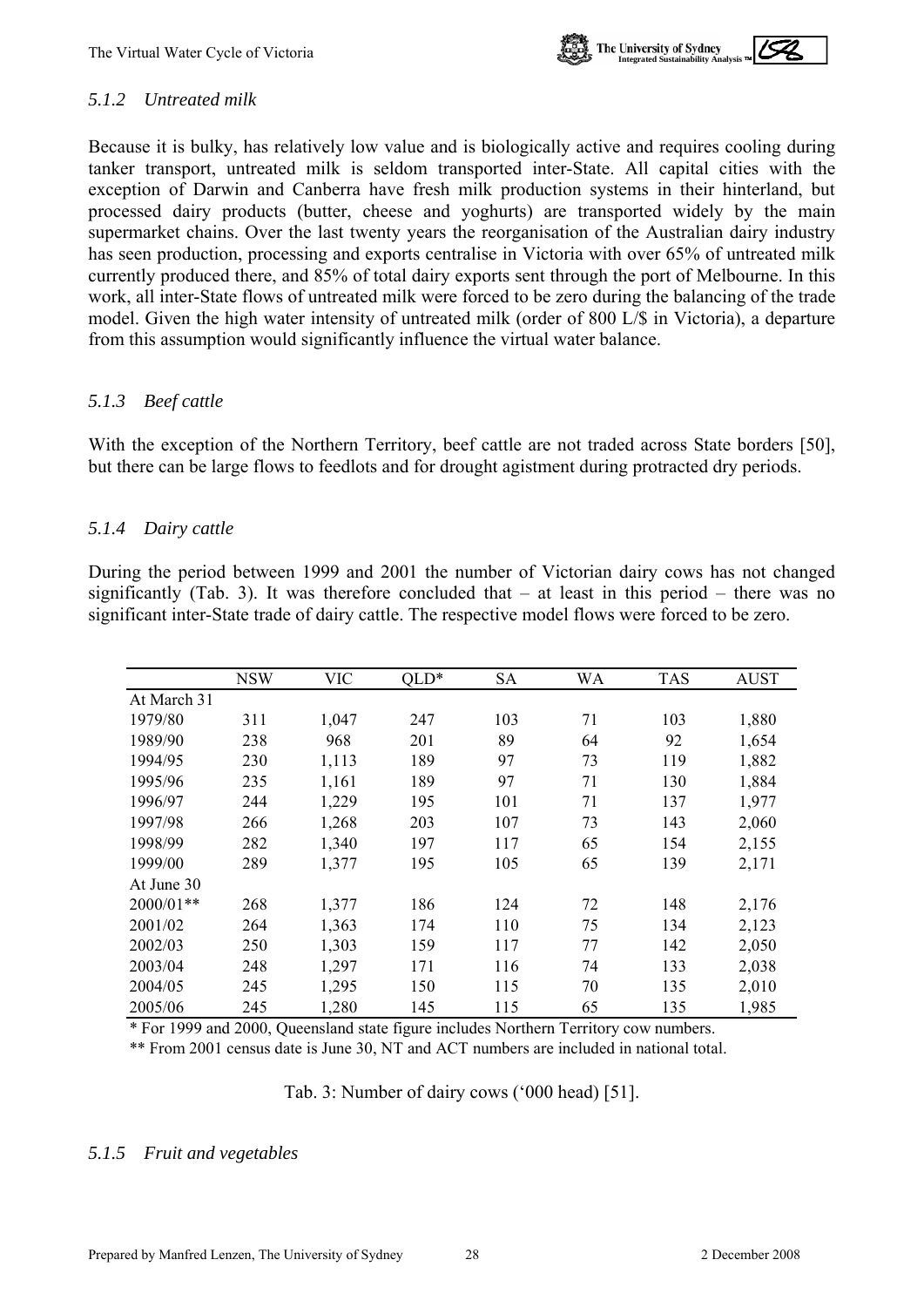

<span id="page-31-0"></span>Australia has been self-sufficient in fruit and vegetables with around four million tonnes (two million tonnes each of fruit and vegetables) produced annually. However because the influence of dominant food retailers and global trade, there are considerable changes from year to year on where supplies are drawn from for example significant volumes of green peas, asparagus and tinned tomatoes are now imported from abroad, while production of table grapes and mangoes are widely dispersed throughout Australia to meet specific retailing windows. In 2005, Australia moved to be a net importer of vegetables in financial terms. For example Tasmanian vegetable production is 25%, 50% and 25% for local consumption, interstate consumption and exports respectively. But overall, inter-State trade in fruit and vegetables varies widely between 20% and 60% of local production [52, 53] (see for example Fig. 8).



Fig. 8: Composition of South Australian Gross Horticulture Revenue, 2000/2004 [52].

We could not obtain a detailed quantitative estimate for the trade in fruit and vegetables in and out of Victoria.<sup>[9](#page-31-0)</sup> Asking for all regional supply and demand pools to be balanced, the multi-regional gravity model employed in this work results in an inter-State trade in fruit and vegetables of about 10% of Victorian gross turnover, with a virtual water content of about 10 GL.

#### *5.1.6 Grapes for wine*

l

Information on the inter-State trade of grapes for wine varies widely. While the traditional wine growing areas of South Australia report only negligible cross-border transfers [55], Victoria reports that "the shift towards purchasing winegrapes from the three major inland regions has added to the oversupply problem caused by the recent planting of premium red varieties such as Cabernet Sauvignon, Merlot and Shiraz in Victoria's cool climate regions and to a lesser extent Pinot Noir. At the time of the 2005 vintage the cool climate zones accounted for 40 per cent of Australian

<sup>&</sup>lt;sup>9</sup> Similar uncertainties exist for other States: For example, South Australia "is a relatively small producer (6%) of tomatoes within the Nation, with the majority produced within Victoria (57%), QLD (22%) and New South Wales (15.5%). […] the actual configuration of the national tomato trade is difficult to assess, as tomato flows into and out of the State will vary considerably depending on market conditions" [54].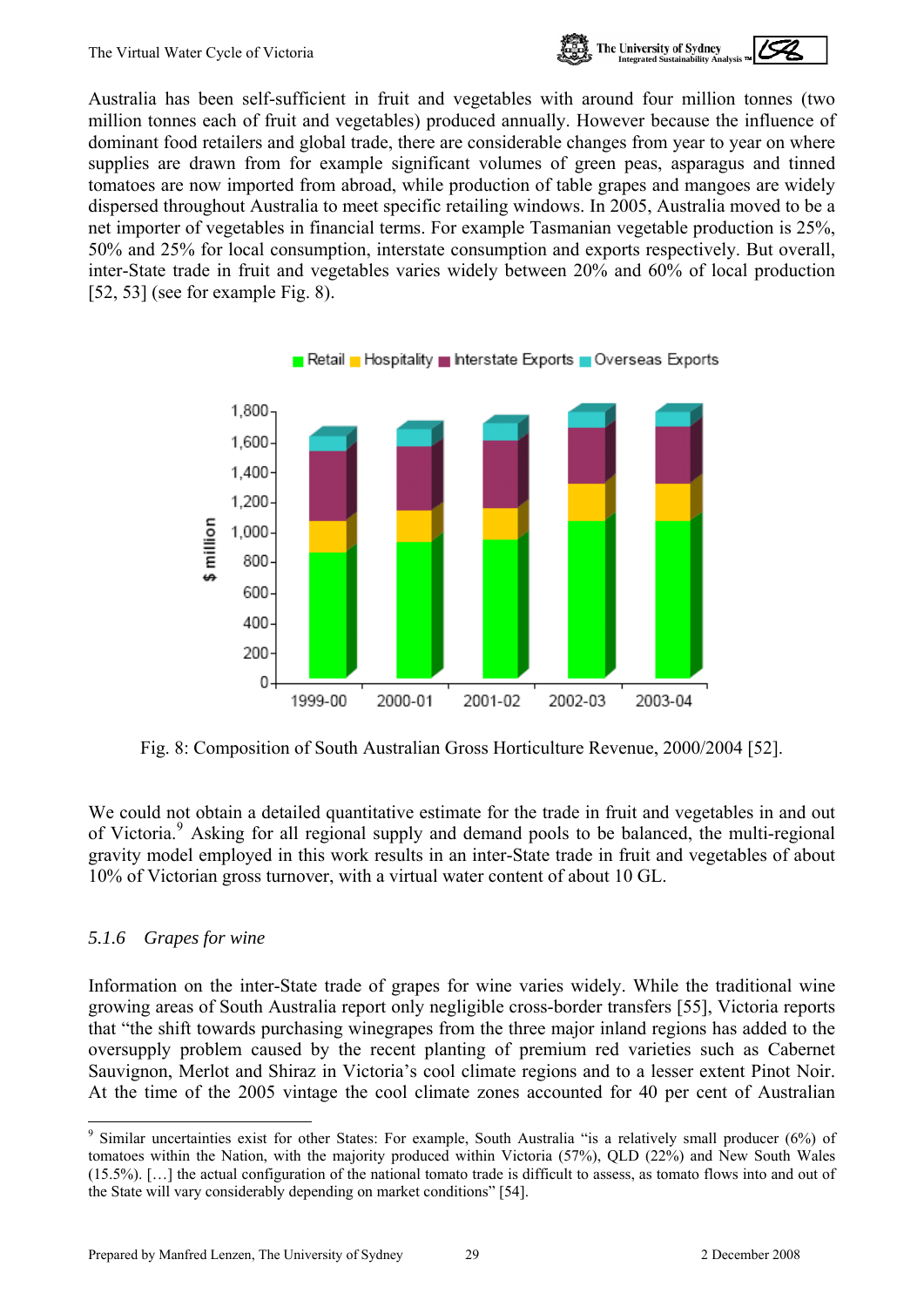

winegrape plantings but only 20 per cent of Australian wine sales. While Victoria's level of exposure to this is less than South Australia's, Victoria cannot be insulated from interstate trade in grapes and wine, especially given the dominance of the top four wine companies in terms of production and share of wine sales" [56]. Tasmania reports a quantitative estimate of 25% of grapes being sold inter-State [57].

A corresponding estimate for Victoria in 1999 could not be easily obtained because of the industries reporting regions, where the Murray Valley including both NSW and Victorian grapes, are reported as one region [58]. In the non-Murray Valley part of Victoria, more than 65% of the grapes crushed are supplied by contract growers, some potentially from outside the region and the state. In the Murray Valley region over 90% of grapes crushed are from contract growers and reflect the location of large winemakers in the region and well as its close proximity to large irrigated vineyards along the Murray River in three states of South Australia, Victoria and New South Wales. When Murray region is combined with the non-Murray regions in Victoria, a total grape crushing of 371,564 is reported. In 2003/04, the Victorian harvest exceeded the crushed volume by about 150,000 tonnes [59], suggesting that in this year about 30% of the Victorian harvest was transported to, and crushed in other States.

Given the Victorian industry's large size, wine grape inter-State sales were balanced to 5% of Victorian turnover, distributed across the neighbouring States of South Australia, New South Wales, and Tasmania. Based on this assumption, inter-State virtual water embodied wine grapes traded out of Victoria amounts to about 10 GL.

#### *5.1.7 Sugar cane and raw sugar*

Because of its bulk and low value, sugar cane is grown and processed in sugar refineries within about 50 km of the growing areas. In some regions such as the Atherton Tableland, the cane is pressed to produce cane juice which is then taken by road tanker to an established refinery. Thus, cane is not transported out of the State where it is grown (Queensland or NSW). However a refinery by-product, molasses (left from sugar cane juice after raw and refined sugar is crystallised) is traded inter-State as an energy rich supplement in processed animal feeds used particularly in the dairy cattle and beef cattle production sectors. Molasses belongs to the IOPC sector 'raw sugar', so that all imports are accounted there. Since the water use in the raw sugar (processing) sector is negligible compared to water used in sugar cane growing, the direct water flows is negligible as well. The water embodied in the full supply chain is dealt with in Section [5.3.4.](#page-38-0)

#### *5.1.8 Cotton*

The Australian Business Register counts ([36], 1998 and [37], 2001) do not list any Victorian establishments involved in cotton processing, neither growing nor ginning. All cotton ginning is located within one hundred kilometres of cotton growing areas which are in NSW and Queensland. However the 'cottonseed' by-product from cotton ginning is used extensively as a high protein supplement for the dairy, pig and poultry production sectors. The gravity model was therefore forced to suppress any flows into Victoria from cotton growing, but not onwards from cotton ginning. The embodiment of "cotton water" in Victorian commodities is therefore described by total, not direct flows. These total flows are dealt with in Section [5.3.3.](#page-38-1)

#### *5.1.9 Electricity*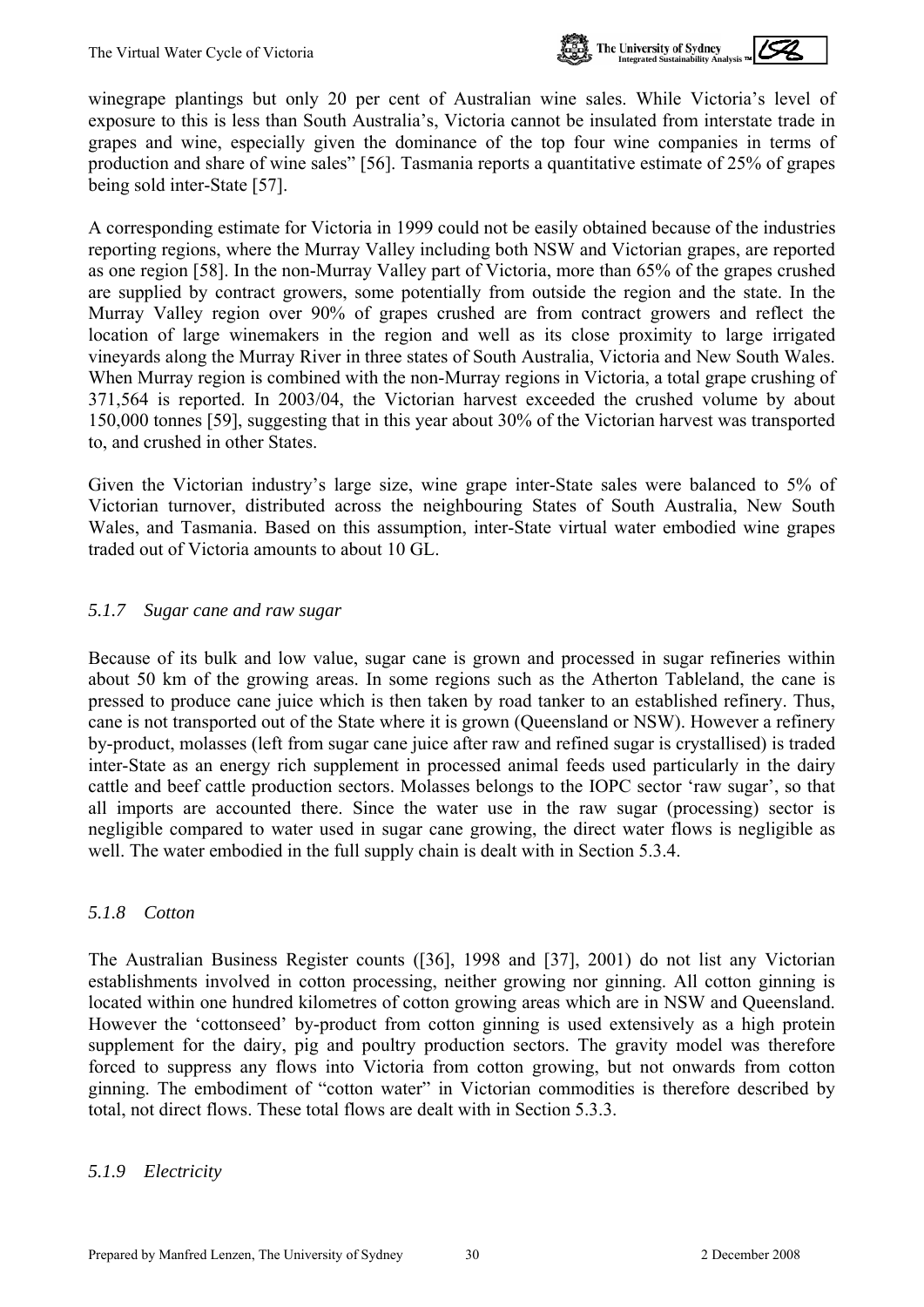

<span id="page-33-0"></span>Victoria is linked with New South Wales, Queensland and South Australia in the South-East electricity grid. Amongst the four States, Victoria and Queensland have generated more electricity than was consumed in their States ([60], Tab. 4). The gravity model assumes an electricity flow from Queensland to New South Wales, with New South Wales's remainder being taken up by Victoria, and a flow from Victoria to South Australia. Assuming a proportionality between virtual water and electricity, about 17% of virtual water embodied in "disposable" electricity is hence traded out of Victoria, corresponding to about 15 GL.

|                           | NSW      | Vic    | Old    | SA       | All     |
|---------------------------|----------|--------|--------|----------|---------|
| Electricity generation    | 60,058   | 49,442 | 40,231 | 8.305    | 158,036 |
| minus transmission losses | 53,031   | 43,657 | 35,524 | 7.333    | 139,546 |
| Electricity consumption   | 59,544   | 36,314 | 33,268 | 10,456   | 139,582 |
| Trade                     | $-6.513$ | 7.343  | 2,256  | $-3,123$ |         |

Tab. 4: Electricity generation and consumption (GWh) in the South-East grid, 1999 [60].

#### *5.1.10 Water supply*

Due to its bulk and transportation requirements, metered water as supplied by the 'Water supply, sewage and drainage services' industry is not transported inter-State. Therefore, all inter-State flows of metered water were forced to be zero during the balancing of the trade model.

#### *5.1.11 International imports and exports*

In monetary terms, Victoria is a net importer (Tab. 2), with significant commodities being electronic equipment, motor vehicles and clothing. Imports exceed exports by more than 50%, and this is reflected in the international virtual water trade balance (Tab. 3). On average, imported and exported goods have a direct water intensity of about 20 L/\$, which is close to the average of Victoria's production.

#### 5.2 Direct virtual water flows for final demand

A part of the virtual water flows contained in Table 1 and Figure 7 passes through Victoria. These are the flows of water embodied in commodities produced elsewhere, used by Victorian industries for producing Victorian commodities that are in turn used elsewhere. Similarly, a part of the virtual water flows leaving Victoria embodied in Victorian commodities passes through the State of trade destination. Let's now subtract these flows from those in Table 1 and Figure 7. Table 5 and Figure 9 show direct flows of virtual water in and out of the State of Victoria, but this time the inward flows comprise only those that end with Victorian households (final), and not Victorian industries (intermediate). Similarly, the outward flows comprise only those that end with the destination State's households (final), and not with that State's industries (compare Section [4.2](#page-23-1)).

Flows in Table 5 and Figure 9 are a part of those in Table 1 and Figure 7, they are the one-step links that *terminate in Victoria and elsewhere*. Therefore all figures in Table 5 are smaller than those in Table 1. All the inter-industry virtual water flows have been eliminated.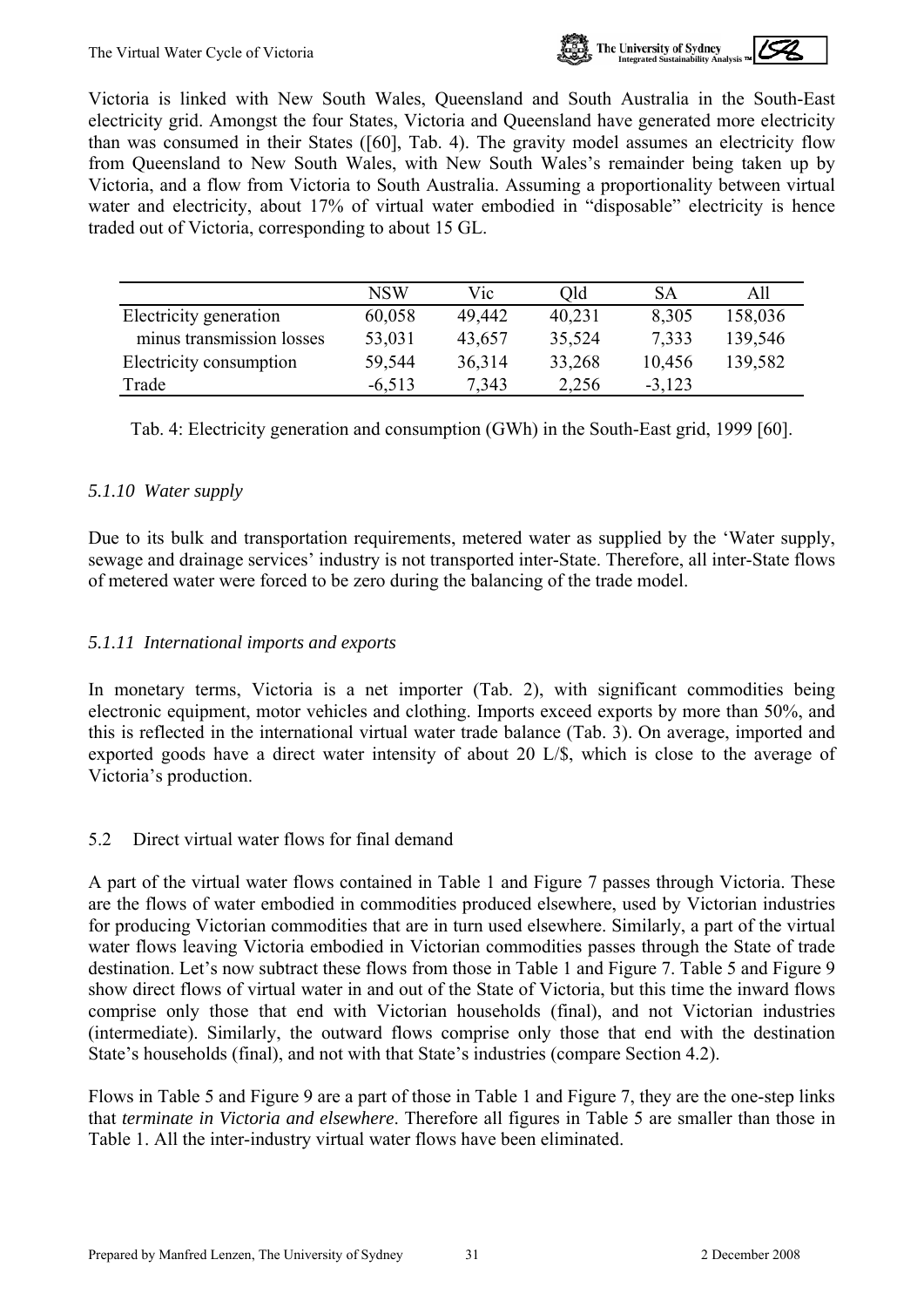

|            | In    | Out   |
|------------|-------|-------|
| <b>NSW</b> | 7     | 27    |
| <b>VIC</b> | 1,306 | 1,306 |
| <b>QLD</b> | 11    | 9     |
| WA         | 3     | 8     |
| <b>SA</b>  | 9     | 15    |
| <b>TAS</b> | 4     | 4     |
| NT         | 3     | 3     |
| <b>ACT</b> | 1     | 4     |
| O/s        | 144   | 481   |
| Sum        | 1,489 | 1,857 |

Tab. 5: Direct virtual water flows (GL) in and out of Victoria, terminating in final demand.



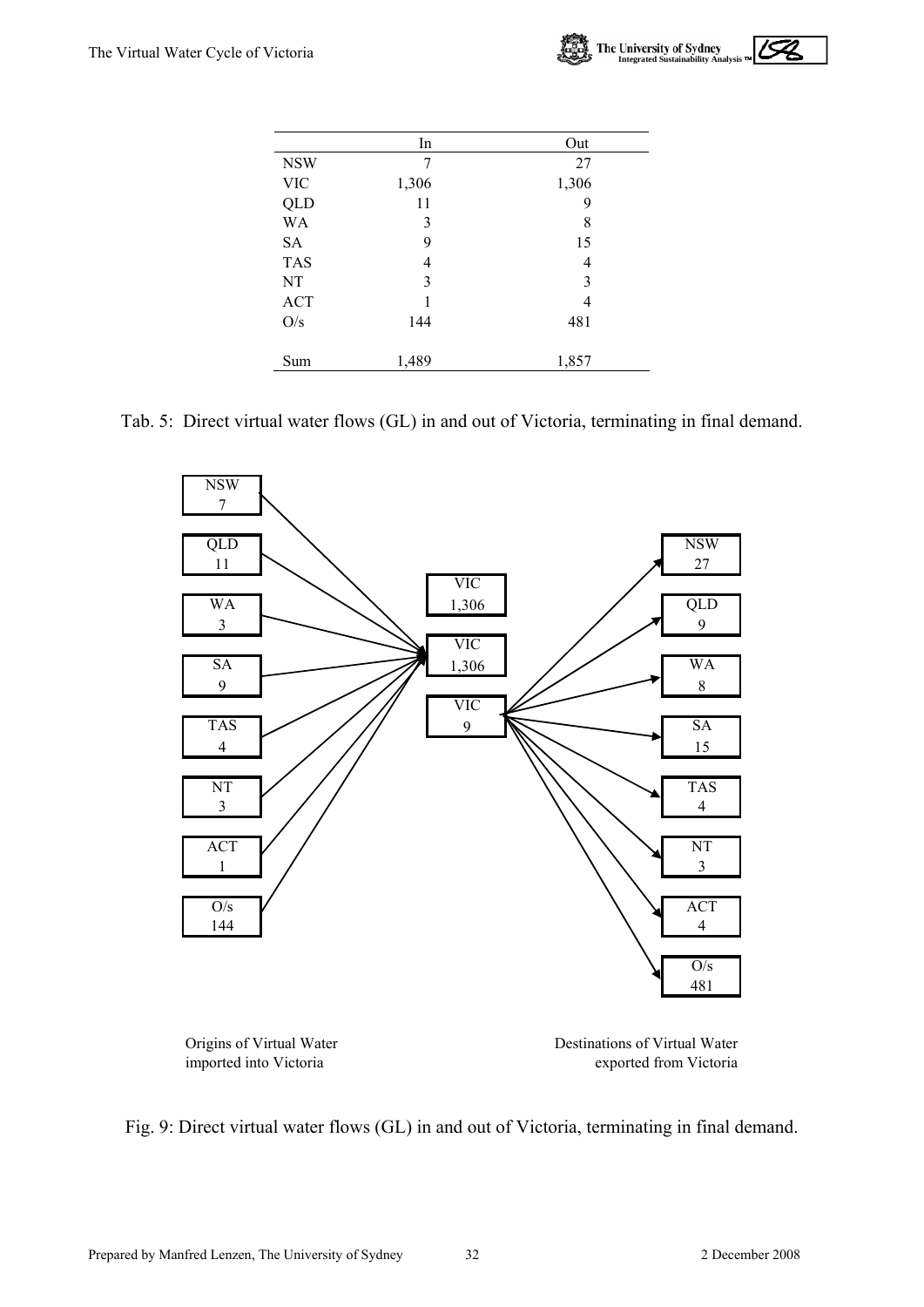

<span id="page-35-0"></span>Of the significant commodities treated in Section [5.1,](#page-27-1) only fruit, vegetables, and electricity are traded from other States directly into Victorian final demand. The remainder such as rice, wine grapes etc, are traded into intermediate demand of industries that manufacture products which may be on-sold into other States. Fruit and vegetables for final demand account for about 11 GL out of the 30 GL of direct water flows (see Section [5.1.5\)](#page-30-0), with the remainder used for further processing into fruit and vegetable products, or for hospitality. Electricity statistics [60] reveal that of electricity generated, about 40% is used in residences. The gravity model yields a comparable result for water flows, with 6 GL out of 15 GL embodied in traded electricity destined for final demand.

Of virtual water embodied in international imports (687 GL), about 20% (144 GL) is destined for final demand, while the remainder is embodied in products used in Victorian industries for further processing. Note that this estimate applies Victorian water intensities to overseas production. The virtual water estimate for exports in Tab. 5 (487 GL) is identical to the one in Tab. 1 because for the purpose of accounting in Victoria, all exports are considered final.

#### 5.3 Total virtual water flows

Table 6 and Figure 10 show total flows of virtual water in and out of the State of Victoria (compare Section [4.3\)](#page-24-1), as well as uncertainties obtained from several gravity model runs. They comprise flows into Victorian households, and out of Victorian industries. These flows are *total flows*: They represent water used directly and indirectly in industries that produce commodities which are traded inter-State. For example, the link from NSW to Victoria represents "NSW water" that was used directly by NSW industries and that leaves NSW, to become embodied in commodities that are finally consumed by Victorian households. The link from Victoria to Queensland represents "VIC water" that was used directly by Victorian and other industries, and that leaves Victoria to become embodied in commodities that are finally consumed by Queensland households. In other words, these links are *multi-step links*. They are an accumulation of multiple trade iterations in and out of all States and Territories, and they include previous and subsequent iterations (they include for example two-stage links such as QLD into NSW into VIC, or VIC into QLD into NT, or three-stage links such as WA into QLD into NSW into VIC, or VIC into QLD into NT into QLD). In other words, they include all upstream supply chains. These flows conform to what in ABS National Accounting and input-output terms is known as *total requirements*. Note that the VIC-VIC link is "VIC water" used to produce commodities in Victoria, which are finally delivered to VIC households. This includes links such as VIC into QLD into NSW into VIC, which is a circular link – Victorian water leaving the state but becoming ultimately embodied in something finally consumed in Victoria. However, international circular links are excluded, because information on international trade flows between countries other than Australia was not considered.<sup>[10](#page-35-0)</sup>

l

 $10$  An international trade flow calculation is feasible, but requires the construction of a multi-region input-output model (see [39]).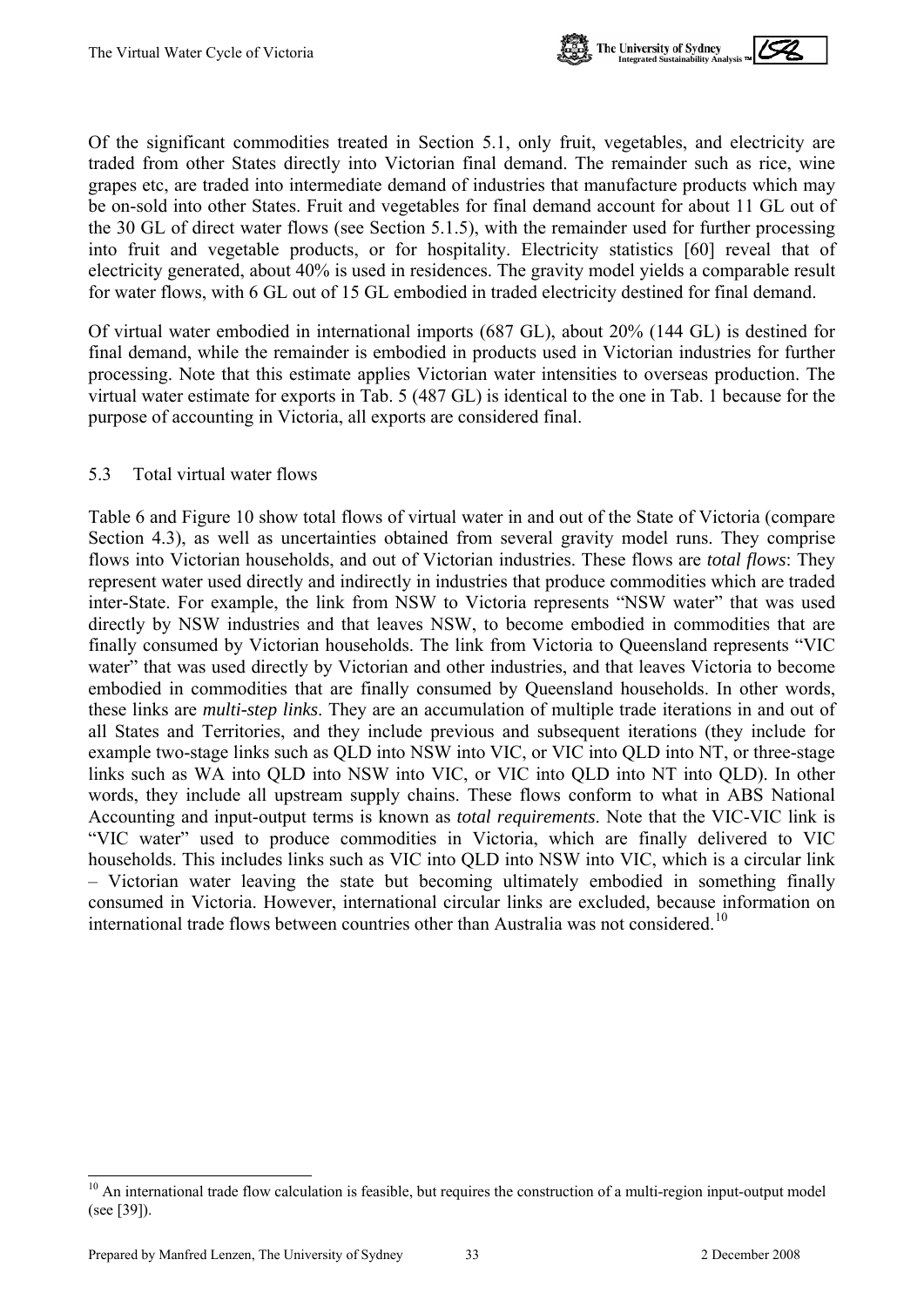

|            | In    | Out   | Uncertainty (In) | Uncertainty (Out) |
|------------|-------|-------|------------------|-------------------|
| <b>NSW</b> | 216   | 185   | 40%              | 40%               |
| <b>VIC</b> | 2,615 | 2,615 | 25%              | 25%               |
| QLD        | 277   | 90    | 40%              | 40%               |
| WA         | 10    | 77    | 40%              | 40%               |
| <b>SA</b>  | 10    | 50    | 40%              | 40%               |
| <b>TAS</b> | 8     | 17    | 40%              | 40%               |
| NT         | 6     | 5     | 40%              | 40%               |
| <b>ACT</b> | 2     | 11    | 40%              | 40%               |
| O/s        | 307   | 2,345 | n.a.             | 25%               |
| Sum        | 3,449 | 5,395 | n.a.             | 20%               |

#### Tab. 5: Total virtual water flows (GL) in and out of Victoria, terminating in final demand.





Origins of Virtual Water **Destinations of Virtual Water** imported into Victoria exported from Victoria



How are the figures in Tables 1, 5 and 6 different? Table 1 includes under "NSW into VIC" some water that was used say in a NSW industry, and left that industry embodied in an intermediate product used by a Victorian industry to produce a commodity consumed elsewhere. Tables 2 and 3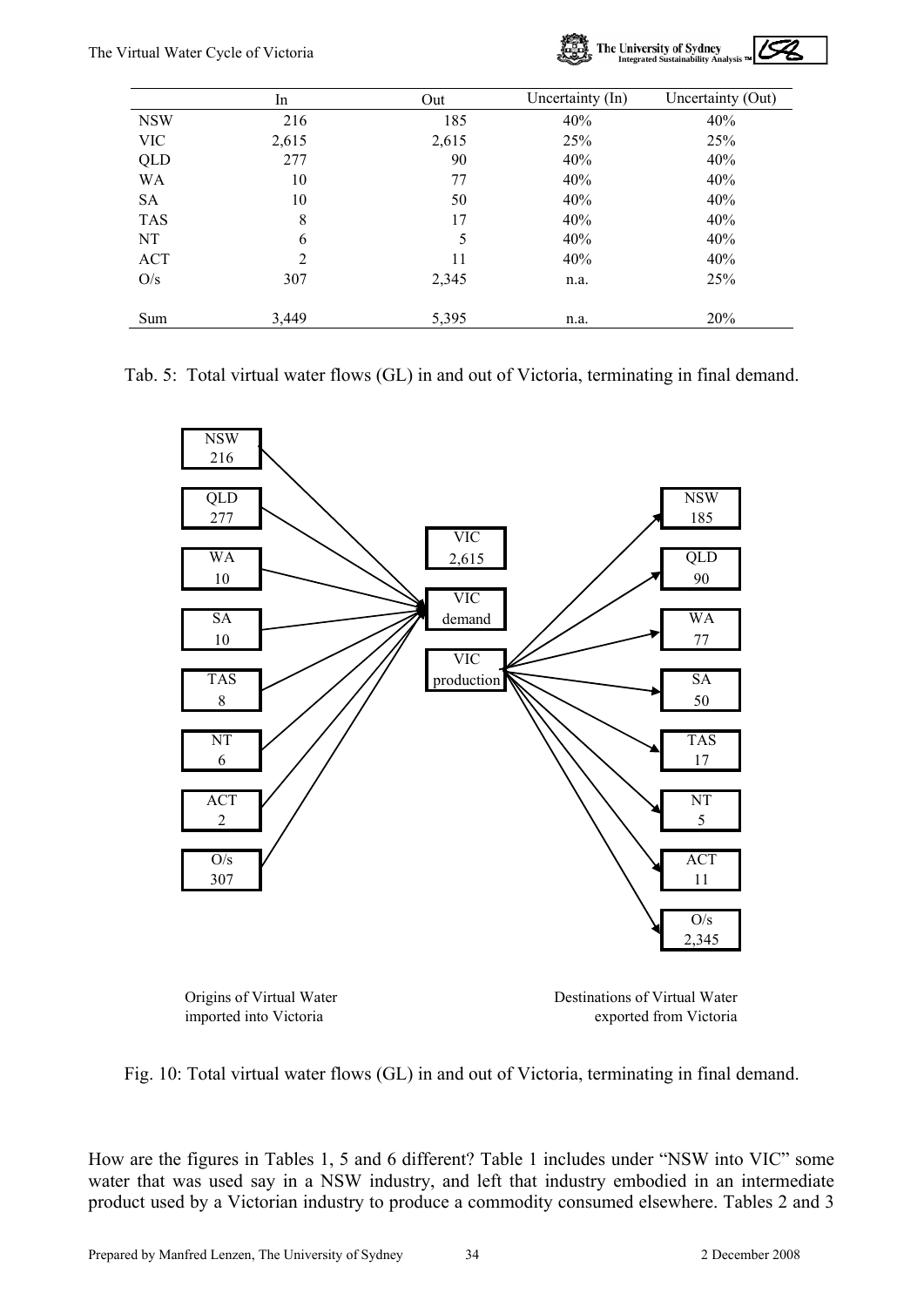

would exclude this flow because it doesn't end up in Victorian final demand. Table 3 includes some water that was used say in a QLD industry, and left that industries embodied in an intermediate product used by a NSW industry to produce a commodity bought by a Victorian household. This is excluded in Tables 1 and 5 because it is not a direct link, but a two-stage link.

The information in Tables 1, 5 and 6 is associated with varying degrees of uncertainty. While the sums in the bottom rows (the total trade in and out of Victoria) are fairly reliable, the distribution of in- and out-flows amongst the States could vary if more reliable data on Gross State Output and inter-State trade were collected. The present distribution amongst States is determined by the gravity model, which considers a mixture of parameters, such as commodity weight, transport distances, and the size of the State economies. In general, a State will be allocated a large proportion of trade flows in and out of Victoria if

- it neighbours Victoria (for example NSW, TAS and SA), and
- if it has a large economy (for example NSW and QLD).

This is reflected in the results. The first condition will hold especially for bulky and heavy commodities. For example, metered water is not traded at all across State boundaries, and that has been reflected in the model. On the other hand, the distance parameter does not influence services as much as goods because they are more easily traded across large distances.

#### *5.3.1 Livestock, wool and grains*

About 25 GL of NSW water used for livestock and grain growing are embodied in products consumed in Victoria. This is mostly in form of traded processed meat and cereal products, rather than in primary form such as traded livestock, carcasses, and grains. The same industries contribute about another 20 GL of QLD water, and small amounts of WA water, SA water, TAS water, and NT water.

Australia is the origin of 70% of the world's traded wool. The strategic location of Melbourne with easy transport access to the major wool producing regions of the Riverina, Western District, Western NSW and South-East South Australia has led to Melbourne being the both the largest greasy wool sale centre and export port in the world. As a consequence in 2001/02, 39% (or \$1,344 b) of wool produced in Australia is exported from Victoria [61]. Assuming the same export percentage for Victorian-grown wool, about 50 GL of VIC water each leaves Australia in form of exported wool and sheep meat. The top 5 destinations for Victorian wool exports in 2001/02 were China, Italy, Korea, India and Japan [61].

Another 50 GL of Victorian water is embodied in about \$200m of wheat exports, another 25 GL in \$100m worth of exported barley, and another 25 GL in \$100m of exported oilseeds and legumes [62].

#### *5.3.2 Rice*

The Household Expenditure Survey reports the private final consumption of an average household in Victoria as 48 ¢/week of rice, \$1.79/week of breakfast cereals, \$1.18/week of pasta, and 10  $\ell$ /week of other cereal products. For the 1.74 million households in Victoria, this means an annual consumption of \$174m, \$43m, \$109m and \$9m, on the three respective products. Reconciling the Household Expenditure Survey with the Australian input-output tables, we estimate that another \$20m of rice products are consumed in various forms in Victoria, in addition to \$43m of husked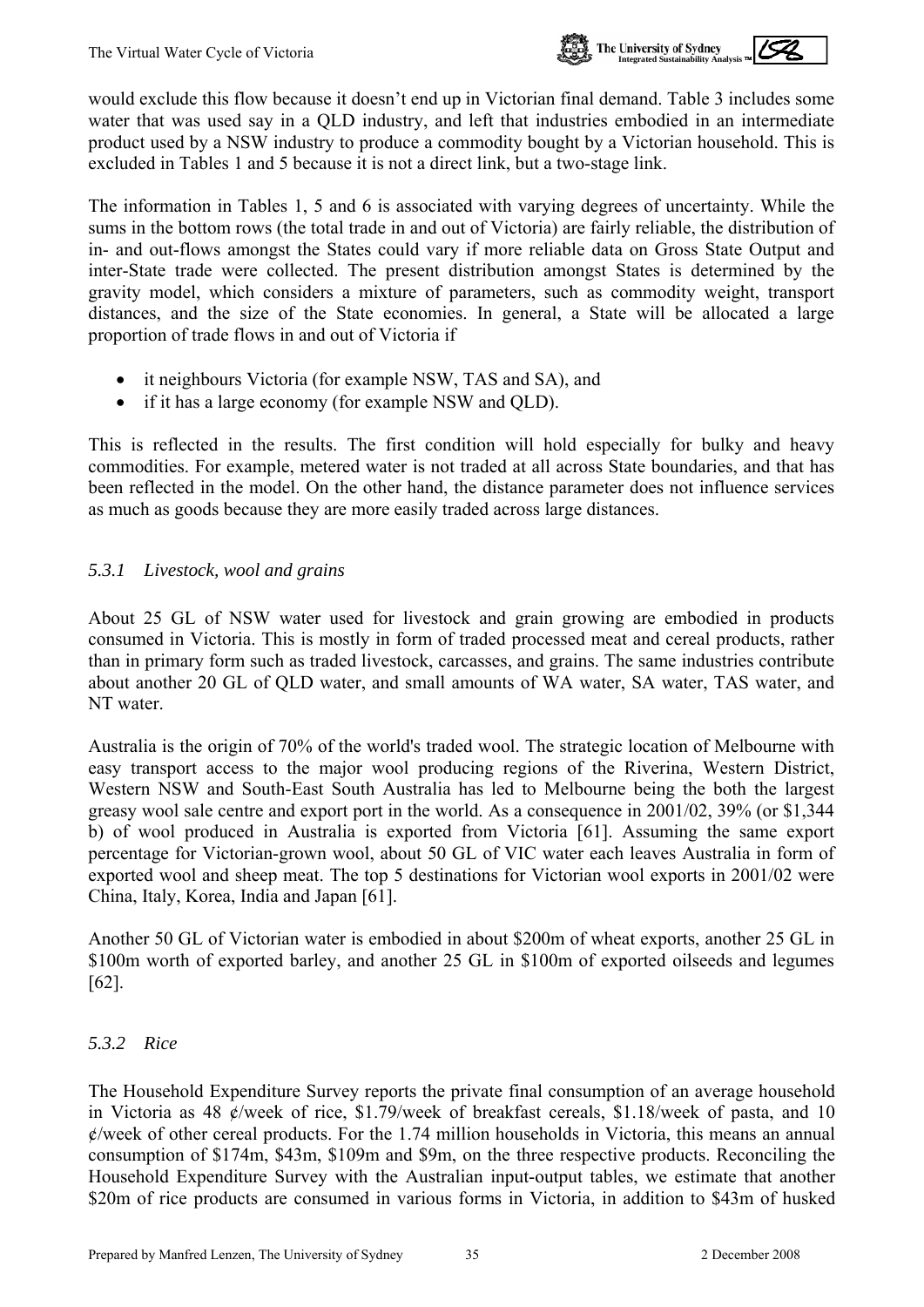

rice bought off the supermarket shelf. This estimate is in agreement with apportioning the figure of \$300m in domestic revenue of processed rice given by the Australian Rice Growers Association [63], to about a quarter of Australia's population. Including rice contained in meals out, sake, and take-away food, we estimate that about 100 GL of NSW water used for rice growing are embodied in rice products consumed in Victoria. This is about 5% of the total water use of the NSW rice industry.

#### <span id="page-38-1"></span>*5.3.3 Cotton*

About 50 GL of NSW water used for cotton growing are embodied in cotton products consumed in Victoria, representing about 2.5% of the total water used in NSW cotton growing. Some of this could be cotton seed meal, which is half the physical weight of the raw cotton boll. Cotton seed meal is used for feeding of dairy cows, chicken, and pigs.

#### <span id="page-38-0"></span>*5.3.4 Sugar cane and raw sugar*

The manufacturing survey's coverage of Victorian sugar refining industries is incomplete; however the 2001 Business Register lists 8 sugar refining establishments in Victoria. Queensland's sugar production turnover is given as about \$2b [48]. Given the considerable exports of the sugar industry, it is perceivable that 20% of Queensland turnover would go into Victoria in order to support local food and hospitality industries. In fact, the gravity model estimates Victorian imports of raw sugar from Queensland of about \$350m. The ABS Water Accounts state that Queensland sugar cane growing consumed about 1,100 GL of water. This means that about 200 GL of QLD water are embodied in food consumed in Victoria.

#### *5.3.5 Fruit and vegetables*

As with direct water flows, total water flows into Victorian final demand can be estimated at about 5 GL, coming mostly and about equally from NSW, Queensland, South Australia, and Tasmania.

## *5.3.6 Dairy products*

Victoria's inter-State export balance is dominated by dairy products; about 50% of virtual water traded inter-State out of Victoria is embodied in dairy products. Moreover, of the total estimated virtual water content of international exports, about 1,000 GL is embodied in about \$2b of dairy products exported from Victoria [64, 65]. All other commodities play a relatively minor role.

#### *5.3.7 Wine*

Victorian wine accounts for about 60 GL of virtual water traded out of Victoria, with 30 GL embodied in international exports.

#### *5.3.8 Water supply, sewage and drainage services*

About 35 GL of water lost and consumed in non-Victorian water supply industries are embodied in commodities finally consumed in Victoria. This consumption includes losses from seepages and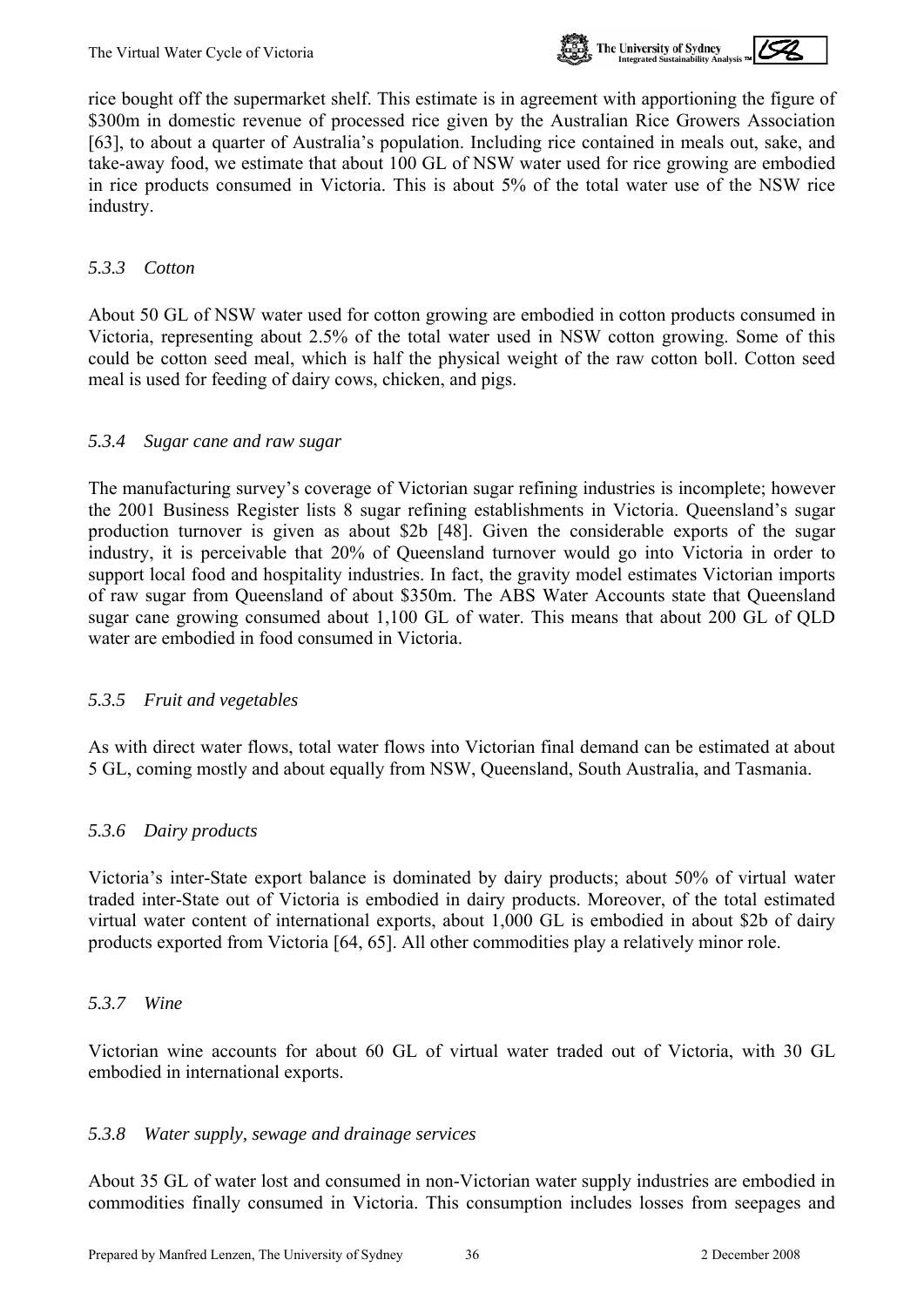

<span id="page-39-0"></span>evapotranspiration (where measured). About 30 GL of this water is estimated to be NSW and QLD water, with the remainder distributed evenly over the remaining States. About 65 GL of VIC "water supply" water is embodied in the final demand of other States and Territories.

5.4 Virtual water balance of Victorian final demand

Table 7 is a detailed representation of virtual water flowing into, and terminating in the State of Victoria (Table 3 left column, excluding imports). The commodity breakdown is a subset of the ABS' detailed 8-digit IOPC classification.

The table is organised as follows. Columns 1-3 refer to the Victorian production side of water consumption:

- Column 1 gives direct water consumption (Tab. 1 'Out' column);
- Column 2 gives gross sectoral output for the State of Victoria;
- Column 3 equals Col.1/Col.2 and signifies the direct water intensity (*q* in Eq. 11 in the Appendix).

Columns 4-6 refer to the Victorian final demand side of water use:

- Column 4 gives total water intensity, which is comprised of the direct water intensity (column 3) plus all upstream contributions (calculated according to *q***L** in Eq. 11 in the Appendix);
- Column 5 gives final demand of households in the State of Victoria;
- Column 6 gives the embodiment of water in Victoria's final demand (Tab. 5 'In' column).

The values in column 6 do not equal column  $4 \times$  column 5, because Victorians consume goods and services produced both inside and outside Victoria. If column 4 was multiplied by column 5, this would yield *water embodiments in Victorian final demand produced with Victorian water intensity*, and not *water embodiment in Victorian final demand produced with Australian water intensity*. Column 6 includes water used in all other States and Territories, entering Victoria embodied in goods and services. Naturally, it excludes water embodied in goods and services finally demanded elsewhere in Australia and overseas.

As mentioned previously, final demand comprises private and government final consumption, private, public enterprise and government gross fixed capital expenditure, increases in stocks and overseas exports. Columns 5 and 6 in Tab. 7 are broken down into these components in Tab. 8.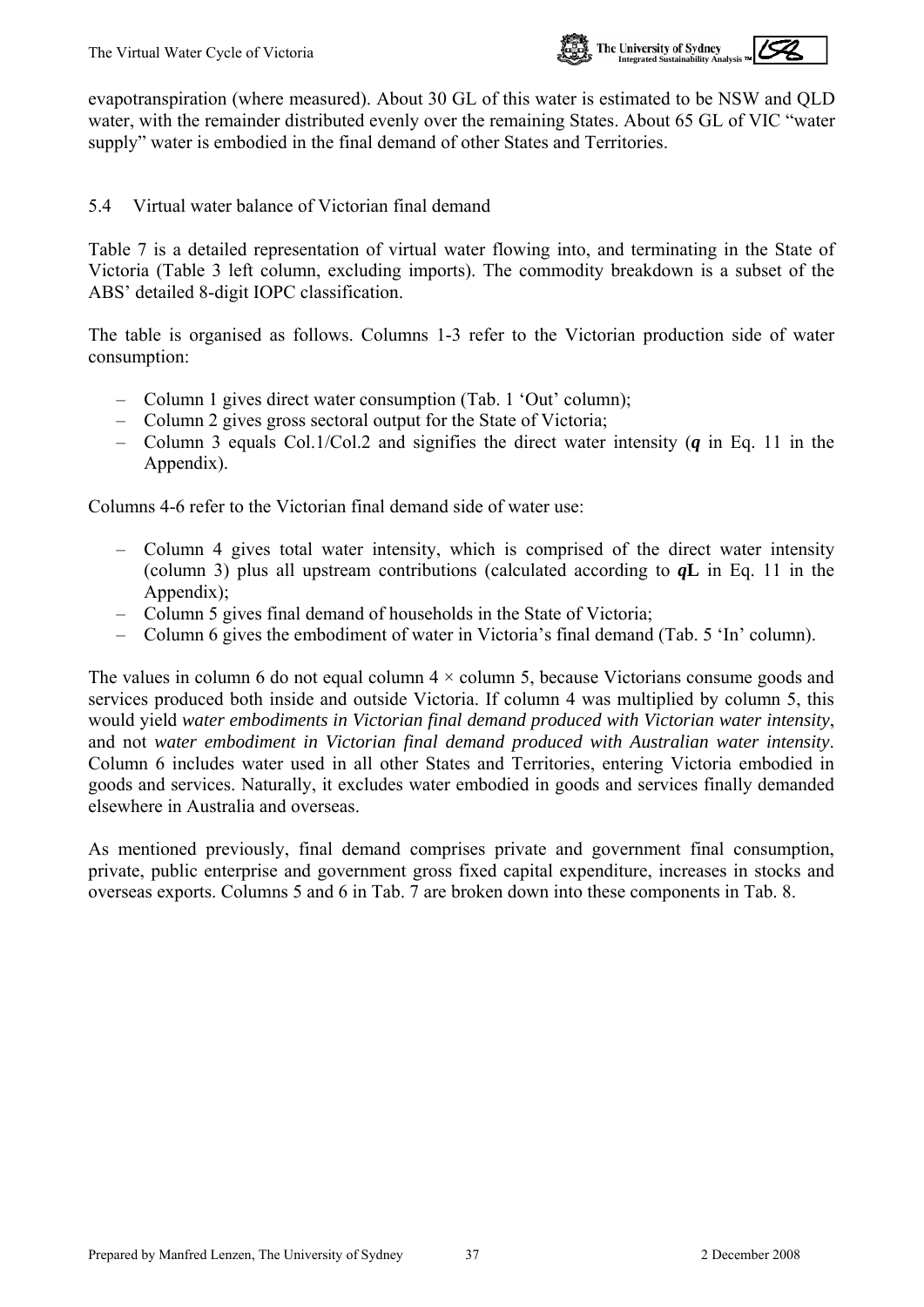**Victoria's Virtual Water Cycle**



**Production Consumption**

|                                        | Direct water            | Gross        | Direct water            | Total water  | Final            | Virtual water    |
|----------------------------------------|-------------------------|--------------|-------------------------|--------------|------------------|------------------|
|                                        | consumption             | sectoral     | intensity in            | intensity in | demand in        | in Victorian     |
|                                        | in Victoria             | output       | Victoria                | Victoria     | Victoria         | final demand     |
| Sector                                 | (GL)                    | \$m\$        | (L/S)                   | (L/S)        | (Sm)             | (GL)             |
| Sheep and wool                         | 253                     | 1,036        | 244                     | 260          | 104              | 27               |
| Grains                                 | 252                     | 1,004        | 251                     | 262          | 50               | 13               |
| Rice                                   | 26                      | 2.9          | 8,724                   | 8,767        | $\boldsymbol{0}$ | $\boldsymbol{0}$ |
| Oilseeds and legumes                   | 48                      | 191          | 251                     | 253          | 9                | $\overline{2}$   |
| Beef cattle                            | 211                     | 840          | 251                     | 268          | 114              | 30               |
| Dairy cattle & milk                    | 1,928                   | 2,425        | 795                     | 841          | 257              | 216              |
| Pigs, poultry & eggs                   | 119                     | 474          | 251                     | 287          | 237              | 68               |
| Fruit                                  | 190                     | 813          | 234                     | 262          | 329              | 86               |
| Vegetables                             | 96                      | 520          | 185                     | 201          | 408              | 85               |
| Sugar cane                             |                         |              |                         |              |                  |                  |
| Cotton                                 |                         |              |                         |              |                  |                  |
| Other agriculture                      | 171                     | 927          | 184                     | 198          | 785              | 188              |
| Forestry                               | 3                       | 275          | 12                      | 13           | 51               | -1               |
| Fishing                                | $\overline{2}$          | 190          | 12                      | 15           | 887              | $22\,$           |
| Coal mining                            | 22                      | 380          | 58                      | 56           | 38               | $\sqrt{2}$       |
| Oil & gas extraction                   | $\overline{2}$          | 337          | 6                       | 8            | 103              | $\mathbf{0}$     |
| Iron ores                              |                         |              |                         |              |                  |                  |
| Non-ferrous metal ores                 | 4                       | 870          | 5                       | 8            | 19               | $\boldsymbol{0}$ |
| Mineral sands                          |                         |              |                         |              |                  |                  |
| Stone, gravel & sand                   | 3                       | 788          | 4                       | 15           | 362              | 5                |
| Limestone, clay, salt & phosphate rock | $\boldsymbol{0}$        | 93           | 4                       | 11           | 9                | $\boldsymbol{0}$ |
| Mineral exploration                    | $\boldsymbol{0}$        | 320          | 0                       | $\mathbf{1}$ | 58               | $\mathbf{0}$     |
| Meat                                   | 6                       | 3,265        | $\overline{\mathbf{c}}$ | 186          | 1,068            | 195              |
| Dairy products                         | 9                       | 4,733        | $\overline{\mathbf{c}}$ | 496          | 921              | 457              |
| Vegetable products                     | $\overline{c}$          | 896          | $\overline{c}$          | 75           | 519              | 39               |
| Fruit products                         | $\mathbf{1}$            | 468          | $\overline{c}$          | 74           | 270              | 20               |
| Oils & fats                            | $\mathbf{1}$            | 304          | $\overline{\mathbf{c}}$ | 36           | 181              | 7                |
| Rice products                          | $\boldsymbol{0}$        | 244          | $\overline{c}$          | 1,003        | 67               | 68               |
| Flour                                  | 1                       | 393          | $\overline{c}$          | 72           | 58               | 3                |
| Fodder and feed                        | $\boldsymbol{0}$        | 7            | $\overline{c}$          | 61           | 3                | $\boldsymbol{0}$ |
| Breakfast cereals and pasta            | $\mathbf{1}$            | 348          | $\overline{c}$          | 68           | 185              | 12               |
| Pies, cakes and biscuits               | $\overline{2}$          | 810          | $\overline{\mathbf{c}}$ | 78           | 411              | 32               |
| <b>Bread</b>                           | $\mathbf{1}$            | 327          | $\overline{c}$          | 26           | 344              | 9                |
| Confectionary                          | $\overline{\mathbf{c}}$ | 808          | $\overline{c}$          | 176          | 238              | 42               |
| Sugar                                  | $\boldsymbol{0}$        | 230          | $\overline{\mathbf{c}}$ | 402          | 203              | 84               |
| Seafood                                | 1                       | 284          | $\overline{\mathbf{c}}$ | 12           | 253              | $\overline{4}$   |
| Other food products                    | 2                       | 913          | $\overline{c}$          | 55           | 613              | 33               |
| Animal food                            |                         | 653          | $\overline{c}$          | 280          | 151              | 35               |
| Soft drinks                            | $\mathbf{1}$            | 726          | $\overline{\mathbf{c}}$ | 72           | 604              | 43               |
| Beer and malt                          | $\mathbf{1}$            | 500          | $\overline{\mathbf{c}}$ | 61           | 444              | 27               |
| Spirits                                | $\boldsymbol{0}$        | 80           | $\overline{c}$          | 115          | 172              | 20               |
| Wine                                   | 288                     | 901          | 320                     | 219          | 307              | 65               |
| Tobacco                                | 2                       | 1,034        | 2                       | 28           | 299              | 9                |
| Wool scouring                          | $\boldsymbol{0}$        | 174          |                         | 230          | 19               | 4                |
| Human-made fibres<br>Cotton fabrics    | $\boldsymbol{0}$        | 389          |                         | 45           | 44               | 2                |
|                                        | 0                       | 298          |                         | 349          | 29               | $10\,$           |
| Wool fabrics                           | $\boldsymbol{0}$        | 138          |                         | 222          | 11<br>321        | $\overline{c}$   |
| Textile products                       | 1                       | 1,421        |                         | 17           |                  | 5                |
| Knitting mill products<br>Clothing     | 1                       | 814<br>1,938 |                         | 47<br>12     | 204<br>1,356     | 10<br>17         |
|                                        | 2                       | 936          |                         |              | 279              |                  |
| Footwear & leather                     | $\mathbf{1}$<br>5       | 641          | 7                       | 17<br>11     | 23               | 5<br>$\bf{0}$    |
| Sawmill products<br>Pulp & paper       | 8                       | 1,037        | $\overline{7}$          | 16           | 30               | $\boldsymbol{0}$ |
| Wood products                          | 9                       | 1,282        | $\overline{7}$          | 13           | 135              |                  |
|                                        |                         |              |                         |              |                  | 2                |

Tab. 7: Victoria's virtual water Cycle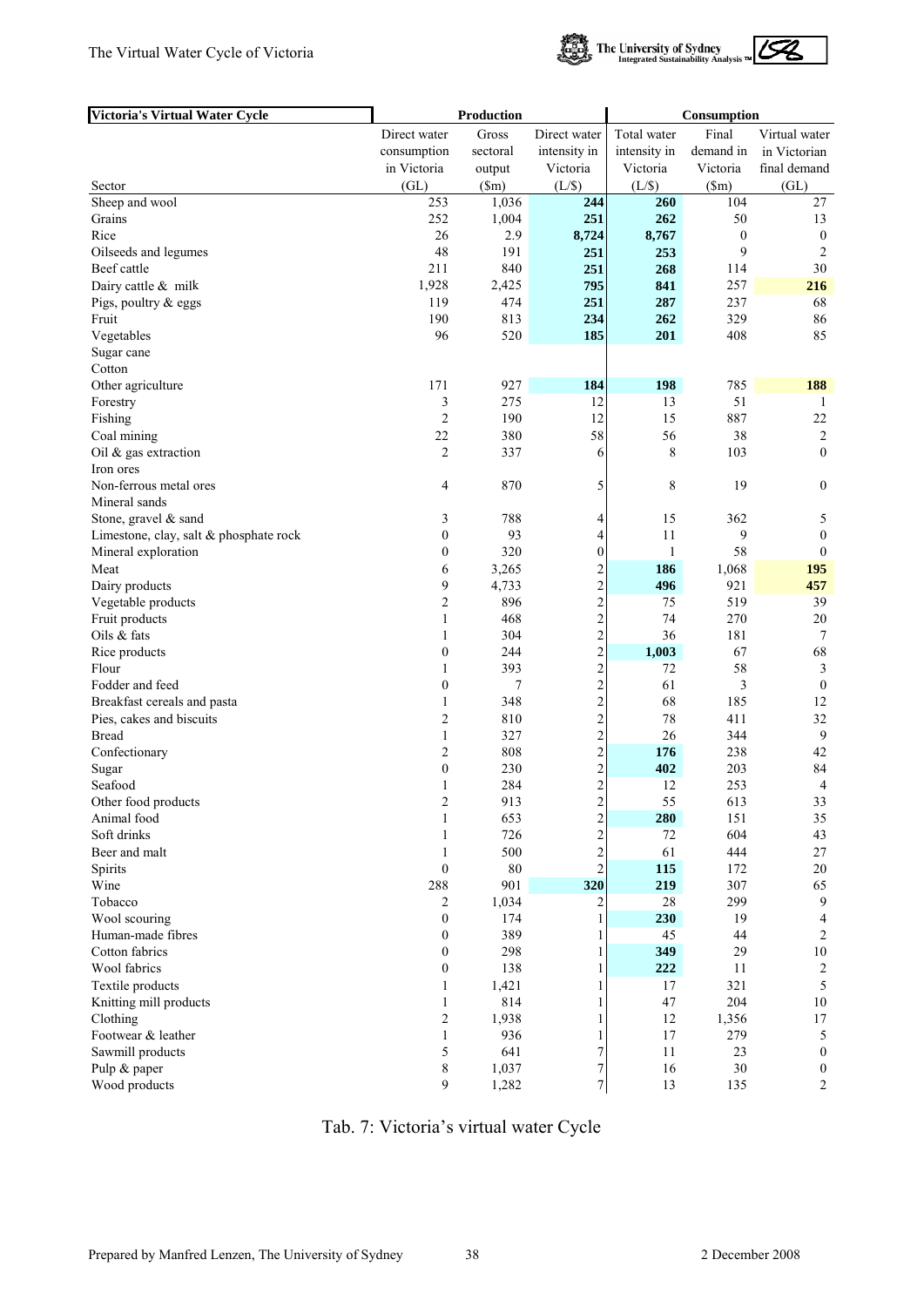



| Paper products                                    | 9                | 1,257   | 7                       | 13               | 364     | 5                       |
|---------------------------------------------------|------------------|---------|-------------------------|------------------|---------|-------------------------|
| Printing & stationery                             | $\boldsymbol{0}$ | 1,522   | $\overline{0}$          | 7                | 129     | 1                       |
| Publishing                                        | 1                | 2,831   | $\overline{0}$          | 8                | 465     | 3                       |
| Newspapers, books & periodicals                   | $\boldsymbol{0}$ | 891     | $\boldsymbol{0}$        | $\boldsymbol{7}$ | 494     | $\overline{\mathbf{3}}$ |
| Petrol & diesel                                   | $\mathbf{1}$     | 1,054   |                         | $\overline{c}$   | 648     | $\overline{2}$          |
| Gas oil, fuel oil                                 | 1                | 508     |                         | 2                | 62      | $\boldsymbol{0}$        |
|                                                   |                  |         |                         |                  |         |                         |
| Kerosene, LPG, bitumen & other refinery products  | 1                | 698     |                         | 4                | 324     | 1                       |
| Basic chemicals                                   | 3                | 2,110   |                         | 13               | 27      | $\boldsymbol{0}$        |
| Medicinal goods                                   | 3                | 1,945   |                         | 10               | 903     | 9                       |
| Soap & detergents                                 | $\mathbf{0}$     | 315     |                         | 18               | 238     | 4                       |
| Cosmetics & toiletry products                     | $\theta$         | 238     |                         | 18               | 283     | 5                       |
| Explosives, munitons, inks, glue & other chemical |                  |         |                         |                  |         |                         |
| products                                          | 1                | 631     |                         | 13               | 74      | 1                       |
| Tyres & other rubber products                     | $\mathbf{1}$     | 704     |                         | 6                | 162     | 1                       |
| Plastic products                                  | 4                | 2,809   |                         | 9                | 245     | $\overline{c}$          |
| Fertilisers                                       | 1                | 773     |                         | 7                | 189     | 1                       |
| Glass products                                    | $\boldsymbol{0}$ | 416     |                         | 7                | 17      | $\boldsymbol{0}$        |
| Ceramic products                                  | $\boldsymbol{0}$ | 383     |                         | 7                | 35      | 0                       |
| Cement, lime, plaster & concrete                  | $\overline{2}$   | 1,519   |                         | 8                | 101     | 1                       |
| Working stone, glass fibre and other non-metal    |                  |         |                         |                  |         |                         |
| mineral products                                  | $\boldsymbol{0}$ | 394     |                         | 8                | 145     | 1                       |
| Basic iron & steel                                | 2                | 3,394   | $\boldsymbol{0}$        | $\sqrt{ }$       | 137     | 1                       |
| Basic non-ferrous metals                          | $\overline{2}$   | 4,364   | 0                       | $\mathbf{1}$     | 488     | $\boldsymbol{0}$        |
| Structural and fabricated metal products          | $\sqrt{2}$       | 5,117   | $\boldsymbol{0}$        | 6                | 481     | 3                       |
| Transport equipment                               | 3                | 14,531  | $\mathbf{0}$            | 4                | 5,512   | 25                      |
| Appliances & other equipment                      | $\overline{c}$   | 8,633   | $\boldsymbol{0}$        | 5                | 6,176   | 29                      |
| Furniture & other manufacturing                   | $\boldsymbol{0}$ | 2,149   | 0                       | $\mathbf{9}$     | 1,641   | 17                      |
| Electricity supply                                | 108              | 4,937   | 22                      | 28               | 1,301   | 36                      |
| Gas supply                                        |                  | 362     |                         | 2                | 514     | 2                       |
| Water supply                                      | 787              | 1,856   | 424                     | 436              | 981     | 427                     |
| Building & construction                           | 6                | 15,874  | 0                       | 5                | 14,947  | 71                      |
| Trade & repairs                                   | 17               | 35,998  | $\boldsymbol{0}$        | 10               | 19,599  | 202                     |
| Hotels, cafes, restaurants & accommodation        | 14               | 7,264   | $\overline{\mathbf{c}}$ | 36               | 5,551   | 193                     |
| Transport                                         | 9                | 17,880  | $\mathbf{1}$            | 3                | 7,210   | 22                      |
| Communication                                     | 5                | 8,674   | 1                       | 4                | 2,561   | 11                      |
| Banking, finance, property & insurance            | 6                | 33,808  | $\boldsymbol{0}$        | $\mathbf{1}$     | 19,627  | 26                      |
| Technical services                                | 4                | 8,025   | $\boldsymbol{0}$        | 11               | 2,470   | 28                      |
| <b>Business services</b>                          | 8                | 16,342  | 0                       | 11               | 784     | 9                       |
| Government administration                         | 11               | 5,284   | $\overline{\mathbf{c}}$ | 3                | 6,337   | 30                      |
| Defence                                           | 4                | 570     | 7                       | 7                | 1,588   | 9                       |
| Education                                         | 18               | 6,869   | 3                       | 4                | 6,610   | 25                      |
| GPs, hospitals, vets &community health            | 10               | 10,279  | $\mathbf{1}$            | 3                | 8,980   | 31                      |
| Cinema, radio, news, television & entertainment   | 16               | 1,416   | 11                      | 16               | 947     | 13                      |
| Libraries, museums, galleries, music & arts       | 7                | 384     | 17                      | 25               | 359     | 9                       |
| Parks, gardens & zoos                             | 2                | 113     | 18                      | 24               | 156     | 4                       |
| Gambling                                          | $\tau$           | 1,284   | 5                       | 11               | 855     | 9                       |
| Sport and recreation                              | 20               | 2,027   | 10                      | 29               | 1,498   | 43                      |
| Personal services                                 | 38               | 1,926   | 20                      | 26               | 1,602   | 42                      |
| Community services & organisations, police,       |                  |         |                         |                  |         |                         |
| correction & fire brigade                         | 93               | 4,124   | 23                      | $22\,$           | 3,948   | 83                      |
| Waste disposal                                    | $\mathbf{0}$     | 80      | 3                       | 7                | 72      | 1                       |
| All                                               | 4,910            | 283,086 |                         |                  | 141,419 | 3,449                   |
|                                                   |                  |         |                         |                  |         |                         |

Tab. 7: Victoria's virtual water Cycle (cont.)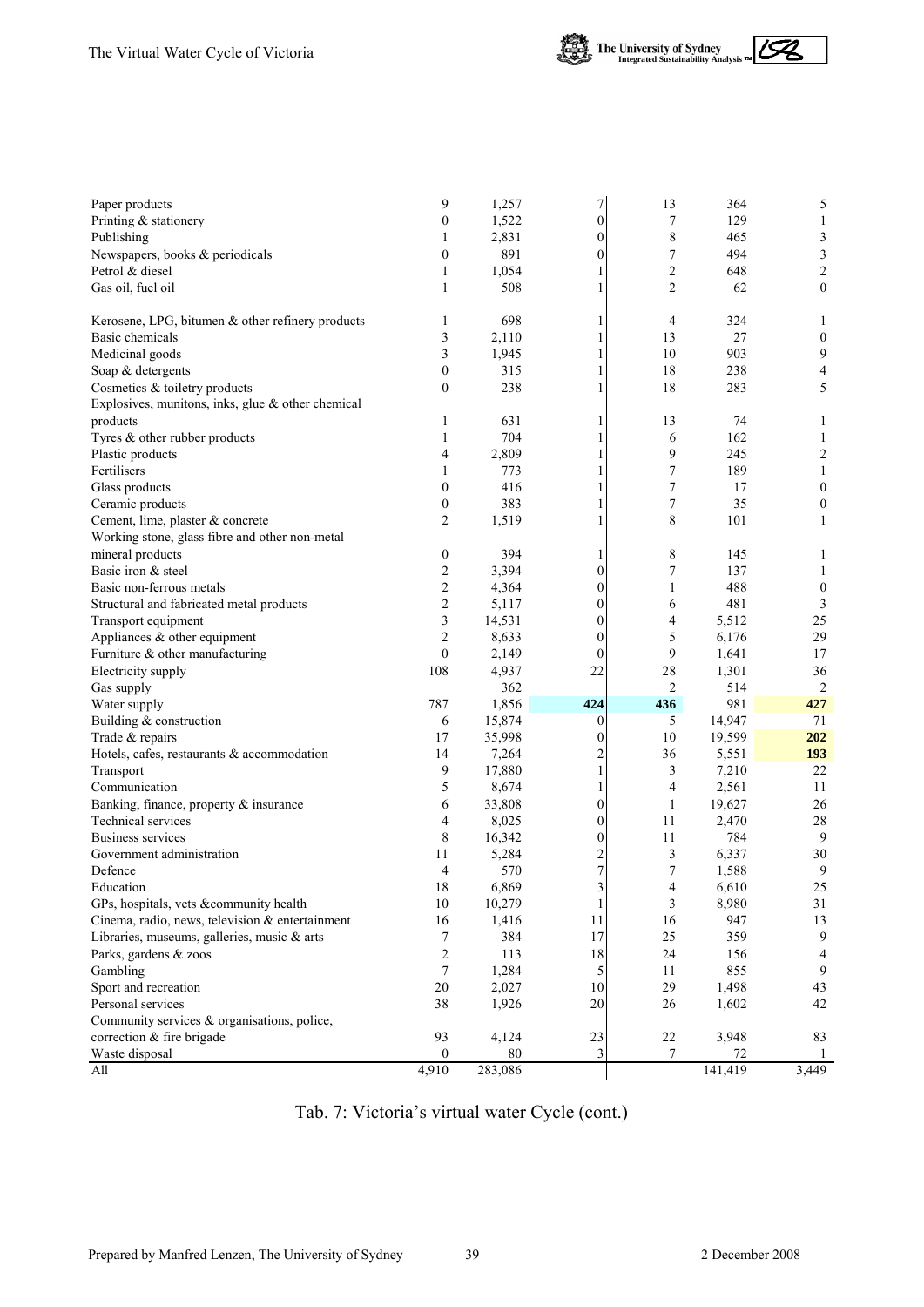| Victoria's Virtual Water Cycle - Breakdown of Victoria's final demand |                 |                |                 |                          |                  |                      |                            |              |                 |          |                      |                                |                         |                |                |                         |
|-----------------------------------------------------------------------|-----------------|----------------|-----------------|--------------------------|------------------|----------------------|----------------------------|--------------|-----------------|----------|----------------------|--------------------------------|-------------------------|----------------|----------------|-------------------------|
|                                                                       |                 |                |                 |                          | Private          |                      | Publ.Ent.                  |              | Gov't gross     |          |                      |                                |                         |                |                |                         |
|                                                                       | Private final   | Virtual        | Governm't       | Virtual                  | gross fixed      | Virtual              | gross fixed                | Virtual      | fixed           | Virtual  | Increases in         | Virtual                        |                         | Virtual        | Total final    | Total                   |
|                                                                       | cons.           | water          | final cons.     | water                    | capital exp.     | water                | capital exp.               | water        | capital exp.    | water    | stocks               | water                          | Imports                 | water          | demand in      | virtual                 |
| Sector                                                                | $(\mathsf{Sm})$ | (GL)           | $(\mathsf{Sm})$ | (GL)                     | (Sm)             | (GL)                 | (Sm)                       | (GL)         | $(\mathsf{Sm})$ | (GL)     | $(\text{Sm})$        | (GL)                           | (Sm)                    | (GL)           | Victoria       | water                   |
| Sheep and wool                                                        | 7               | $\overline{2}$ | $\mathbf{0}$    | $\theta$                 | 31               | 8                    | $\bf{0}$                   | $\mathbf{0}$ | $\mathbf{0}$    | $\Omega$ | 65                   | 17                             | $\mathbf{0}$            | $\Omega$       | 104            | 27                      |
| Grains                                                                |                 |                | $\theta$        | $\theta$                 | $\bf{0}$         | $\theta$             | $\mathbf{0}$               | $\Omega$     | $\mathbf{0}$    |          | 50                   | 13                             | $\mathbf{0}$            | $\epsilon$     | 50             | 13                      |
| Rice                                                                  |                 |                | $\Omega$        | $\mathbf{0}$             | $\mathbf{0}$     | $\mathbf{0}$         | $\theta$                   | $\Omega$     | $\mathbf{0}$    | $\theta$ | $\Omega$             | $\mathbf{0}$                   |                         |                | $\Omega$       | $\mathbf{0}$            |
| Oilseeds and legumes                                                  |                 |                |                 | $\Omega$                 | $\overline{0}$   | $\Omega$             |                            | $\Omega$     | $\theta$        |          | $\Omega$             | 2                              | $\Omega$                | $\epsilon$     | 9              | 2                       |
| Beef cattle                                                           | 8               | $\overline{2}$ |                 | $\mathbf{0}$             | 105              | 28                   | $\Omega$                   | $\Omega$     | $\mathbf{0}$    |          |                      | $\mathbf{0}$                   |                         |                | 114            | 30                      |
| Dairy cattle & milk                                                   |                 | $\theta$       | $\Omega$        | $\mathbf{0}$             | 171              | 142                  | $\Omega$                   | $\Omega$     | $\theta$        |          | 85                   | 73                             |                         |                | 257            | 216                     |
| Pigs, poultry & eggs                                                  | 80              | $22\,$         | $\theta$        | $\mathbf{0}$             | $\bf{0}$         | $\Omega$             | $\theta$                   | $\Omega$     | $\bf{0}$        | $\Omega$ | 156                  | 46                             | $\mathbf{0}$            | $\theta$       | 237            | 68                      |
| Fruit                                                                 | 291             | 76             | $\theta$        | $\theta$                 | $\bf{0}$         | $\Omega$             | $\Omega$                   |              | $\theta$        |          | 27                   | f.                             | 11                      | 3              | 329            | 86                      |
| Vegetables                                                            | 381             | 83             | $\Omega$        | $\theta$                 | $\mathbf{0}$     | $\Omega$             | $\Omega$                   |              | $\mathbf{0}$    |          | $\overline{4}$       | -1                             | 23                      | 5              | 408            | $88\,$                  |
| Sugar cane                                                            |                 |                |                 |                          |                  |                      |                            |              |                 |          |                      |                                |                         |                |                |                         |
| Cotton                                                                |                 |                |                 |                          |                  |                      |                            |              |                 |          |                      |                                |                         |                |                |                         |
| Other agriculture                                                     | 112             | 31             | 21              | $\mathbf{0}$             | 3                | $\mathbf{0}$         | $\mathbf{0}$               | $\Omega$     | $\mathbf{0}$    | $\Omega$ | 176                  | 29                             | 473                     | 128            | 785            | 188                     |
| Forestry                                                              | $\overline{4}$  | $\mathbf{0}$   | 39              |                          | 3                | $\mathbf{0}$         | $\Omega$                   | $\Omega$     |                 | $\Omega$ | 3                    | $\mathbf{0}$                   | $\overline{1}$          | $\sqrt{ }$     | 51             | <sup>1</sup>            |
| Fishing                                                               | 247             | 11             | 23              | $\theta$                 | $\mathbf{1}$     | $\theta$             | $\Omega$                   | $\Omega$     | $\mathbf{0}$    | $\Omega$ | 21                   | $\Omega$                       | 596                     | 10             | 887            | 22                      |
| Coal mining                                                           | $\overline{7}$  | $\mathbf{0}$   | $\mathbf{0}$    | $\mathbf{0}$             | $\boldsymbol{0}$ | $\theta$             | $\mathbf{0}$               | $\Omega$     | $\bf{0}$        | $\Omega$ | $28\,$               | $\overline{c}$                 | $\overline{\mathbf{3}}$ | $\sqrt{ }$     | 38             | $\overline{2}$          |
| Oil & gas extraction                                                  | 70              | $\mathbf{0}$   | $\mathbf Q$     | $\Omega$                 | $\overline{7}$   | $\Omega$             | 6                          |              | 2               |          | 3                    | $\Omega$                       | $\overline{7}$          | $\sqrt{ }$     | 103            | $\mathbf{0}$            |
| Iron ores                                                             |                 |                |                 |                          |                  |                      |                            |              |                 |          |                      |                                |                         |                |                |                         |
| Non-ferrous metal ores<br>Mineral sands                               | $\mathbf{0}$    | $\mathbf{0}$   |                 | $\theta$                 | 6                | $\mathbf{0}$         | 8                          | $\Omega$     | 2               | $\Omega$ | -1                   | $\Omega$                       | 1                       | $\Omega$       | 19             | $\theta$                |
| Stone, gravel & sand                                                  | $\bf{0}$        | $\mathbf{0}$   | $\theta$        | $\mathbf{0}$             | 2                | $\mathbf{0}$         | $\Omega$                   | $\Omega$     | $\mathbf{0}$    | $\Omega$ | 359                  | 5                              | $\mathbf{0}$            | $\theta$       | 362            | 5                       |
| Limestone, clay, salt & phosphate rock                                | $\mathbf{0}$    | $\mathbf{0}$   | $\Omega$        | $\mathbf{0}$             | $\overline{1}$   | $\Omega$             | $\Omega$                   | $\Omega$     | $\mathbf{0}$    | $\Omega$ | 8                    | $\Omega$                       | $\mathbf{0}$            | $\Omega$       | $\mathbf{Q}$   | $\Omega$                |
| Mineral exploration                                                   |                 |                | 44              | $\mathbf{0}$             | 12               | $\Omega$             |                            | $\Omega$     | $\Omega$        | $\Omega$ | $\Omega$             | $\Omega$                       |                         |                | 58             | $\theta$                |
| Meat                                                                  | 937             | 181            | $\mathbf{0}$    | $\mathbf{0}$             | $\overline{2}$   | $\Omega$             | $\overline{c}$             | $\Omega$     |                 | $\Omega$ | 121                  | 13                             | 5                       |                | 1,068          | 195                     |
| Dairy products                                                        | 866             | 429            | $\Omega$        | $\mathbf{0}$             | $\mathbf{1}$     |                      | $\overline{c}$             |              |                 |          | - 1                  | -1                             | 50                      | 26             | 921            | 457                     |
| Vegetable products                                                    | 404             | 30             | $\theta$        | $\mathbf{0}$             | 2                | $\Omega$             | $\overline{c}$             | $\Omega$     |                 |          | 25                   | $\overline{2}$                 | 85                      | 6              | 519            | 39                      |
| Fruit products                                                        | 214             | 16             | $\Omega$        | $\mathbf{0}$             | 1                | $\Omega$             |                            | $\Omega$     | $\Omega$        |          | 15                   |                                | 39                      | 3              | 270            | 20                      |
| Oils & fats                                                           | 132             | 5              | 0               | $\Omega$                 | $\overline{0}$   | $\theta$             | $\Omega$                   | $\Omega$     | $\mathbf{0}$    | $\Omega$ | 5                    | $\Omega$                       | 45                      | $\mathcal{I}$  | 181            | $7\phantom{.0}$         |
| Rice products                                                         | 62              | 62             |                 | $\mathbf{0}$             | $\theta$         | $\Omega$             |                            | $\Omega$     | $\theta$        |          | $\mathbf{1}$         |                                | 5                       | 5              | 68             | 69                      |
| Flour                                                                 | 38              |                | $\Omega$        | $\mathbf{0}$             | $\mathbf{0}$     | $\Omega$             | $\Omega$                   | $\Omega$     | $\mathbf{0}$    | $\Omega$ | 17                   |                                | 3                       | $\Omega$       | 58             | $\overline{\mathbf{3}}$ |
| Fodder and feed                                                       | $\mathbf{0}$    | $\mathbf{0}$   | $\Omega$        | $\theta$                 | $\theta$         | $\Omega$             |                            | $\Omega$     | $\Omega$        |          | 2                    | $\Omega$                       | $\Omega$                | $\Omega$       | $\overline{3}$ | $\Omega$                |
| Breakfast cereals and pasta                                           | 150             | 11             | 0               | $\Omega$                 | $\mathbf{0}$     | $\theta$             |                            | $\Omega$     | $\mathbf{0}$    | $\Omega$ | 16                   |                                | 18                      |                | 185            | $12 \,$                 |
| Pies, cakes and biscuits                                              | 310             | 24             |                 | $\mathbf{0}$             | $\Omega$         | $\Omega$             |                            | $\Omega$     | $\theta$        | $\Omega$ | 61                   | 5                              | 40                      | 3              | 411            | 32                      |
| <b>Bread</b>                                                          | 335             | 9              | $\Omega$        | $\theta$                 | $\theta$         | $\Omega$             |                            |              | $\mathbf{0}$    |          | $\Omega$             | $\Omega$                       | 8                       | $\sqrt{ }$     | 344            | $\mathbf{Q}$            |
| Confectionary                                                         | 192             | 34             | $\Omega$        | $\mathbf{0}$             | $\theta$         | $\Omega$             | 0                          | $\Omega$     | $\Omega$        |          | $\Omega$             | $\Omega$                       | 47                      | s              | 238            | 42                      |
| Sugar                                                                 | 74              | 13             | $\Omega$        | $\Omega$                 | $\overline{7}$   | 5                    | 6                          | -5           | $\overline{2}$  | 2        | 112                  | 60                             | $\bf{0}$                | $\Omega$       | 203            | 84                      |
| Seafood                                                               | 59<br>505       | -1<br>27       | $\Omega$        | $\mathbf{0}$<br>$\Omega$ | $\theta$<br>2    | $\Omega$<br>$\Omega$ | $\Omega$<br>$\overline{c}$ | $\Omega$     | $\Omega$        | $\Omega$ | $\overline{4}$<br>41 | $\mathbf{0}$<br>$\overline{2}$ | 190<br>60               | -3<br>3        | 253<br>613     | $\overline{4}$<br>33    |
| Other food products<br>Animal food                                    | 128             | 29             | 0               | $\Omega$                 | $\mathbf{1}$     | $\Omega$             |                            | $\Omega$     | $\mathbf{0}$    |          | 13                   | $\overline{4}$                 | 8                       | $\mathcal{I}$  | 151            | 35                      |
| Soft drinks                                                           | 539             | 39             |                 | $\Omega$                 | $\mathbf{0}$     | $\theta$             | $\Omega$                   |              | $\mathbf{0}$    | $\Omega$ | 32                   | $\overline{2}$                 | 33                      | 2              | 604            | 43                      |
| Beer and malt                                                         | 415             | 25             | $\Omega$        | $\Omega$                 | 3                | $\theta$             | $\sim$                     | $\Omega$     |                 |          | 3                    | $\mathbf{0}$                   | 16                      |                | 444            | $27\,$                  |
| Spirits                                                               | 44              | -5             | $\Omega$        | $\theta$                 | $\theta$         | $\theta$             | $\Omega$                   | $\Omega$     | $\Omega$        |          | 66                   | $\mathbf{8}$                   | 62                      | $\overline{1}$ | 172            | 20                      |
| Wine                                                                  | 232             | 38             | $\Omega$        | $\theta$                 | 1                | $\Omega$             |                            | $\Omega$     | $\Omega$        | $\Omega$ | 68                   | 22                             | $\overline{4}$          |                | 308            | 62                      |
| Tobacco                                                               | 206             | 6              |                 | $\Omega$                 | $\Omega$         | $\Omega$             | $\Omega$                   |              | $\Omega$        | $\Omega$ |                      | $\Omega$                       | 93                      | 3              | 299            | 9                       |
| Wool scouring                                                         | 12              | 3              | $\Omega$        | $\theta$                 | $\Omega$         | $\Omega$             | $\Omega$                   | $\Omega$     | $\mathbf{0}$    | $\Omega$ | $\Omega$             | $\mathbf{0}$                   | $\tau$                  | $\mathcal{I}$  | 19             | $\overline{4}$          |
| Human-made fibres                                                     | 17              |                | $\Omega$        | $\theta$                 | $\Omega$         | $\theta$             | $\Omega$                   | $\Omega$     | $\Omega$        | $\Omega$ | $\overline{2}$       | $\Omega$                       | 25                      |                | 44             | $\overline{2}$          |
| Cotton fabrics                                                        | 18              | 6              | $\Omega$        | $\Omega$                 | $\theta$         | $\theta$             | $\Omega$                   | $\Omega$     | $\Omega$        | $\Omega$ |                      | $\Omega$                       | 11                      |                | 29             | 10                      |
| Wool fabrics                                                          | 6               |                | 0               | $\theta$                 | $\Omega$         | $\theta$             | $\Omega$                   | $\Omega$     | $\mathbf{0}$    | $\Omega$ | $\Omega$             | $\Omega$                       | 5                       |                | 11             | 2                       |
| Textile products                                                      | 179             | $\overline{3}$ | $\Omega$        | $\mathbf{0}$             | $\overline{4}$   | $\Omega$             | 6                          | $\Omega$     | $\tau$          | $\Omega$ | 39                   | $\mathbf{0}$                   | 86                      |                | 321            | 5                       |
| Knitting mill products                                                | 126             | 6              | $\Omega$        | $\theta$                 | $\Omega$         | $\theta$             | $\Omega$                   | $\Omega$     | $\Omega$        | $\Omega$ | 23                   | -1                             | 54                      | 3              | 204            | 10                      |
| Clothing                                                              | 852             | 10             | $\Omega$        | $\theta$                 | $\Omega$         | $\Omega$             | $\Omega$                   | $\Omega$     | $\mathbf{0}$    | $\Omega$ | 33                   | $\mathbf{0}$                   | 471                     | 6              | 1,356          | 17                      |
| Footwear & leather                                                    | 142             | 2              | $\Omega$        | $\Omega$                 |                  | $\Omega$             | 0                          | $\Omega$     | $\mathbf{0}$    |          | $\overline{7}$       | $\Omega$                       | 129                     | $\mathcal{I}$  | 279            | 5                       |
| Sawmill products                                                      | $\bf{0}$        | $\Omega$       | $\theta$        | $\mathbf{0}$             | $\Omega$         | $\Omega$             | $\Omega$                   | $\Omega$     | $\mathbf{0}$    | $\Omega$ | 22                   | $\mathbf{0}$                   | $\mathbf{0}$            | $\Omega$       | 23             | $\Omega$                |
| Pulp & paper                                                          | 20              | $\mathbf{0}$   | $\Omega$        | $\mathbf{0}$             | $\theta$         | $\mathbf{0}$         | $\Omega$                   | $\Omega$     | $\theta$        | $\Omega$ | $\Omega$             | $\theta$                       | 10                      | $\Omega$       | 30             | $\Omega$                |
| Wood products                                                         | $\mathbf{Q}$    | $\theta$       | $\Omega$        | $\theta$                 |                  | $\Omega$             |                            | $\Omega$     | $\Omega$        | $\Omega$ | 112                  |                                | 12                      | $\Omega$       | 135            | $\mathcal{L}$           |

Tab. 8: Breakdown of Victoria's virtual water Cycle (cont.)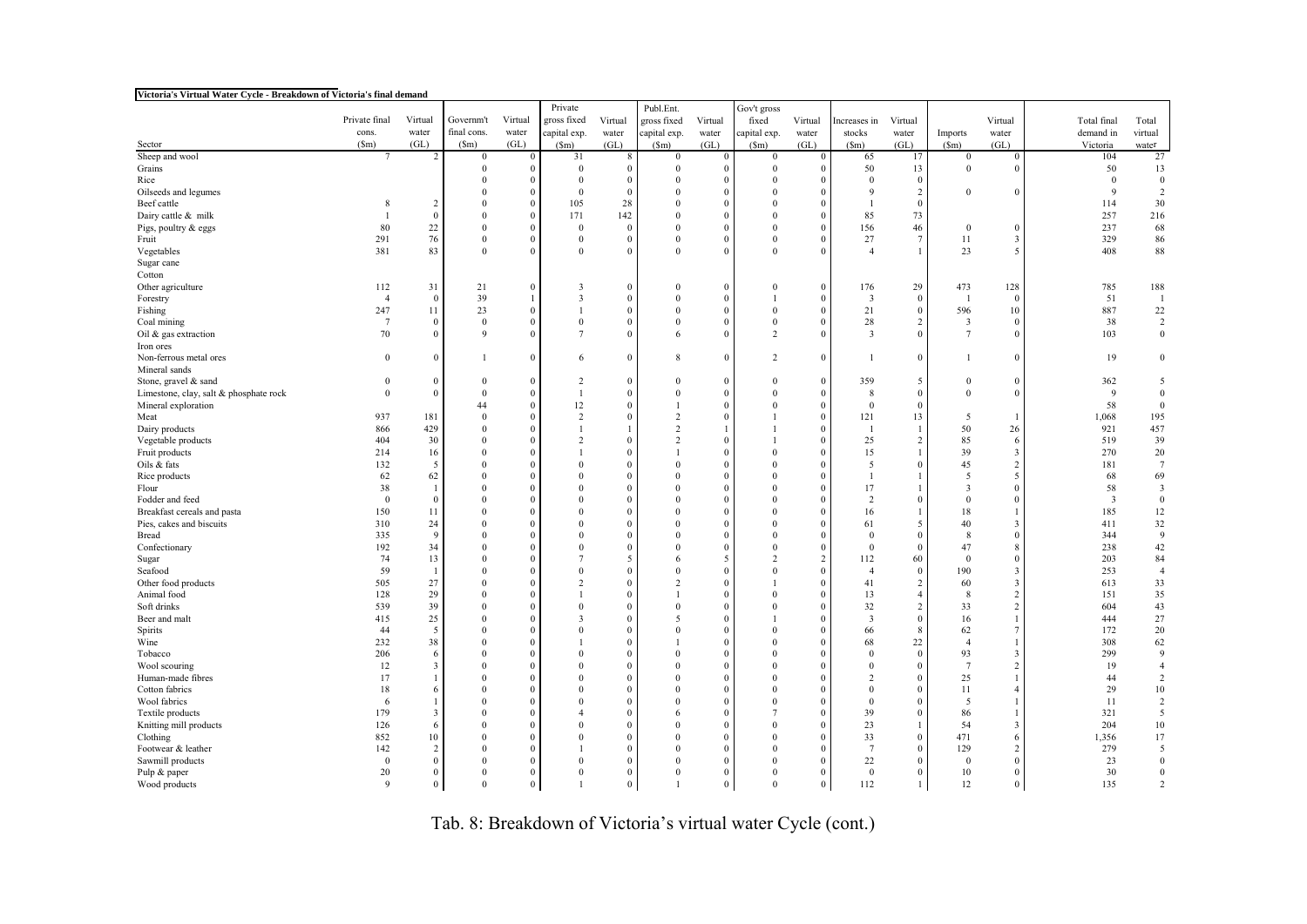#### The Virtual Water Cycle of Victoria



| Paper products                                    | 99            |                 |                | $\Omega$       | $\overline{2}$ | $\Omega$       |                | $\theta$     | $\Omega$       | $\Omega$                | 238             | $\overline{3}$   | 24             | $\Omega$       | 364     | 5                       |
|---------------------------------------------------|---------------|-----------------|----------------|----------------|----------------|----------------|----------------|--------------|----------------|-------------------------|-----------------|------------------|----------------|----------------|---------|-------------------------|
| Printing & stationery                             | 79            |                 |                | $\Omega$       | $\theta$       | $\Omega$       | $\Omega$       | $\theta$     | $\Omega$       | $\theta$                | 24              | $\mathbf{0}$     | 19             | $\mathbf{0}$   | 129     | $\overline{1}$          |
| Publishing                                        | 153           |                 |                | $\Omega$       | 68             | $\overline{1}$ | .5             | $\theta$     | $\overline{A}$ | $\theta$                | 42              | $\bf{0}$         | 193            | $\mathbf{1}$   | 465     | 3                       |
| Newspapers, books & periodicals                   | 447           |                 |                | $\theta$       | $\overline{2}$ | $\Omega$       | $\theta$       | $\theta$     | $\theta$       | $\theta$                | 5               | $\theta$         | 39             | $\theta$       | 494     | $\overline{\mathbf{3}}$ |
| Petrol & diesel                                   | 608           | $\overline{2}$  |                | $\Omega$       | $\Omega$       | $\Omega$       | $\Omega$       | $\theta$     | $\Omega$       | $\theta$                | $\Omega$        | $\mathbf{0}$     | 39             | $\Omega$       | 648     | $\overline{c}$          |
| Gas oil, fuel oil                                 | $\Omega$      |                 | $\Omega$       | $\Omega$       | $\Omega$       | $\Omega$       | $\Omega$       | $\theta$     | $\Omega$       | $\theta$                | 43              | $\mathbf{0}$     | 18             | $\Omega$       | 62      | $\mathbf{0}$            |
| Kerosene, LPG, bitumen & other refinery products  | 52            |                 | $\Omega$       | $\Omega$       | $\Omega$       | $\Omega$       | $\Omega$       | $\theta$     | $\Omega$       | $\theta$                | 264             | $\mathbf{1}$     | 7              | $\Omega$       | 324     |                         |
| Basic chemicals                                   | 18            | $\theta$        | $\theta$       | $\Omega$       | $\overline{2}$ | $\Omega$       |                | $\theta$     | $\Omega$       | $\theta$                | $\overline{2}$  | $\Omega$         | 3              | $\Omega$       | 27      | $\mathbf{0}$            |
| Medicinal goods                                   | 287           | $\overline{3}$  | 304            | $\overline{3}$ | $\overline{1}$ | $\Omega$       |                | $\theta$     | $\theta$       | $\theta$                | 60              | $\mathbf{1}$     | 250            | 3              | 903     | 9                       |
| Soap & detergents                                 | 142           | 3               | $\Omega$       | $\Omega$       |                | $\Omega$       |                | $\theta$     | $\Omega$       | $\theta$                | 69              | 1                | 24             | $\Omega$       | 238     | $\overline{4}$          |
| Cosmetics & toiletry products                     | 165           | 3               | $\overline{2}$ | $\Omega$       | $\Omega$       | $\Omega$       | $\Omega$       | $\theta$     | $\Omega$       | $\theta$                | $7\phantom{.0}$ | $\mathbf{0}$     | 109            | 2              | 283     | 5                       |
| Explosives, munitons, inks, glue & other chemical |               |                 |                |                |                |                |                |              |                |                         |                 |                  |                |                |         |                         |
| products                                          | 21            | $\Omega$        |                | $\Omega$       | $\Omega$       | $\Omega$       |                | $\theta$     | $\Omega$       | $\Omega$                | 52              | $\mathbf{1}$     |                | $\Omega$       | 74      |                         |
| Tyres & other rubber products                     | 22            |                 | $\Omega$       | $\Omega$       | $\overline{2}$ | $\Omega$       |                | $\mathbf{0}$ | $\theta$       | $\theta$                | 105             | $\mathbf{1}$     | 32             | $\Omega$       | 162     |                         |
| Plastic products                                  | 94            |                 | $\Omega$       | $\theta$       | 30             | $\Omega$       | $\overline{2}$ | $\theta$     |                | $\theta$                | 69              | $\mathbf{1}$     | 49             | $\Omega$       | 245     | $\overline{2}$          |
| Fertilisers                                       | 91            |                 | $\Omega$       | $\mathbf{0}$   |                | $\Omega$       | $\Omega$       | $\mathbf{0}$ | $\Omega$       | $\theta$                | 25              | $\mathbf{0}$     | 72             | $\mathbf{0}$   | 189     |                         |
| Glass products                                    |               |                 |                | $\theta$       | $\overline{2}$ | $\Omega$       | $\overline{2}$ | $\mathbf{0}$ | $\Omega$       | $\theta$                | $\overline{4}$  | $\mathbf{0}$     | 3              | $\Omega$       | 17      | $\overline{0}$          |
| Ceramic products                                  | $\mathbf Q$   |                 | $\Omega$       | $\theta$       | $\overline{2}$ | $\Omega$       | $\overline{2}$ | $\theta$     | $\theta$       | $\theta$                | $\overline{4}$  | $\mathbf{0}$     | 18             | $\Omega$       | 35      | $\mathbf{0}$            |
| Cement, lime, plaster & concrete                  |               | $\Omega$        | $\Omega$       | $\theta$       |                | $\Omega$       |                | $\theta$     | $\Omega$       | $\theta$                | 97              | $\mathbf{1}$     | $\mathbf{0}$   | $\Omega$       | 101     |                         |
| Working stone, glass fibre and other non-metal    |               |                 |                |                |                |                |                |              |                |                         |                 |                  |                |                |         |                         |
| mineral products                                  |               | $\theta$        | $\Omega$       | $\theta$       |                | $\theta$       | $\theta$       | $\mathbf{0}$ | $\theta$       | $\theta$                | 131             | $\overline{1}$   | 12             | $\Omega$       | 145     |                         |
| Basic iron & steel                                |               | $\Omega$        | $\Omega$       | $\mathbf{0}$   | 37             | $\Omega$       | 11             | $\theta$     | 11             | $\theta$                | 72              | $\mathbf{0}$     | 5              | $\mathbf{0}$   | 137     | $\mathbf{1}$            |
| Basic non-ferrous metals                          | $\mathcal{D}$ | $\Omega$        | $\overline{2}$ | $\mathbf{0}$   | 56             | $\theta$       | 54             | $\mathbf{0}$ | 15             | $\mathbf{0}$            | 343             | $\boldsymbol{0}$ | 15             | $\bf{0}$       | 488     | $\overline{0}$          |
| Structural and fabricated metal products          | 75            |                 | $\Omega$       | $\theta$       | 118            |                | 9              | $\theta$     | 25             | $\theta$                | 182             | $\overline{1}$   | 72             | $\theta$       | 481     | $\overline{\mathbf{3}}$ |
| Transport equipment                               | 1,692         |                 |                | $\theta$       | 833            | $\overline{4}$ | 96             | $\mathbf{0}$ | 75             | $\theta$                | 84              | $\mathbf{0}$     | 2,731          | 12             | 5,512   | 25                      |
| Appliances & other equipment                      | 613           |                 |                | $\mathbf{0}$   | 745            | $\overline{4}$ | 40             | $\mathbf{0}$ | 29             | $\mathbf{0}$            | 352             | 2                | 4,396          | 20             | 6,176   | 29                      |
| Furniture & other manufacturing                   | 633           | 5               | $\Omega$       | $\theta$       | 201            | $\overline{2}$ | 14             | $\mathbf{0}$ | 46             | $\theta$                | 133             | $\sqrt{2}$       | 612            | 8              | 1,641   | 17                      |
| Electricity supply                                | 1,187         | 33              | $\overline{7}$ | $\Omega$       | 36             | $\overline{1}$ | 46             | $\mathbf{1}$ | 25             |                         | $\Omega$        | $\mathbf{0}$     |                |                | 1,301   | 36                      |
| Gas supply                                        | 513           | 2               | $\Omega$       | $\mathbf{0}$   |                | $\Omega$       | $\Omega$       | $\mathbf{0}$ | $\Omega$       | $\Omega$                | $\Omega$        | $\bf{0}$         | $\Omega$       | $\Omega$       | 514     | $\overline{2}$          |
| Water supply                                      | 909           | 396             | 41             | 18             | 12             | 5              | 15             | 6            | $\overline{4}$ | $\overline{2}$          | $\theta$        | $\theta$         |                |                | 981     | 427                     |
| Building & construction                           | $\Omega$      | $\mathbf{0}$    | 725            | $\overline{3}$ | 10,842         | 52             | 1,684          | $8\,$        | 1,685          | 8                       | 11              | $\mathbf{0}$     | $\theta$       | $\Omega$       | 14,947  | 71                      |
| Trade & repairs                                   | 16,715        | 182             | 5              | $\bf{0}$       | 2,129          | 14             | 53             | $\mathbf{0}$ | 128            |                         | 523             | 4                | 45             | $\mathbf{1}$   | 19,599  | 202                     |
| Hotels, cafes, restaurants & accommodation        | 5,421         | 190             | $\overline{1}$ | $\theta$       | $\theta$       | $\Omega$       | $\theta$       | $\mathbf{0}$ | $\theta$       | $\theta$                | $\theta$        | $\theta$         | 128            | $\overline{2}$ | 5,551   | 193                     |
| Transport                                         | 3,276         | 10              | 1,347          | 5              | 241            | -1             | 24             | $\mathbf{0}$ | 35             | $\Omega$                | 23              | $\bf{0}$         | 2,264          | 6              | 7,210   | 22                      |
| Communication                                     | 1,911         | 8               | 38             | $\mathbf{0}$   | 232            | $\overline{1}$ | 273            | $\mathbf{1}$ | 78             | $\theta$                | $\mathbf{0}$    | $\mathbf{0}$     | 29             | $\Omega$       | 2,561   | 11                      |
| Banking, finance, property & insurance            | 18,250        | 19              | 10             | $\mathbf{0}$   | 1,123          | $\overline{7}$ | $\overline{1}$ | $\mathbf{0}$ | $\overline{3}$ | $\mathbf{0}$            | 167             | $\mathbf{0}$     | 73             | $\mathbf{0}$   | 19,627  | 26                      |
| <b>Technical services</b>                         | 101           |                 | 476            | 5              | 1,436          | 16             | 126            | $\mathbf{1}$ | 297            | $\overline{\mathbf{3}}$ | $\theta$        | $\mathbf{0}$     | 34             | $\Omega$       | 2,470   | 28                      |
| <b>Business services</b>                          | 416           | $\overline{4}$  | 235            | $\overline{3}$ | 127            |                | $\Omega$       | $\mathbf{0}$ | $\theta$       | $\theta$                | $\Omega$        | $\mathbf{0}$     | 6              | $\Omega$       | 784     | 9                       |
| Government administration                         | 198           |                 | 6,091          | 29             | 46             | $\Omega$       | $\Omega$       | $\theta$     | $\overline{c}$ | $\Omega$                | $\Omega$        | $\Omega$         | $\theta$       | $\Omega$       | 6,337   | 30                      |
| Defence                                           |               |                 | 1,588          | 9              | $\Omega$       | $\Omega$       | $\Omega$       | $\theta$     | $\Omega$       | $\Omega$                | $\Omega$        | $\Omega$         | $\theta$       | $\Omega$       | 1,588   | 9                       |
| Education                                         | 1,891         | $7\phantom{.0}$ | 4,620          | 17             | 15             | $\Omega$       |                | $\mathbf{0}$ | 3              | $\theta$                | $\Omega$        | $\mathbf{0}$     | 80             | $\Omega$       | 6,610   | 25                      |
| GPs, hospitals, vets &community health            | 2,670         | 10              | 6,269          | 21             | $\overline{4}$ | $\Omega$       | $\Omega$       | $\theta$     |                | $\theta$                | $\theta$        | $\theta$         | 35             | $\Omega$       | 8,980   | 31                      |
| Cinema, radio, news, television & entertainment   | 385           | 7               | 147            | $\overline{c}$ | 19             | $\theta$       | $\Omega$       | $\mathbf{0}$ | 18             | $\Omega$                | $\Omega$        | $\mathbf{0}$     | 378            | 3              | 947     | 13                      |
| Libraries, museums, galleries, music & arts       | 176           | $\overline{4}$  | 171            | 5              | 10             | $\theta$       | $\Omega$       | $\mathbf{0}$ | $\Omega$       | $\Omega$                | $\Omega$        | $\mathbf{0}$     | $\overline{2}$ | $\Omega$       | 359     | 9                       |
| Parks, gardens & zoos                             | 32            |                 | 124            | 3              | $\Omega$       | $\Omega$       | $\Omega$       | $\theta$     | $\Omega$       | $\theta$                | $\Omega$        | $\Omega$         | $\theta$       | $\theta$       | 156     | $\overline{A}$          |
| Gambling                                          | 825           | $\mathbf Q$     | $\mathbf{8}$   | $\theta$       | $\Omega$       | $\Omega$       | $\Omega$       | $\theta$     | $\Omega$       | $\Omega$                | $\Omega$        | $\theta$         | 23             | $\Omega$       | 855     | 9                       |
|                                                   | 1,393         | 40              | 87             | $\overline{3}$ | $\theta$       | $\Omega$       | $\Omega$       | $\mathbf{0}$ | $\theta$       | $\theta$                | $\theta$        | $\mathbf{0}$     | 18             | 1              | 1,498   | 43                      |
| Sport and recreation<br>Personal services         | 1,560         | 41              | 33             | $\mathbf{1}$   | $\Omega$       | $\Omega$       | $\Omega$       | $\theta$     | $\Omega$       | $\theta$                | 3               | $\Omega$         | 6              | $\Omega$       | 1,602   | 42                      |
| Community services & organisations, police,       |               |                 |                |                |                |                |                |              |                |                         |                 |                  |                |                |         |                         |
| correction & fire brigade                         | 2,133         | 49              | 1,814          | 34             | $\Omega$       | $\theta$       | $\Omega$       | $\theta$     | $\Omega$       | $\theta$                |                 | $\Omega$         | $\theta$       | $\theta$       | 3,948   | 83                      |
| Waste disposal                                    | $\Omega$      | $\theta$        | 71             | $\overline{1}$ | $\Omega$       | $\theta$       | $\Omega$       | $\theta$     | $\Omega$       | $\theta$                | $\Omega$        | $\theta$         | $\theta$       | $\theta$       | 72      |                         |
| All                                               | 73,705        | 2,296           | 24,364         | 162            | 18,751         | 296            | 2,517          | 27           | 2,510          | 19                      | 4,974           | 343              | 14,600         | 307            | 141,421 | 3,450                   |
|                                                   |               |                 |                |                |                |                |                |              |                |                         |                 |                  |                |                |         |                         |

Tab. 8: Breakdown of Victoria's virtual water Cycle (cont.)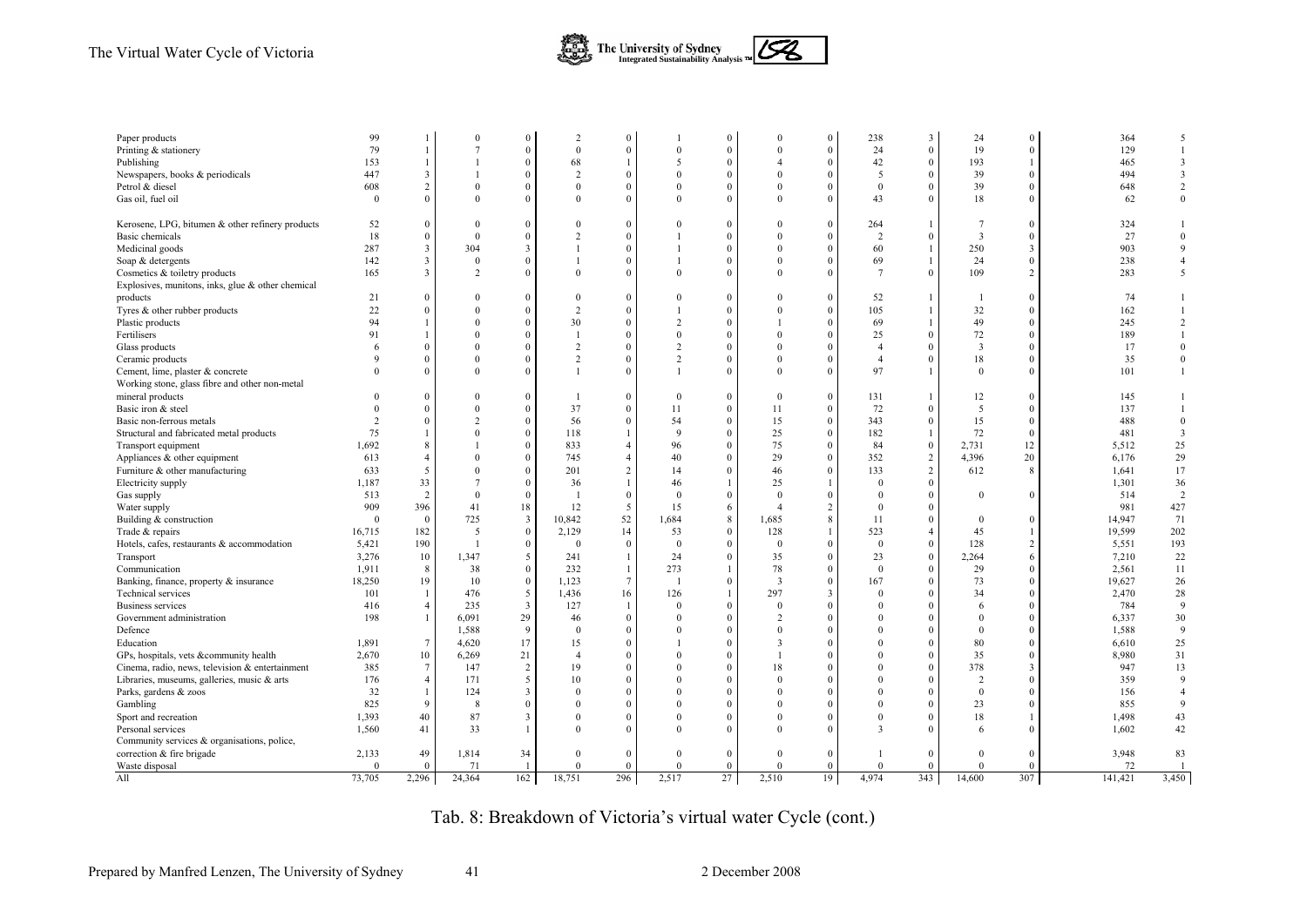<span id="page-44-0"></span>In the following, the most significant figures in Tabs. 4 and 5 will be explained, and all relevant data sources analysed. We will focus on the most important industries in terms of water intensity, and of total water use and embodiments. Note that many of the data source discrepancies and adjustment procedures described below apply also to industries with lower water intensities and/or use. In general, any discrepancies between the water intensities reported here and those reported in *Balancing Act* [28] may be due to either

- differences between States and Territories and the national average,
- changes in technology between 1994 and 1999, and
- inflation, and other price changes over this period.

#### *5.4.1 Sheep, beef, grains, and other agriculture*

Due to the nature of mixed broadacre farming, the ABS Water Accounts [29] list an aggregated water use of Victorian livestock, pasture and grains of 1,053 GL in 2000-01. The combined gross output of these industries in Victoria is about \$3.6b  $[66]$ .<sup>[11](#page-44-0)</sup> Combining these two figures yields a common water intensity of about 250 L/\$. No further distinction between livestock and grains can be made, with the exception of dairy cattle and rice. The total water intensities of these sectors are only marginally higher.

#### *5.4.2 Dairy cattle and whole milk*

The ABS Water Accounts [29] state an aggregated water use of Victorian dairy growing of 1,928 GL in 2000-01. The ABS agriculture survey [66] lists the gross output of the Victorian sector as about \$2.4b. The Australian 1998-99 input-output tables [35] state \$3.4b as the total output for the entire Australian industry. Combining all estimates yields a direct water intensity of about 800 L/\$. *Balancing Act* reports 1,380 L/\$ for the Australian dairy cattle industry in 1995.

The 'Dairy cattle' sector shows final demand as private gross fixed capital expenditure, not as private final consumption. The total amount of capital expenditure on output of the Australian dairy cattle and untreated milk industry amounts to about \$500m. This demand represents mostly livestock for breeding. In the gravity model, about one third of this transaction becomes allocated to the State of Victoria, where most of the gross output of dairy cattle occurs.

#### *5.4.3 Cotton*

This sector includes cotton growing, ginning, and downstream supply of cotton seed and lint. The ABS Water Accounts allocate zero water use to cotton growing, but the Business Registers list 3 ([36], 1998) and 5 ([37], 2001) cotton growing establishments in Victoria. Nevertheless, this apparent output was not taken into consideration.

#### *5.4.4 Rice growing*

l

<sup>&</sup>lt;sup>11</sup> The Victorian industry Fact Sheets [67] and the ABS agriculture survey [66] list an output of \$1.1b (beef) and \$700m (lambs) in purchasers prices. The gravity model arrives at solutions in basic prices of about \$800m, and \$500m, respectively. Amongst grains, the majority of output is wheat (\$600m) and barley (\$300m). Legumes output was about \$55m, while oilseeds amounted to \$130m [62].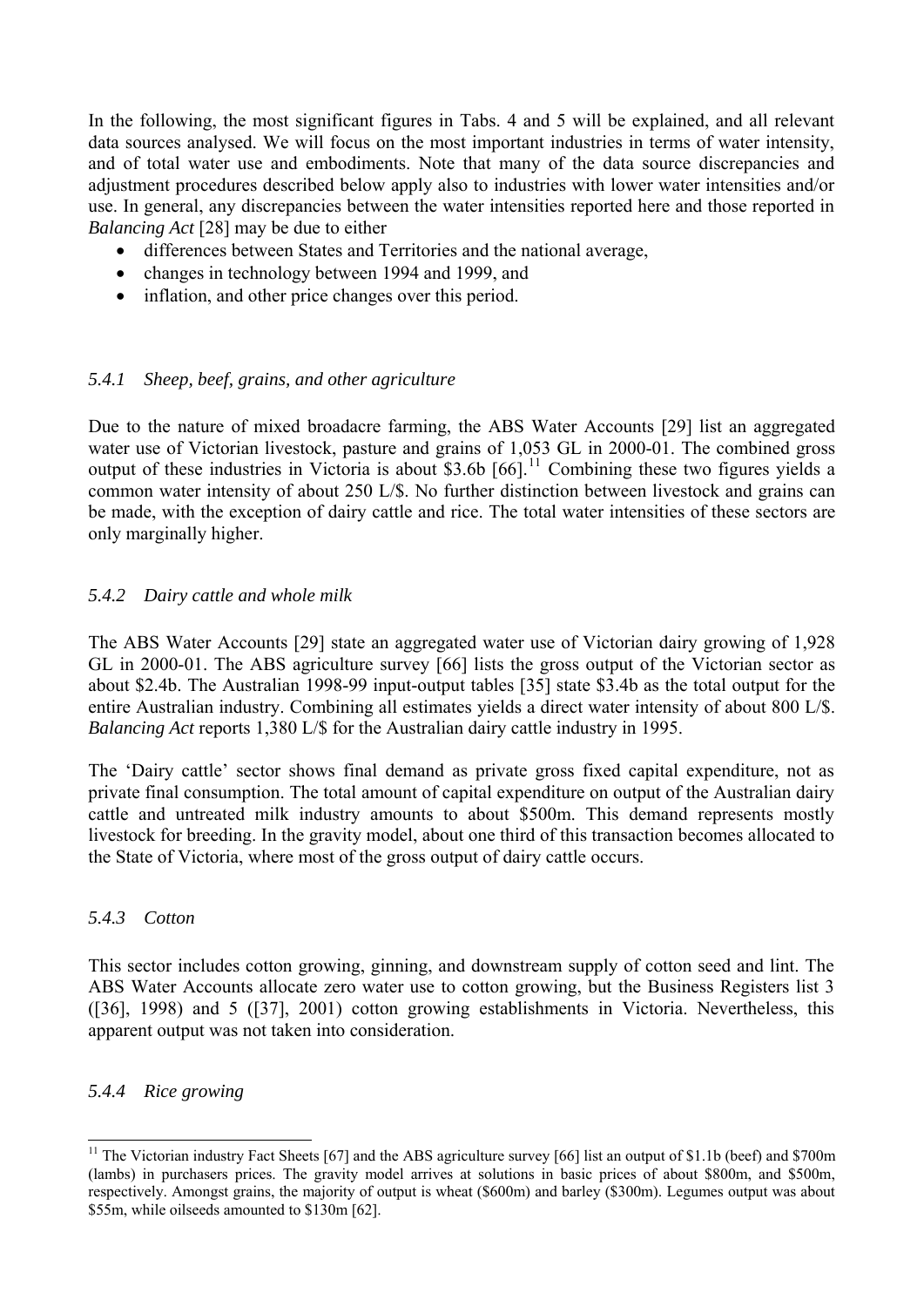

<span id="page-45-0"></span>The ABS agriculture survey [66] lists total turnover for Victorian rice growing for 1996-97 (\$2.4m) and 2001-02 (\$3.3m). Interpolating this to 1998-99 suggests a turnover of about \$2.9m. However note that there exists a discrepancy between the ABS agriculture survey [48] and the commodity cards of the Australian input-output tables [49]: While the former source suggests the value of Australian-grown rice as about \$270m (interpolated from 1996-97 and 2001-02 values), the latter source states a total supply worth \$317m.<sup>[12](#page-45-0)</sup>

The ABS Water Accounts [29] were not prepared for 1998-99, but for 2000-01, listing the water use of Victorian rice growing as 25.6 GL. Dividing this by gross State output yields a direct water intensity of about 8,700 L/\$. This value corresponds well with the *Balancing Act* study [28]. For comparison, calculating the same intensity for NSW 2001 yields about 6,800 L/\$ (2197 GL / \$320m) [47, 48]. The total water intensities for both States are only marginally higher. *Balancing Act* reports a direct water intensity of 7,343 L/\$ and a total water intensity of 8,408 L/\$ for Australia in 1995.

#### *5.4.5 Vegetable and fruit growing*

The direct water intensities can be calculated straight from data in the ABS Water Accounts [29], the ABS agriculture survey [66], and the Victoria industry fact sheets [68, 69]. Total water intensities for these sectors are only marginally higher. Note that the sector 'fruit' does not include grapes for wine, because grapevines are identified separately in the ABS Water Accounts and allocated directly to the sector 'Wine'. In 2002, production of grapes for wine was almost as large as of all remaining fruit. *Balancing Act* reports combined water intensities of 300 L/\$ (direct) and 360 L/\$ (total) which is in reasonable agreement with the values listed in Tab. 7.

#### *5.4.6 Coal mining*

The ABS Water Accounts [29] state an aggregated water use of Victorian coal mining to be 22.1 GL. The ABS mining survey [70] does not distinguish Victorian coal mining from other mining, but states an overall mining turnover of about \$3.5b for Victoria. The 2001 Australian Business Register [37] states a total of 18 coal mining establishment in Victoria, but lists only 11 of these in the lowest two turnover brackets spanning \$0 - \$100,000. It omits the remaining 7 establishments in the three highest turnover brackets. Balancing the entire Business Register to conform with all totals and sub-totals suggests a gross output of the Victorian coal mining industry of just under \$1b. This figure has to be compared with 1998-99 gross output of brown coal for the whole of Australia, which is about \$350m [49]. The gross output figure for Victorian coal mining is hence associated with a high uncertainty. Nevertheless, given the relatively low water use, it is not expected that this industry will have a major influence on Victoria's virtual water cycle.

## *5.4.7 Oil and gas extraction*

l

In 1999, Victoria produced 11.6 GL of crude oil, 5,500 GL of natural gas, and 1.9 GL of LPG. However, the corresponding monetary figures are not available from ABS Statistics [71], and have to be estimated by reconciling national totals, and business locations by turnover range. The direct water intensity for Victorian oil and gas extraction is therefore associated with a high uncertainty. Once again, given the relatively low water use, it is not expected that this industry will have a major influence on Victoria's virtual water cycle.

<sup>&</sup>lt;sup>12</sup> In contrast, the Australian Rice Growers website [63] states \$800m in revenue, however this could refer to husked rice which – in ABS classifications – is a rice product.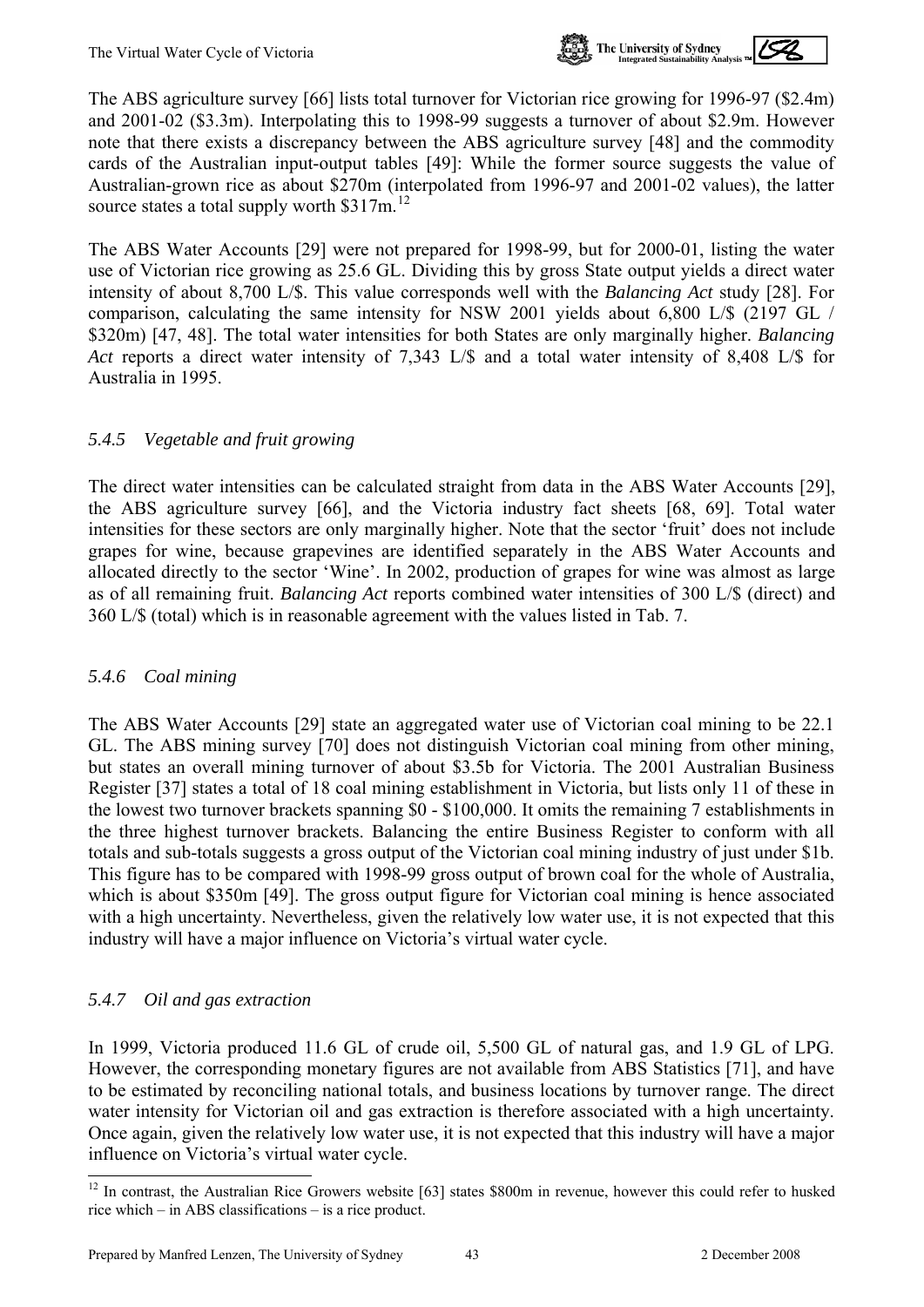

#### <span id="page-46-0"></span>*5.4.8 Iron ore and mineral sands mining*

Victorian iron ore and mineral sands industries are allocated zero water use because material flow statistics [70] state that neither iron ore nor mineral sands are mined in Victoria. However, 1998 registered business counts by ANZSIC4 classification state that there are 2 iron ore mining establishments [36] and 13 minerals sand mining establishments [37] in Victoria. In accordance with ABS practices, water use is distributed across sub-IOBIG mining industries according to mass extracted, so that Victorian iron ore and mineral sands are allocated zero water use. The registered businesses generating monetary output could be some branches of larger mining companies, but this was not followed up further.

#### *5.4.9 Meat products*

Most of the total water intensity of meat products is determined by the embodied water in beef cattle. The Australian input-output tables list \$3.6b of input of 'beef cattle' into 'meat products', compared to gross output of 'meat products' of about \$13.2b. This yields a livestock-to-product input coefficient of about 0.27. Multiplying this factor with the water intensity of 'beef cattle' (see above) yields a water intensity contribution for the 'meat products' sector of 110 L/\$ just for this single supply chain. The total water intensity listed in *Balancing Act* for the nation in 1995 is higher at 330 L/\$.

#### *5.4.10 Dairy products*

Gross output of dairy products manufactured in Victoria is just under \$4.8b [65]. Most of the total water intensity of dairy products is determined by the embodied water in dairy cattle. The Australian input-output tables list \$2.9b of input of 'dairy cattle & whole milk' into 'dairy products', compared to gross output of 'dairy products' of about \$7.9b. This yields a livestock-toproduct input coefficient of about 0.36. Multiplying this factor with the water intensity of 'dairy cattle and whole milk' (see above) yields a water intensity contribution for the 'dairy products' sector of 310 L/\$ just for this single supply chain. Dairy products' total water intensity according to *Balancing Act* is marginally higher than the value calculated in this work.

#### *5.4.11 Rice products*

l

The output of the rice and other cereal products sector includes husked rice for further processing, rice meals and pellets (mostly intermediate demand), and rice flour and bran (mostly final demand). For confidentiality reasons, rice products are aggregated together with other worked cereal products. The gross output of 'flour mill and cereal products' sector in Victoria in 1998-99 (of which the rice products sector is a part) was about  $$800m$  [48].<sup>[13](#page-46-0)</sup> After subtracting non-confidential commodities such as wheat flour and breakfast foods, we estimate the gross output of the remainder to be about \$250m. At least \$42m of this are husked rice and rice bran.

Most of the total water intensity of rice products is determined by the embodied water in grown rice. The Australian input-output tables list \$646m of input of 'grains' into 'flour mill and cereal products', compared to gross output of 'flour mill and cereal products' of about \$3.2b. This yields a

<sup>&</sup>lt;sup>13</sup> For the whole nation, the Australian Rice Growers website [63] states \$800m in revenue just for rice, \$500m of which are export revenues.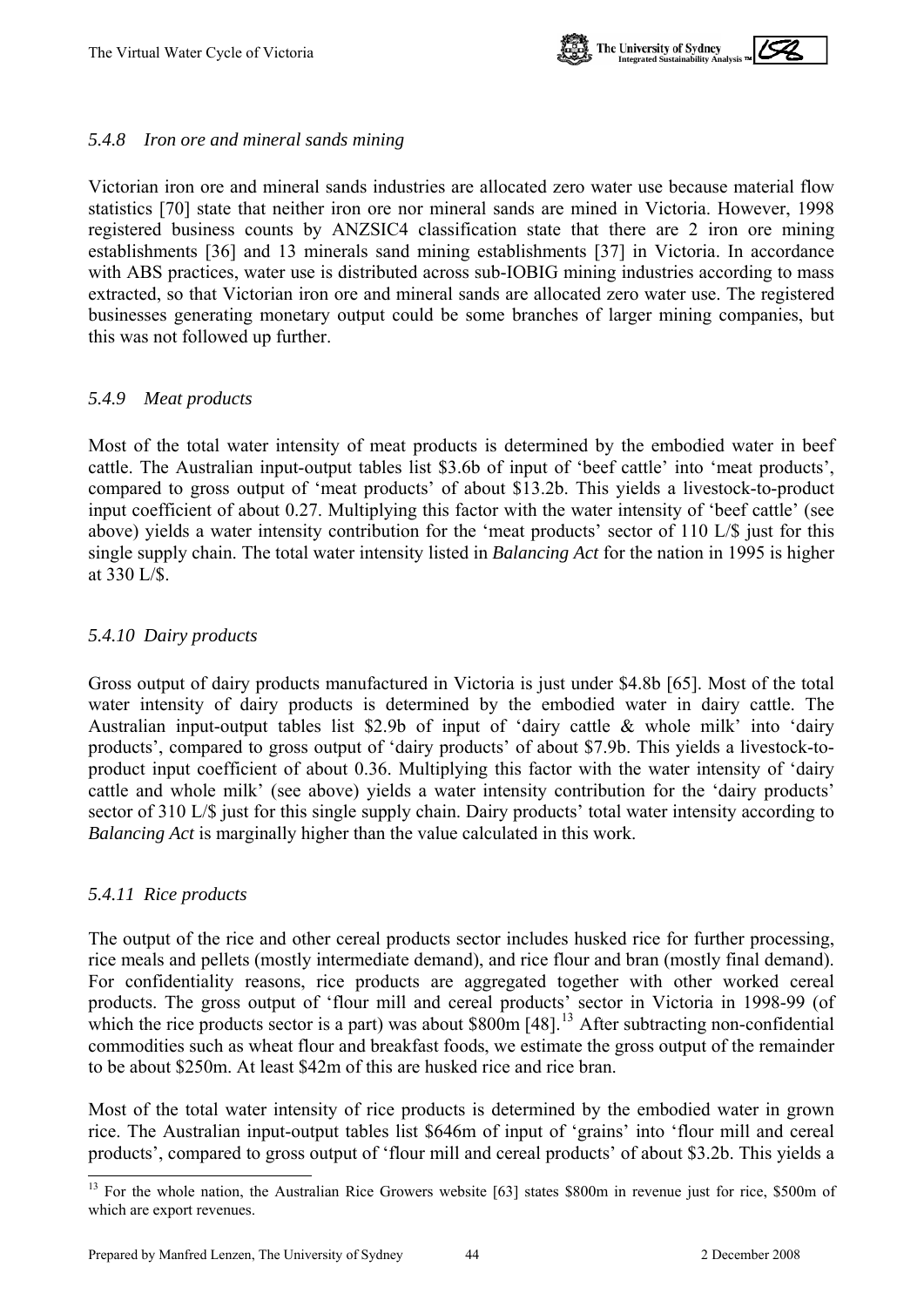

grain-to-product input coefficient of about 0.2. Given that most of rice is grown in NSW and not in Victoria, the gravity model estimates that the rice and other cereal products sector in NSW produces the bulk of rice products (rice input coefficient of about 0.4), while in Victoria other cereal products dominate (rice input coefficient of about 0.12). This yields water intensities for the rice and other cereals sectors of about 2,700 L/\$ (NSW) and about 1,000 L/\$ (Victoria). Note that these figures are a result of the gravity model and as such associated with a high uncertainty.

#### *5.4.12 Fodder, feed, and animal food*

These sectors derive their inputs from by-products of human food products. The water intensities are thus a reflection of the water intensities of grazing and cropping industries, and the value-added of food manufacturing.

#### *5.4.13 Confectionery*

Most of the total water intensity of confectionery is determined by the embodied water in dairy products. The Australian input-output tables list \$149m of input of 'dairy products' into 'confectionery', compared to gross output of 'confectionery' of about \$1.46b. This yields a motherto-daughter-product input coefficient of about 0.1. Multiplying this factor with the water intensity of 'dairy products' (see above) yields a water intensity contribution for the 'confectionery' sector of 40 L/\$ just for this single supply chain. The next most important supply chains are raw and refined sugar, and sugar cane, at about 10 L/\$ each. The water intensity listed in *Balancing Act* is only half that of the water intensity calculated here – around 90 L/\$.

#### *5.4.14 Sugar*

Most of the total water intensity of sugar is determined by the embodied water in sugar cane. The Australian input-output tables list \$1.3b of input of 'other agriculture' (mainly sugar cane) into 'other food products' (mainly raw and refined sugar), compared to gross output of 'other food products' of about \$9.3b. This yields a crop-to-product input coefficient of about 0.14. Multiplying this factor with the water intensity of Queensland sugar cane  $(1,110 \text{ GL} / \text{$}890 \text{m} = 1,200 \text{ L/s})$ yields a water intensity contribution for the sugar of about 170 L/\$ just for this single supply chain. In *Balancing Act*, sugar is aggregated within 'Other food products' so that a direct comparison is not possible.

#### *5.4.15 Spirits*

Even though the ABS manufacturing survey [48] lists the ANZSIC4 class '2184 Spirit mfg', it does not list any data for 1999. According to the commodity cards [49] of the national input-output tables, the 1998-99 gross output of the 'Whisky, brandy, rum, gin and fortified spirits; other distilled alcoholic beverages (incl liqueurs and mixed drinks)' ANZSIC 4-digit industry sector was \$211m. In contrast, the 1998 Business Register lists only 3 spirit manufacturing establishments of unknown size. The figures reported in Tabs. 7 and 8 are produced by the gravity model, which allocates about half of the Australian gross output to Victoria. As a consequence, direct water use and direct water intensities for this industry are associated with high uncertainties. *Balancing Act* reports a structural path analysis of water used in the combined Australian 'Wine and Spirits' industry, with about 70 L/\$ embodied in rice for sake. In 2000, the Penrith (NSW) producer Sun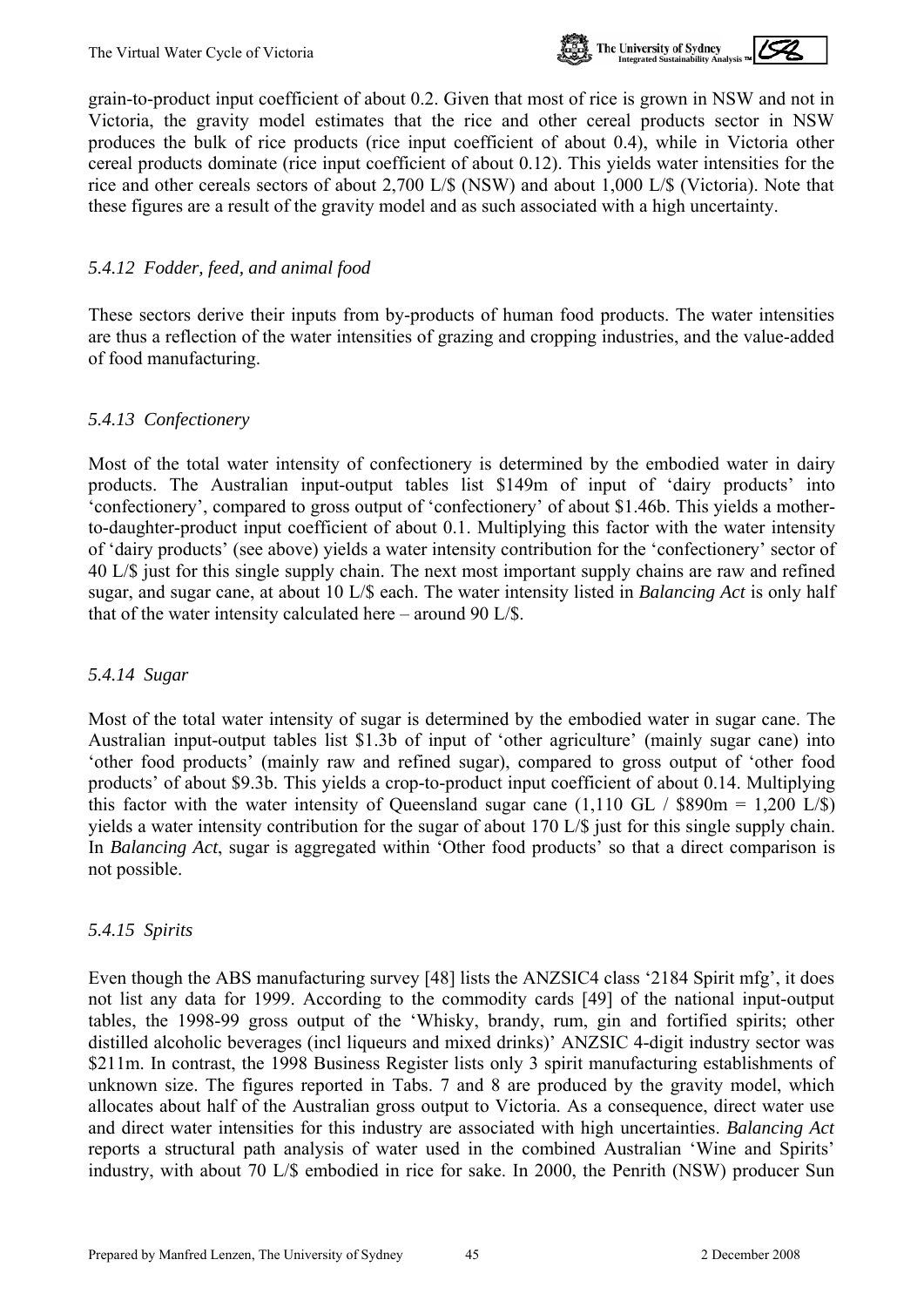

Masamune produced 800,000 litres of sake a year and had a turnover of \$2.5m [72]. Victoria does not produce sake, so that the water intensity of spirits is lower at about 110 L/\$.

#### *5.4.16 Wine*

The direct water intensity of Victorian wine can be calculated straight from data in the ABS Water Accounts [29] and the ABS agriculture [66] and manufacturing [48] surveys. Victorian wine growing consumed 288 GL in 2001, generating \$300m (grapes for wine) and \$600m (wine) of output, leading to a water intensity of about 320 L/\$. In this report, the total water intensity is made up of an average of the primary product (wine grapes; 880 L/\$) and wine for consumption (190 L/\$). Final demand of wine grapes in Victoria is very low (about \$10 million), while final demand of wine dominates the aggregate (about \$300 million), which is the reason why for this aggregate, the total water intensity (219 L/\$) is lower than the direct intensity (320 L/\$). Note that the sector 'fruit' does not include grapes for wine, because grapevines are identified separately in the ABS Water Accounts and allocated directly to the sector 'Wine'. In 2002, production of grapes for wine was almost as large as of all remaining fruit. In *Balancing Act*, wine and spirits are aggregated together, with a total water intensity of about 500 L/\$, which is probably due to the higher proportion of rice used in the Australian average sectors.

#### *5.4.17 Wool scouring and wool fabrics*

Most of the total water intensity of wool products is determined by the embodied water in shorn wool. The gravity model yields a wool-to-product input coefficient of about 0.6. Multiplying this factor with the water intensity of 'sheep and shorn wool' (about 300 L/\$) yields a water intensity contribution for the 'cotton fabrics' sector of about 180 L/\$ just for this single supply chain, explaining virtually the entire water intensities of the commodities 'wool scouring and wool fabrics'.

## *5.4.18 Cotton fabrics*

Most of the total water intensity of cotton products is determined by the embodied water in grown cotton. The gravity model yields a crop-to-product input coefficient of about 0.2. Multiplying this factor with the water intensity of 'cotton growing' (about 2,051 GL /  $$900m \approx 2,000$  L/\$, [47, 66]) yields a water intensity contribution for the 'cotton fabrics' sector of 300 L/\$ just for this single supply chain. This explains a major part of the water intensity of the commodity 'cotton fabrics'. In *Balancing Act*, both wool and cotton fabrics are aggregated within the 'Fibres, yarn and fabrics sector'.

#### *5.4.19 Electricity generation*

The ABS Water Accounts state that in 2000-01 – after subtracting in-stream use – Victorian power stations use about 108 GL [29]. The ABS publication 'Electricity, Gas, Water and Sewerage Operations, Australia, States and Territories - companion data' [73] lists Victorian Gross State Output as \$5.1b, and national gross output of electricity as about \$24.4b. However, the 1998-99 national input-output tables [35] list the same quantity as \$18.6b. In order to comply with the inputoutput tables, Victorian electricity output was scaled down to about \$4.9b. This leads to a direct water intensity of about 22 L/\$. The total water intensity is only marginally higher. Total final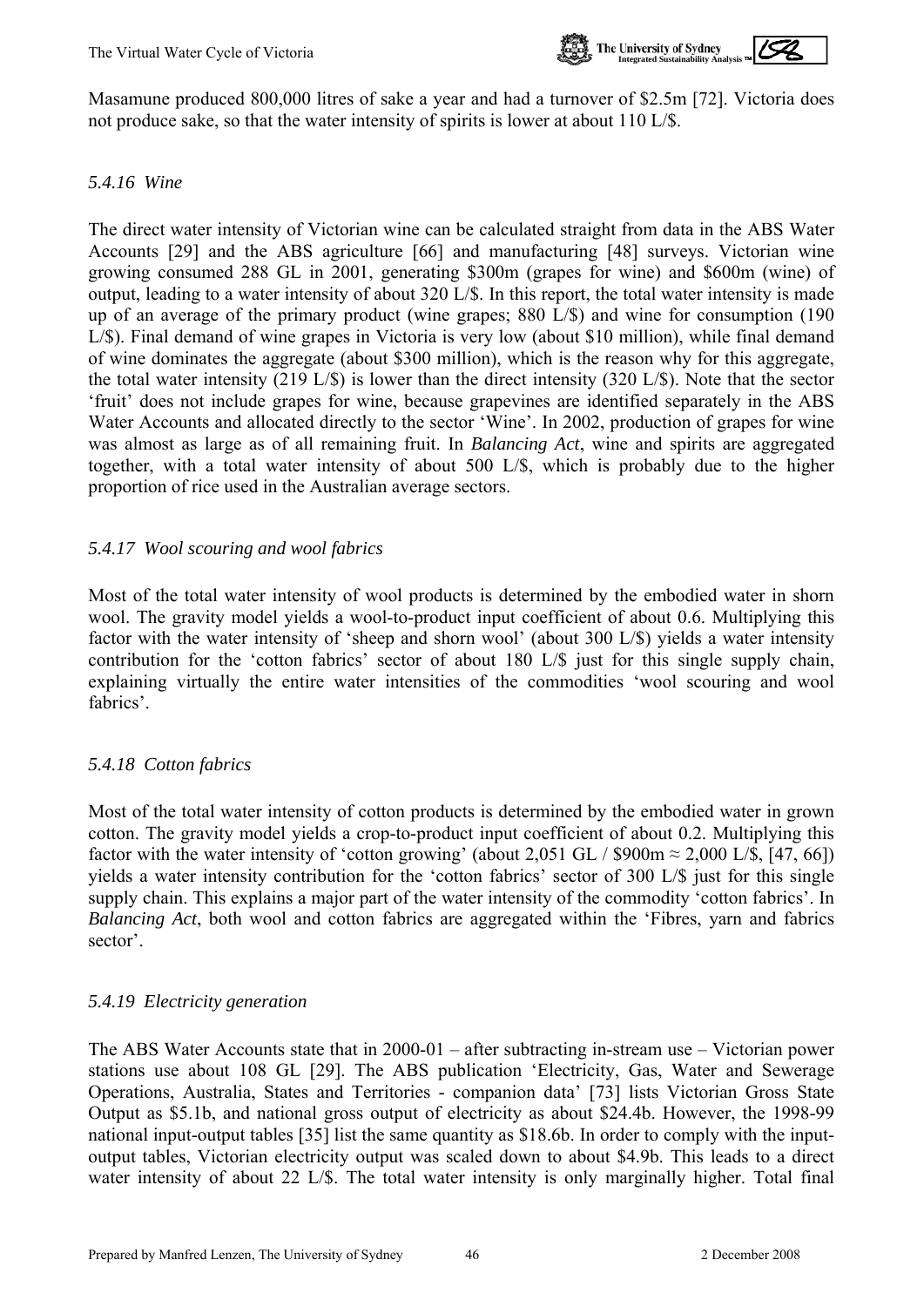

Note that previous editions of the Australian 2000-01 Water Accounts reported the water use of the Victorian electricity industry to be around 1,500 GL. This figure was based on a reporting mistake from Victorian power stations that double-counted water repeatedly extracted from and re-inserted into cooling ponds. This is why a direct comparison with *Balancing Act* is not possible.

## *5.4.20 Gas supply*

The Victorian gas supply industry is not allocated direct water use. This is because in the Australian Water Accounts, water use for this industry is lumped together with water used for electricity generation. While for other industries, water use was prorated according to gross monetary output, this procedure was deemed inappropriate for this pair of industries, because the electricity industry would use almost all water even though its share of gross output is less than 100%.

## *5.4.21 Water supply*

According to the ABS, the water consumption of the water supply industry sector includes losses from seepages and evapotranspiration (where measured). For Victoria, 787 GL are recorded for the water consumption of the water supply industry [29]. Unfortunately, there is no data source that directly breaks down gross output of the water supply industry by State and Territory (References [73, 74] contain breakdowns for electricity, but not for gas and water). The 2001 Australian Business Register [37] lists 182 Victorian establishments engaged in water supply and sewage/drainage services, distributed across turnover ranges between \$0 and \$1m. The Register states a total of 200 establishments for Victoria, but the number of establishments in the two turnover brackets above \$1m are not specified. Consulting industry data on the Victorian water supply industry suggests a gross output of the Victorian water supply industry of about \$1.9b. This figure has to be compared with 1998-99 gross output for the whole of Australia, which is \$6.4b. Combining water use and gross output suggests a direct water intensity of around 400 L/\$. *Balancing Act* suggests about 330 L/\$ for the nation in 1995. Note that in the input-output framework this water intensity applies to both water for final demand (residential consumption) as well as industrial and irrigation water. In reality however, most of evapotranspiration losses occur during transfers in open channels to agricultural users. The water intensity of residential water is hence significantly smaller than the average water intensity reported here.

#### *5.4.22 Final demand*

All final demand figures were derived from the 1998-99 Household Expenditure Survey (HES) undertaken by the ABS [34]. Note that the original expenditure data represent a survey and not a census: There exist significant discrepancies between the sum over all expenditure items from the survey, and the item 'Private Final Consumption' in the national input-output tables [35]. First, the HES commodity classification differs from the IOPC classification, but the former is fortunately more detailed. Second, the HES registers expenditures in purchasers' prices, which differ from the input-output tables' basic prices because of added margins and taxes. In order to force the Household Expenditure Survey data to comply with totals from the national input-output tables, a concordance matrix was estimated (using constrained optimisation techniques) that exactly maps Australian survey data into the national input-output data. This concordance matrix was subsequently applied to household expenditure data for Victoria.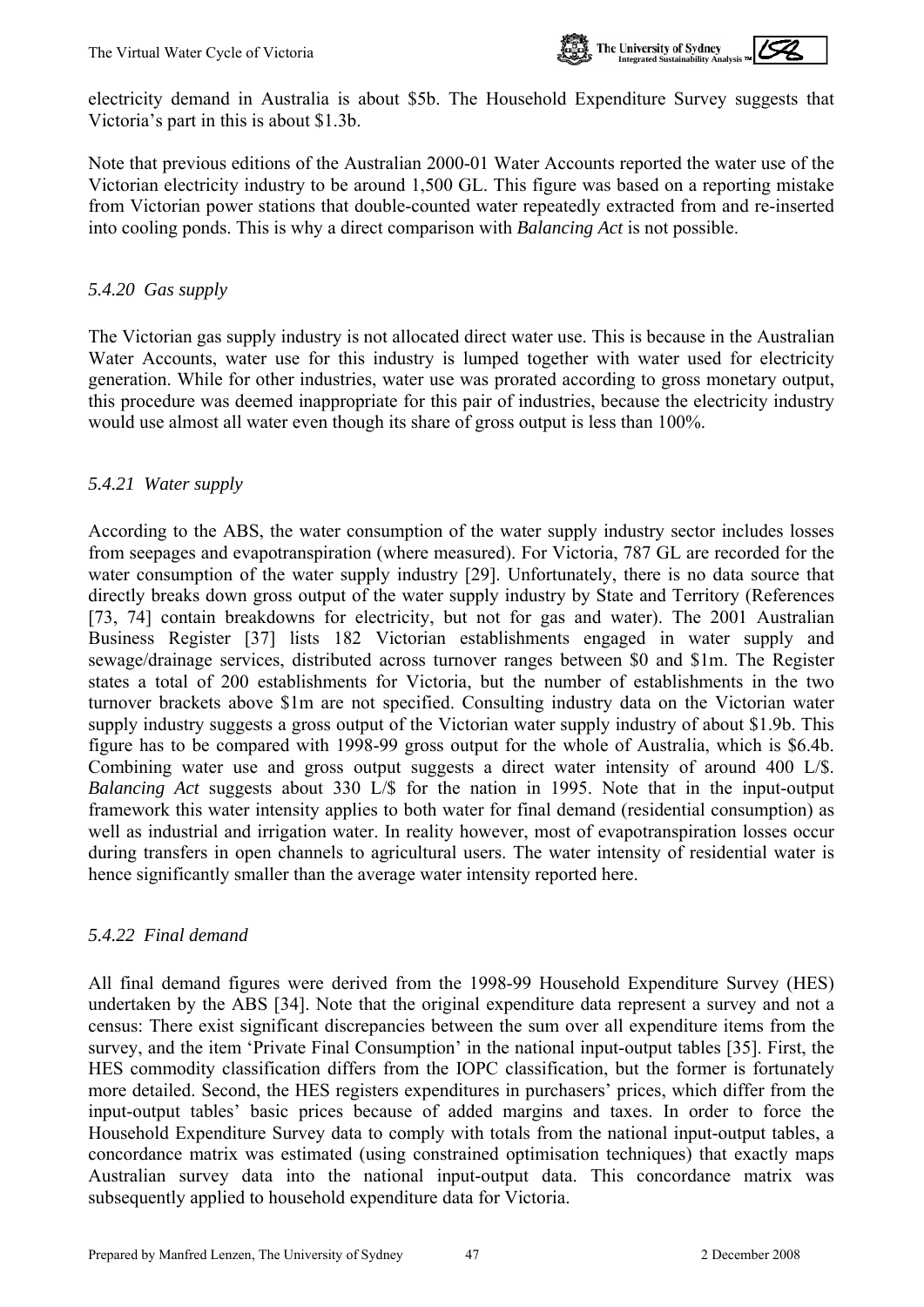

Some of the final demand commodities are significant in terms of their water embodiment because of the magnitude of final consumption expenditure. Examples are 'Meat', 'Dairy products', 'Building & construction', 'Trade & repairs', 'Hotels, cafes, restaurants & accommodation', and 'Community services & organisations, police, correction & fire brigade'.

Victorians spend about \$15 per week and household on meat, and \$11 per household and week on dairy product, which equates to about \$1b on each product type per year for all of Victoria. The output of the sector 'Trade and repairs' comprises services of storing, and distributing goods from virtually all manufacturing sectors of the economy. This output does not comprise the value of the traded commodity, but only that of the trade service. Included in the retail sector are take-away food outlets, hence the relatively high water intensity compared to other service sectors. Similarly, the sector 'Hotels, cafes, restaurants & accommodation' contains food products, leading to a relatively high water intensity compared to other services. Victorians spend more than \$50 per week and household on meals, alcohol on licensed premises and accommodation, which equates to about \$5b per year for all of Victoria. Similarly, some service sectors have a relatively high water intensity, such as 'parks, gardens, zoos', 'sports and recreation', and 'fire brigade', presumably because of water used for lawn watering, and fire fighting.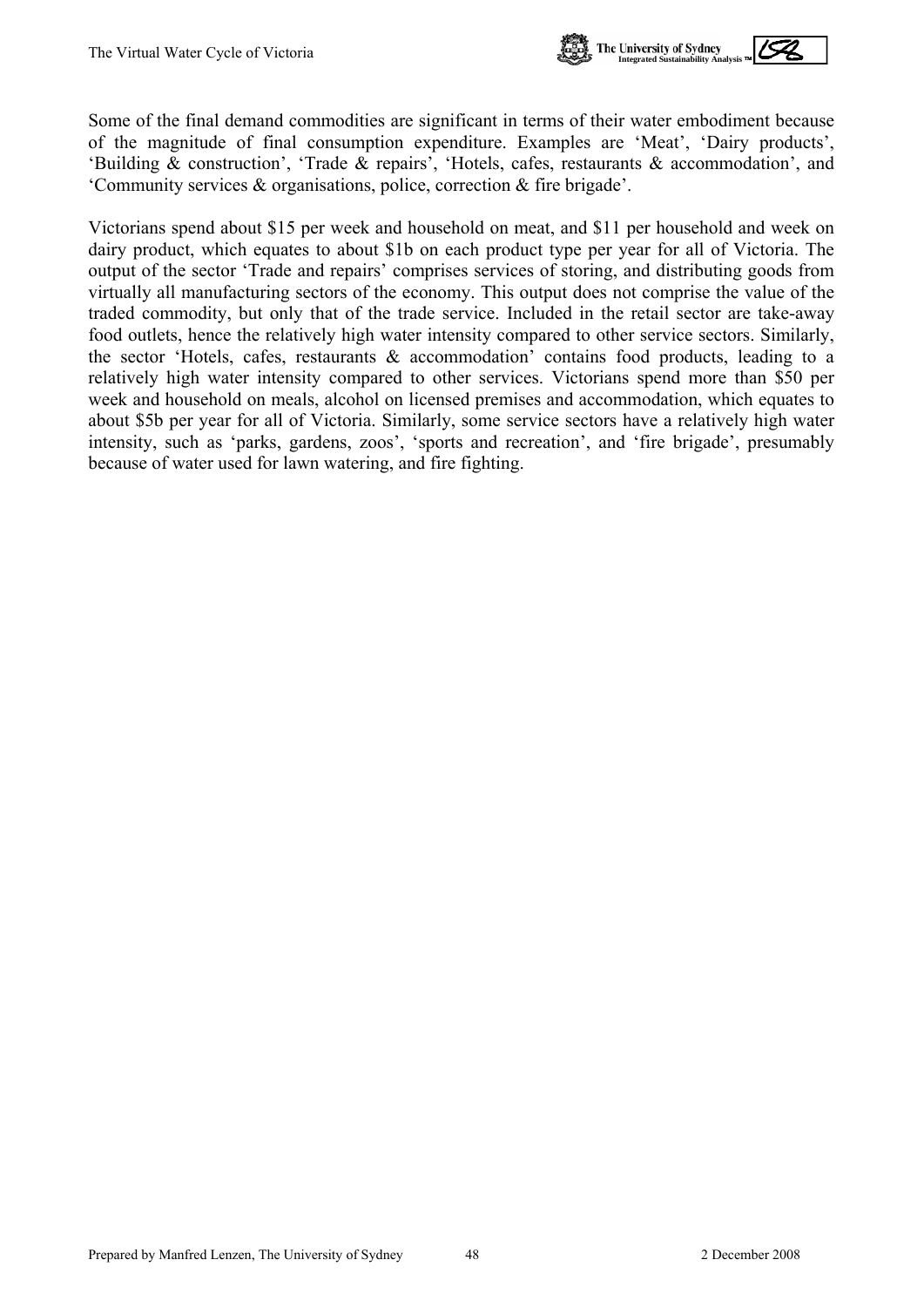

#### <span id="page-51-0"></span>**References**

- [1] World Business Council on Sustainable Development. *Sustainable Development Reporting: Striking the Balance* [http://www.wbcsd.ch/DocRoot/GGFpsq8dGngT5K56sAur/20030106\\_sdreport.pdf.](http://www.wbcsd.ch/DocRoot/GGFpsq8dGngT5K56sAur/20030106_sdreport.pdf) Conches-Geneva, Switzerland: World Business Council on Sustainable Development, 2002.
- [2] Australian Bureau of Statistics. *Water Account Data 1993-94 to 1996-97*. Electronic file (unpublished). 2000.
- [3] Barbetti A, De Zilva D. *SNA93-based Input-Output Tables for Australia ANZRAI 22nd Conference*. Information Paper 5253.0. Tanunda, South Australia: Australian Bureau of Statistics, 1998.
- [4] Australian Bureau of Statistics. *Expanded use of business income tax data in ABS economic statistics experimental estimates for selected industries 1994-95 and 1995-96*. Information Paper, ABS Catalogue No. 5209.0. Canberra, Australia: Australian Bureau of Statistics, 1999.
- [5] Hewings GJD, Madden M. Social accounting: essays in honour of Sir Richard Stone. In: Hewings GJD, Madden M, editors, *Social and demographic accounting*. Cambridge, UK: Cambridge University Press, 1995: 1-14.
- [6] Rose A. Input-output economics and computable general equilibrium models. *Structural Change and Economic Dynamics* 1995; 6 295-304.
- [7] Rose A, Stevens B, Davis G. *Natural Resource Policy and Income Distribution*. In. Baltimore, MD, USA: John Hopkins University Press, 1988.
- [8] Leontief W. Input-output analysis. In *Input-Output Economics*. New York, NY, USA: Oxford University Press, 1986: 19-40.
- [9] Leontief W. Structure of the world economy. *American Economic Review* 1974; LXIV(6) 823-834.
- [10] Hirsch WZ. Application of input-output techniques to urban areas. In: Barna T, editor. *Structural Interdependence and Economic Development*. London, UK: MacMillan & Co Ltd, 1963: 151-168.
- [11] Farag SM. *Input-output analysis: applications to business and accounting*. In. Urbana, USA: Center for International Education and Research in Accounting, 1967.
- [12] Stone R. Where are we now? A short account of the development of input-output studies and their present trends *Seventh International Conference on Input-Output Techniques*. New York, NY, USA: United Nations Industrial Development Organization, 1984: 439-459.
- [13] Polenske KR. Historical and new international perspectives on input-output accounts. In: Miller RE, Polenske KR, Rose AZ, editors, *Frontiers of Input-Output Analysis*. New York, USA: Oxford University Press, 1989: 37-50.
- [14] Carter AP, Petri PA. Leontief's contribution to economics. *Journal of Policy Modeling* 1989; 11(1) 7-30.
- [15] Forssell O, Polenske KR. Introduction: input-output and the environment. *Economic Systems Research* 1998; 10(2) 91-97.
- [16] Rose A, Miernyk W. Input-output analysis: the first fifty years. *Economic Systems Research* 1989; 1 229-271.
- [17] Leontief W. Introduction. In: Leontief W, Chenery HB, Clark PG, Duesenberry JS, Ferguson AR, Grosse AP, Grosse RN, Holzman M, Isard W, Kistin H, editors, *Studies in the Structure of the American Economy*. New York, NY, USA: Oxford University Press, 1953: 3-16.
- [18] Stone R. The evaluation of pollution: balancing gains and losses. *Minerva* 1972; X(3) 412-425.
- [19] Duchin F. Industrial input-output analysis: implications for industrial ecology. *Proceedings of the National Academy of Science of the USA* 1992; 89 851-855.
- [20] Dixon R. Inter-industry transactions and input-output analysis. *Australian Economic Review* 1996; 3'96(115) 327-336.
- [21] Leontief W, Ford D. Environmental repercussions and the economic structure: an input-output approach. *Review of Economics and Statistics* 1970; 52(3) 262-271.
- [22] Miller RE, Blair PD. *Input-Output Analysis: Foundations and Extensions*. In. Englewood Cliffs, NJ, USA: Prentice-Hall, 1985.
- [23] Isard W, Choguill CL, Kissin J, Seyfarth RH, Tatlock R, Bassett KE, Furtado JG, Izumita RM. *Ecologiceconomic analysis for regional development*. In. New York, NY, USA: The Free Press, 1972.
- [24] Polenske KR. Multiregional interactions between energy and transportation. In: Polenske KR, Skolka JV, editors, *Advances in Input-Output Analysis*. Cambridge, MA, USA: Ballinger Publishing Co, 1976: 433-460.
- [25] Cumberland JH, Stram BN. Empirical application of input-output models to environmental problems. In: Polenske KR, Skolka JV, editors, *Advances in Input-Output Analysis*. Cambridge, MA, USA: Ballinger Publishing Co, 1976: 365-388.
- [26] Førsund FR. Input-output models, national economic models, and the environment. In: Kneese AV, Sweeney JL, editors, *Handbook of Natural Resource and Energy Economics*. Amsterdam, Netherlands: North-Holland, 1985: 325-341.
- [27] Hawdon D, Pearson P. Input-output simulations of energy, environment, economy interactions in the UK. *Energy Economics* 1995; 17(1) 73-86.
- [28] Foran B, Lenzen M, Dey C. *Balancing Act A Triple Bottom Line Account of the Australian Economy*. Internet site [http://www.isa.org.usyd.edu.au.](http://www.isa.org.usyd.edu.au/) Canberra, ACT, Australia: CSIRO Resource Futures and The University of Sydney, 2005.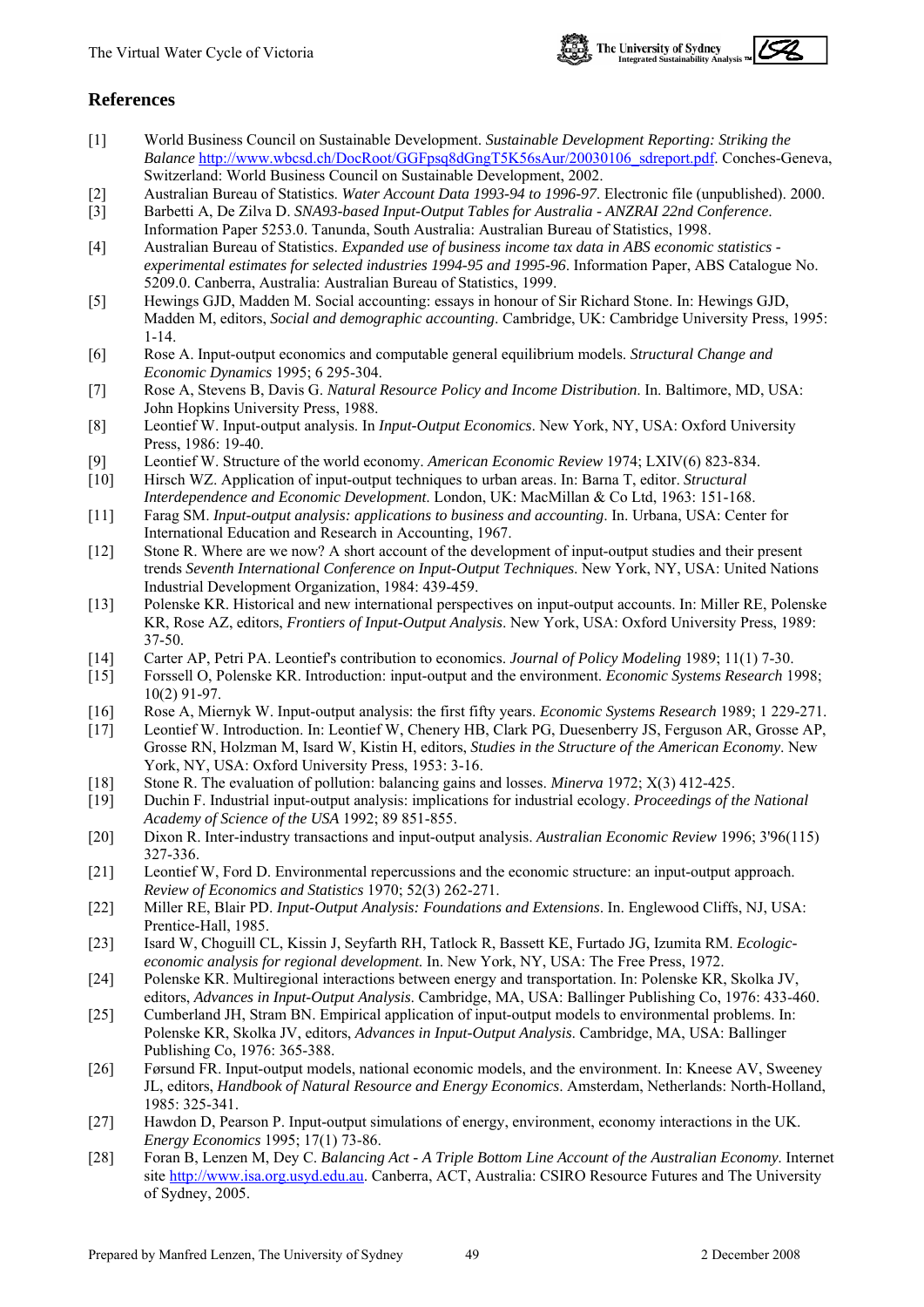

- [29] Australian Bureau of Statistics. *Water Account for Australia 2000-01*. ABS Catalogue No. 4610.0. Canberra, Australia: Australian Bureau of Statistics, 2004.
- [30] Australian Bureau of Statistics. *Domestic water use NSW*. ABS Catalogue No. 4616.1. Canberra, Australia: Australian Bureau of Statistics, 2002.
- [31] Australian Bureau of Statistics. *Water Use on Australian Farms 2002-03*. ABS Catalogue No. 4618.0. Canberra, Australia: Australian Bureau of Statistics, 2006.
- [32] Australian Bureau of Statistics. *Australian National Accounts, Input-Output Tables, 1998-99, Commodity Details*. Electronic file (unpublished). 2005.
- [33] Australian Bureau of Statistics. *Integrated Regional Data Base*. Electronic database. 2001.
- [34] Australian Bureau of Statistics. *1998-99 Household Expenditure Survey Detailed Expenditure Items, Confidentialised Unit Record File*. Electronic file (unpublished). 2000.
- [35] Australian Bureau of Statistics. *Australian National Accounts, Input-Output Tables, 1998-99*. ABS Catalogue No. 5209.0. Canberra, Australia: Australian Bureau of Statistics, 2004.
- [36] Australian Bureau of Statistics. *Business Register Counts 1998*. Customised Report No. 98/. Canberra, Australia: Australian Bureau of Statistics, 1998.
- [37] Australian Bureau of Statistics. *Business Register Counts 2001*. Customised Report No. 01/. Canberra, Australia: Australian Bureau of Statistics, 2001.
- [38] Hewings GJD, Sonis M, Jensen RC. Fields of influence of technological change in input-output models. *Papers of the Regional Science Association* 1988; 64 25-36.
- [39] Lenzen M, Pade L-L, Munksgaard J. CO<sub>2</sub> multipliers in multi-region input-output models. *Economic Systems Research* 2004; 16(4) 391-412.
- [40] Australian Bureau of Agricultural and Resource Economics. *Energy update*. 2004.
- [41] Tarancon M, Del Rio P. Projection of input-output tables by means of mathematical programming based on the hypothesis of stable structural evolution. *Economic Systems Research* 2005; 17(1) 1-23.
- [42] Gretton P, Cotterell P. The RAS method for compiling input-output tables Australian Bureau of Statistics experience *Eighth Conference of Economists*. La Trobe University, 1979
- [43] Australian Bureau of Agricultural and Resource Economics. *Australian Commodity Statistics*. ABARE project 1059. Canberra, Australia: Australian Government, 2004.
- [44] Australian Bureau of Statistics. *Australian National Accounts State Accounts 1998-99*. ABS Catalogue No. 5220.0. Canberra, Australia: Australian Bureau of Statistics, 1999.
- [45] Wilson B, Ho Trieu L, Brown B. Energy efficiency trends in Australia. *Energy Policy* 1994; 22(4) 287-296.
- [46] Lenzen M, Murray J, Sack F, Wiedmann T. *Shared producer and consumer responsibility theory and practice*. ISA Research Paper 01-06, Internet site [http://www.isa.org.usyd.edu.au/publications/documents/Lenzen,Murray,Sack&Wiedmann\\_2006-](http://www.isa.org.usyd.edu.au/publications/documents/Lenzen,Murray,Sack&Wiedmann_2006-Shared_Responsibility.pdf) [Shared\\_Responsibility.pdf](http://www.isa.org.usyd.edu.au/publications/documents/Lenzen,Murray,Sack&Wiedmann_2006-Shared_Responsibility.pdf). Sydney, Australia: ISA, The University of Sydney, 2006.
- [47] Australian Bureau of Statistics. *Water Account for Australia 2004-05*. ABS Catalogue No. 4610.0. Canberra, Australia: Australian Bureau of Statistics, 2006.
- [48] Australian Bureau of Statistics. *Space-Time Research: Manufacturing Establishments, Summary of Operations by ANZSIC Class, Australia, States and Territories, 1989-90 to 1999-2000*. ABS Catalogue No. 8221.0. Canberra, Australia: Australian Bureau of Statistics, 2005.
- [49] Australian Bureau of Statistics. *Australian National Accounts, Input-Output Tables, 1998-99, IOPC 8-digit Commodity Cards*. Unpublished electronic data files. 2004.
- [50] Northern Territory Treasury. *Northern Territory Economy Budget 2006*. Internet site [http://www.budget.nt.gov.au/papers/econ/rural\\_ind\\_fish.pdf.](http://www.budget.nt.gov.au/papers/econ/rural_ind_fish.pdf) Darwin, NT, Australia: Norhern Territory Government, 2006.
- [51] Dairy Australia. *Australian Dairy Industry In Focus 2006*. Southbank, Vic, Australia: Dairy Australia, 2006.
- [52] South Australian Food Centre. *Horticulture Industry ScoreCard 2003/04*. Internet site [http://www.safoodcentre.com/foodtalk/files/communities/docman/141/horticulture04.pdf.](http://www.safoodcentre.com/foodtalk/files/communities/docman/141/horticulture04.pdf) Adelaide, SA, Australia: Government of South Australia, 2004.
- [53] Department of Primary Industries and Water. *Other fresh vegetables*. Internet site <http://www.dpiw.tas.gov.au/inter.nsf/WebPages/EGIL-5J372F?open>. Hobart, Tas, Australia: Department of Primary Industries and Water, Tasmania, 2006.
- [54] South Australian Food Centre. *South Australian Tomato Value Chains*. Internet site [http://www.safoodcentre.com/facts/files/pages/scorecard/C6\\_TomatoSector2000\\_01.pdf.](http://www.safoodcentre.com/facts/files/pages/scorecard/C6_TomatoSector2000_01.pdf) Adelaide, SA, Australia: Government of South Australia, 2004.
- [55] Australian Wine Export Council. *Personal communication, 13 December.* Adelaide, SA, Australia: Australian Wine Export Council, 2006.
- [56] The Vintage 2010 Steering Committee. *Wines of Victoria vintage 2010 Strategic plan for the Victorian wine industry 2006–2010*. Internet site [http://www.business.vic.gov.au/busvicwr/\\_assets/main/lib60053/winesofvictoria.pdf.](http://www.business.vic.gov.au/busvicwr/_assets/main/lib60053/winesofvictoria.pdf) Melbourne, Vic, Australia: Victorian Wine Industry Association, 2006.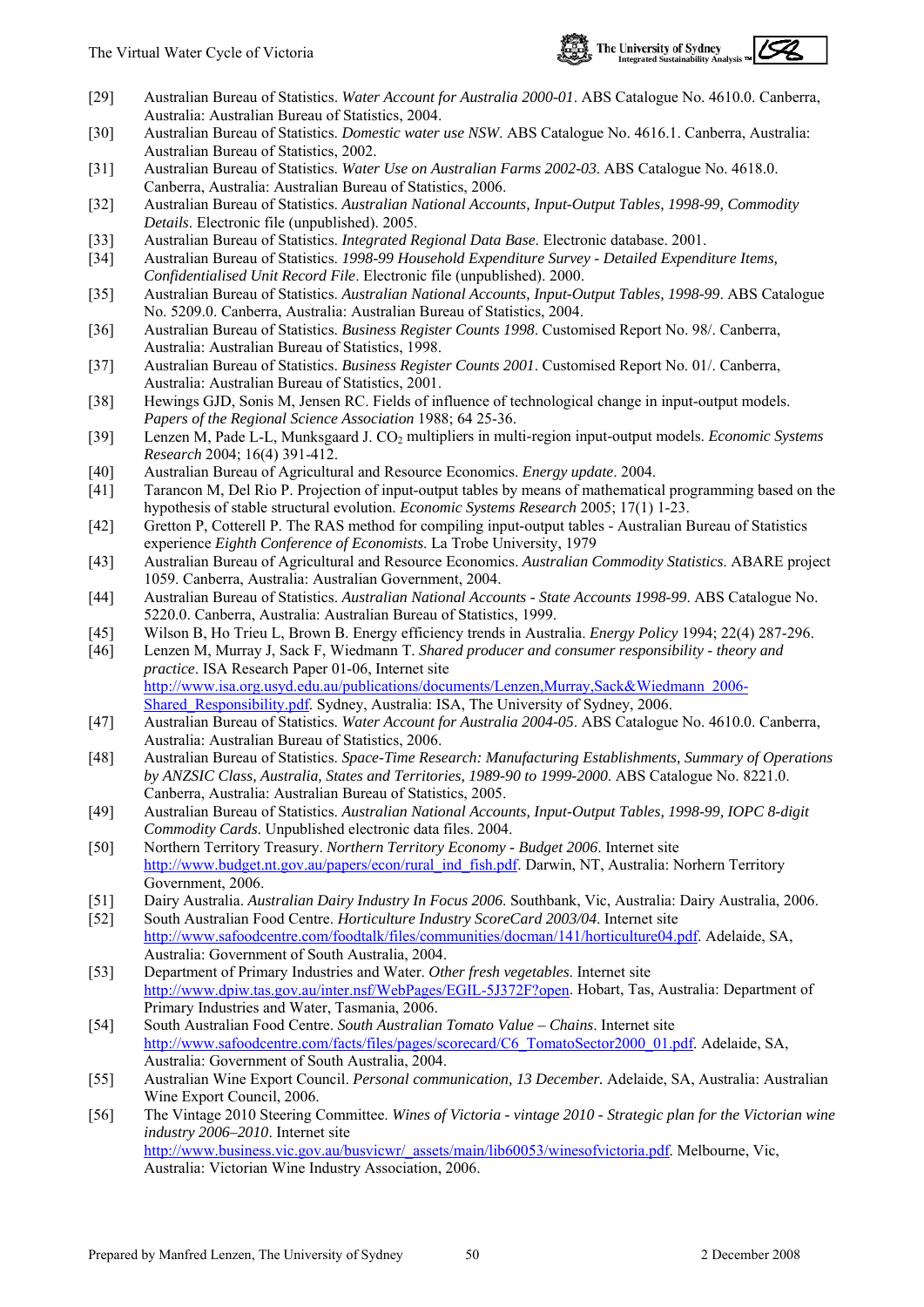

- [57] Vineyards Association of Tasmania. *Tasmanian Wine Industry Strategic Plan 2002-2007*. Internet site [http://www.dpiw.tas.gov.au/inter.nsf/WebPages/CPAS-5L83YB?open.](http://www.dpiw.tas.gov.au/inter.nsf/WebPages/CPAS-5L83YB?open) Launcestion, Tas, Australia: Vineyards Association of Tasmania, 2002.
- [58] Grape and Wine Research and Development Corporation. *2000 Australian Winegrape Crush Report*. Internet site https:/[/www.awbc.com.au/winefacts/data/free.asp?subcatid=139](http://www.awbc.com.au/winefacts/data/free.asp?subcatid=139). Adelaide, SA, Australia: Australian Wine and Brandy Corporation, 2000.
- [59] Department of Primary Industries. *The Victorian Wine Industry*. Internet site [http://www.dpi.vic.gov.au/dpi/nrenti.nsf/LinkView/2969C33369DFA832CA256BC20016E393E173D93495D](http://www.dpi.vic.gov.au/dpi/nrenti.nsf/LinkView/2969C33369DFA832CA256BC20016E393E173D93495D3A1D74A2567C400042F17) [3A1D74A2567C400042F17.](http://www.dpi.vic.gov.au/dpi/nrenti.nsf/LinkView/2969C33369DFA832CA256BC20016E393E173D93495D3A1D74A2567C400042F17) Melbourne, Vic, Australia: Department of Primary Industries, 2006.
- [60] National Electricity Market Management Company. *Electricity generation and consumption data*. Internet site [www.nemmco.com.au](http://www.nemmco.com.au/). 1999.
- [61] Department of Primary Industries. *Sheep & Wool Section*. Internet site [http://www.dse.vic.gov.au/dpi/nrenfa.nsf/LinkView/7A479F6EBE1FFD21CA256C720019A7A510ADF91738](http://www.dse.vic.gov.au/dpi/nrenfa.nsf/LinkView/7A479F6EBE1FFD21CA256C720019A7A510ADF91738B414C3CA256E76001CFA40) [B414C3CA256E76001CFA40.](http://www.dse.vic.gov.au/dpi/nrenfa.nsf/LinkView/7A479F6EBE1FFD21CA256C720019A7A510ADF91738B414C3CA256E76001CFA40) Melbourne, Vic, Australia: Department of Primary Industries, 2006.
- [62] Department of Primary Industries. *The Victorian Grains Industry*. Internet site [http://www.dpi.vic.gov.au/dpi/nrenti.nsf/LinkView/2969C33369DFA832CA256BC20016E393E173D93495D](http://www.dpi.vic.gov.au/dpi/nrenti.nsf/LinkView/2969C33369DFA832CA256BC20016E393E173D93495D3A1D74A2567C400042F17) [3A1D74A2567C400042F17.](http://www.dpi.vic.gov.au/dpi/nrenti.nsf/LinkView/2969C33369DFA832CA256BC20016E393E173D93495D3A1D74A2567C400042F17) Melbourne, Vic, Australia: Department of Primary Industries, 2006.
- [63] Rice Growers Association of Australia. *Marketing & Export*. Internet site <http://www.rga.org.au/rice/marketing.asp>. Leeton, NSW, Australia: Rice Growers Association of Australia Inc, 2006.
- [64] Department of Primary Industries. *The Victorian Dairy Industry*. Internet site [http://www.dpi.vic.gov.au/dpi/nrenti.nsf/LinkView/2969C33369DFA832CA256BC20016E393E173D93495D](http://www.dpi.vic.gov.au/dpi/nrenti.nsf/LinkView/2969C33369DFA832CA256BC20016E393E173D93495D3A1D74A2567C400042F17) [3A1D74A2567C400042F17.](http://www.dpi.vic.gov.au/dpi/nrenti.nsf/LinkView/2969C33369DFA832CA256BC20016E393E173D93495D3A1D74A2567C400042F17) Melbourne, Vic, Australia: Department of Primary Industries, 2006.
- [65] BusinessVictoria. *Dairy*. Internet site [http://www.business.vic.gov.au/BUSVIC/STANDARD/1001/PC\\_60186.html](http://www.business.vic.gov.au/BUSVIC/STANDARD/1001/PC_60186.html). Melbourne, Vic, Australia: BusinessVictoria, 2006.
- [66] Australian Bureau of Statistics. *Value of agricultural commodities produced, Australia 2001-02*. ABS Catalogue No. 7503.0. Canberra, Australia: Australian Bureau of Statistics, 2006.
- [67] Department of Primary Industries. *The Victorian Meat Industry*. Internet site [http://www.dpi.vic.gov.au/dpi/nrenti.nsf/LinkView/2969C33369DFA832CA256BC20016E393E173D93495D](http://www.dpi.vic.gov.au/dpi/nrenti.nsf/LinkView/2969C33369DFA832CA256BC20016E393E173D93495D3A1D74A2567C400042F17) [3A1D74A2567C400042F17.](http://www.dpi.vic.gov.au/dpi/nrenti.nsf/LinkView/2969C33369DFA832CA256BC20016E393E173D93495D3A1D74A2567C400042F17) Melbourne, Vic, Australia: Department of Primary Industries, 2006.
- [68] Department of Primary Industries. *The Victorian Vegetable Industry*. Internet site [http://www.dpi.vic.gov.au/dpi/nrenti.nsf/LinkView/2969C33369DFA832CA256BC20016E393E173D93495D](http://www.dpi.vic.gov.au/dpi/nrenti.nsf/LinkView/2969C33369DFA832CA256BC20016E393E173D93495D3A1D74A2567C400042F17) [3A1D74A2567C400042F17.](http://www.dpi.vic.gov.au/dpi/nrenti.nsf/LinkView/2969C33369DFA832CA256BC20016E393E173D93495D3A1D74A2567C400042F17) Melbourne, Vic, Australia: Department of Primary Industries, 2006.
- [69] Department of Primary Industries. *The Victorian Fruit Industry*. Internet site [http://www.dpi.vic.gov.au/dpi/nrenti.nsf/LinkView/2969C33369DFA832CA256BC20016E393E173D93495D](http://www.dpi.vic.gov.au/dpi/nrenti.nsf/LinkView/2969C33369DFA832CA256BC20016E393E173D93495D3A1D74A2567C400042F17) [3A1D74A2567C400042F17.](http://www.dpi.vic.gov.au/dpi/nrenti.nsf/LinkView/2969C33369DFA832CA256BC20016E393E173D93495D3A1D74A2567C400042F17) Melbourne, Vic, Australia: Department of Primary Industries, 2006.
- [70] Australian Bureau of Statistics. *Australian Mining Industry 1998-99*. ABS Catalogue No. 8414.0. Canberra, Australia: Australian Bureau of Statistics, 2000.
- [71] Australian Bureau of Statistics. *Mining Operations Australia 1999-2000*. ABS Catalogue No. 8415.0. Canberra, Australia: Australian Bureau of Statistics, 2001.
- [72] Australian Broadcasting Corporation. *Australian sake bottles success*. Internet site [www.abc.net.au/landline/stories/s99117.htm](http://www.abc.net.au/landline/stories/s99117.htm). Sydney, NSW, Australia: Australian Broadcasting Corporation, 2000.
- [73] Australian Bureau of Statistics. *Electricity, Gas, Water and Sewerage Operations, Australia, States and Territories - companion data*. ABS Catalogue No. 8226.0, [http://www.ausstats.abs.gov.au/ausstats/subscriber.nsf/0/BF6EDF4C140740E2CA2572050024181E/\\$File/822](http://www.ausstats.abs.gov.au/ausstats/subscriber.nsf/0/BF6EDF4C140740E2CA2572050024181E/$File/82260_electricity_gas_water_sewerage_operations.xls) [60\\_electricity\\_gas\\_water\\_sewerage\\_operations.xls.](http://www.ausstats.abs.gov.au/ausstats/subscriber.nsf/0/BF6EDF4C140740E2CA2572050024181E/$File/82260_electricity_gas_water_sewerage_operations.xls) Canberra, Australia: Australian Bureau of Statistics, 2006.
- [74] Australian Bureau of Statistics. *Electricity, Gas, Water and Sewerage Operations, Australia, States and Territories, 2004-05*. ABS Catalogue No. 8226.0. Canberra, Australia: Australian Bureau of Statistics, 2006.
- [75] Australian Bureau of Statistics. *Australian National Accounts, Input-Output Tables, 1994-95*. ABS Catalogue No. 5209.0. Canberra, Australia: Australian Bureau of Statistics, 1999.
- [76] Daly HE. On economics as a life science. *Journal of Political Economy* 1968; 76 392-406.
- [77] Isard W, Bassett K, Choguill C, Furtado J, Izumita R, Kissin J, Romanoff E, Seyfarth R, Tatlock R. On the linkage of socio-economic and ecologic systems. *Papers and Proceedings of the Regional Science Association* 1967; 21 79-99.
- [78] Laitner S, Bernow S, DeCicco J. Employment and other macroeconomic benefits of an innovation-led climate strategy for the United States. *Energy Policy* 1998; 26(5) 425-432.
- [79] Bhattacharyya SC. Applied general equilibrium models for energy studies: a survey. *Energy Economics* 1996; 18 145-164.
- [80] Tilanus CB. Marginal vs. average input coefficients in input-output forecasting. *Quarterly Journal of Economics* 1967; 81 140-145.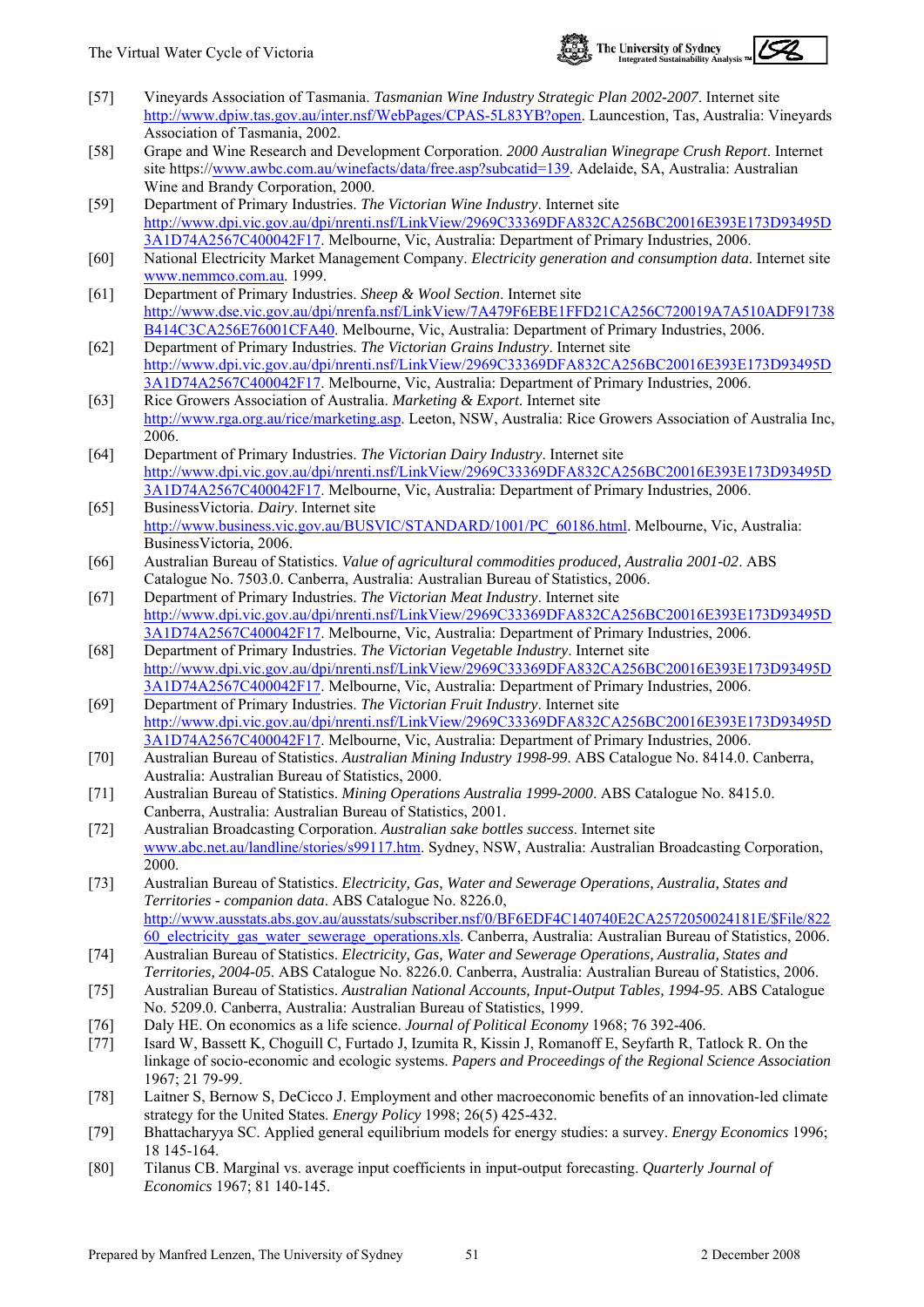

- [81] Mules TJ. Some simulations with a sequential I-O model. *Papers of the Regional Science Association* 1983; 51 197-204.
- [82] Romanoff E, Levine SH. Anticipatory and responsive sequential interindustry models. *IEEE Transactions on Systems, Man, and Cybernetics* 1981; SMC-11(3) 181-186.
- [83] Romanoff E, Levine SH. Capacity limitations, inventory, and time-phased production in the Sequential Interindustry Model. *Papers of the Regional Science Association* 1986; 59 73-91.
- [84] Foran B, Crane D. *The OzECCO embodied energy model of Australia's physical economy*. Canberra, Australia: CSIRO Resource Futures Program, 1998.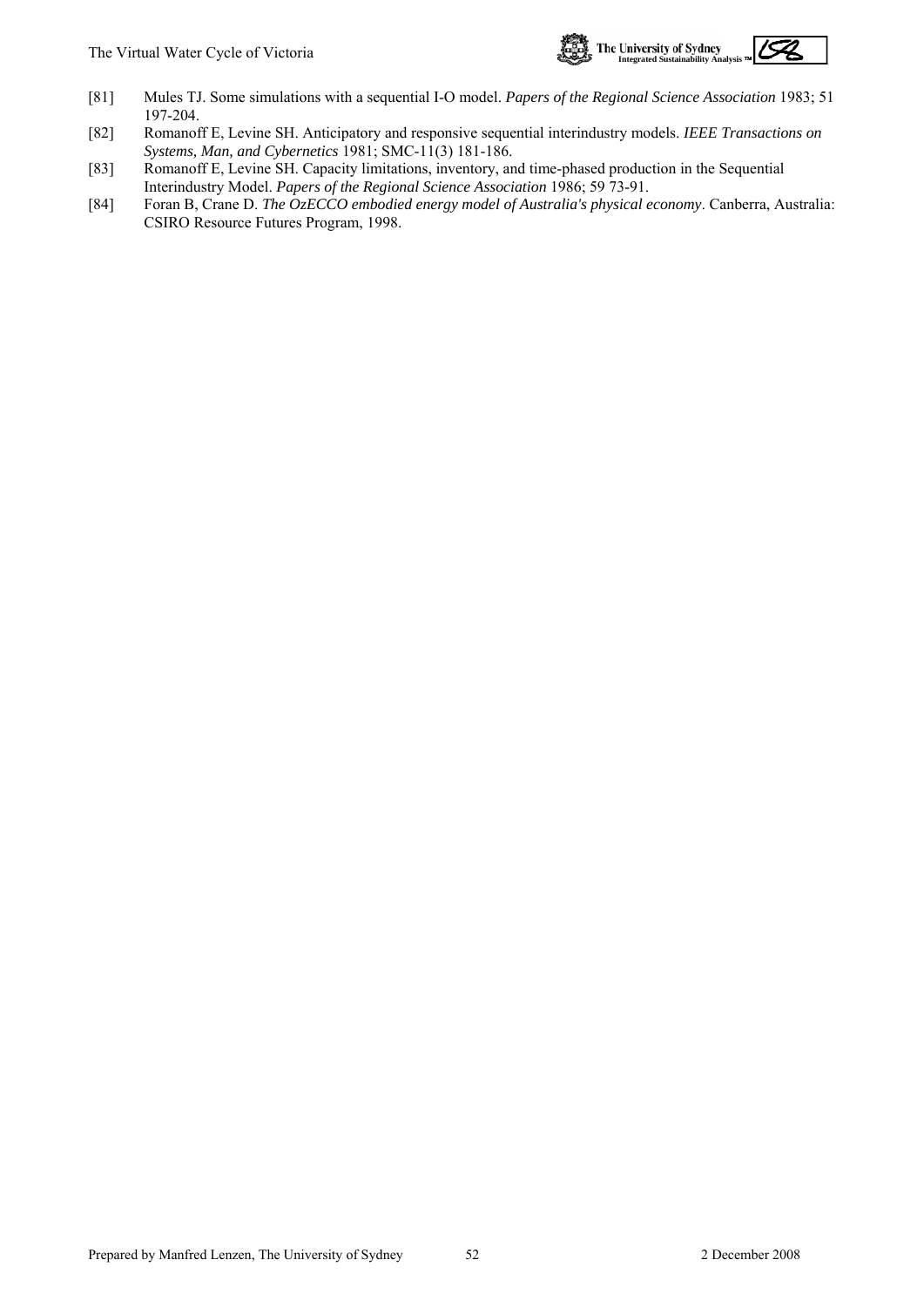

## <span id="page-55-0"></span>**6 Appendix: Mathematical exposition of the project methodology**

#### 6.1 National Accounting

Input-output tables are constructed in many countries for one particular year from surveys of monetary transactions between classified industry sectors, and thus provide a 'snapshot' measure of economic interdependence at a particular stage of development. The Australian input-output tables are published annually or biannually by the Australian Bureau of Statistics (ABS).

Within the System of National Accounts 1993 (SNA93), National Income, National Expenditure and National Product are now benchmarked by the ABS on input-output tables. The ABS employs the commodity flow method, which is an input-output approach for compiling National Accounts [3]. The characteristic feature of the commodity flow method is that it balances total supply and use for each commodity while simultaneously balancing total production and input for each industry. In practice, the reconciliation of the three GDP estimates based on income, expenditure and production is achieved by an iterative confrontation and balancing process involving approximately 1000 commodities and 100 industries. As a result of this approach, previously common discrepancies within the National Accounts and between input-output tables and the National Accounts no longer occur. Furthermore, an Economic Activity Survey incorporating taxation statistics has been specifically designed by the ABS [4] to support the input-output approach from 1994-95 onwards by expanding and detailing the industry data collection, and by facilitating the production of annual input-output tables (previously triennial).

The basic input-output tables contain matrices describing the supply, use, import, and margins of commodities in the Australian economy. Commodities and industries are distinguished in the published tables. A measure for the homogeneity of industries is the *supply matrix* **V**, which shows the total output of domestically produced commodities (columns *j*) by domestic industries (rows *i*). Characteristically, the largest entry in each commodity column belongs to the industry to which the respective commodity is primary. The *market share matrix*  $\mathbf{D}$  (with elements  $D_{ij}$  showing the share of industry *i* in producing commodity *j*) is derived from the supply matrix by dividing each entry by the total commodity output:  $D_{ii} = V_{ii}/\Sigma_i V_{ii}$ .

The *use matrix* **U** (Figure below) shows how commodities (rows *i*) are absorbed in industries (columns *j*). The use matrix contains both domestically produced and imported commodities without distinction. Competing imports are allocated indirectly, that is, to the supplying sector that they are primary to, rather than directly to the sectors that use them. Complementary imports are excluded from intermediate demand, since there is no domestic sector that they are primary to (as they are not produced domestically). Excluded are also re-exports, that is commodities which are imported into Australia and then exported without having been used or transformed.

The layout of the complete use table (Figure below) reflects the National Accounting Identity

$$
GDP + m = GNE + e = GNT,
$$
\n<sup>(1)</sup>

with the *Gross Domestic Product* (GDP) and imports (*m*) arranged in rows and the *Gross National Expenditure* (GNE) and exports (*e*) arranged in columns around a central square table of interindustrial intermediate transactions (Fig. 1). Both sums add up to *Gross National Turnover* (GNT). In the input-output terminology, GDP + *m* is called *primary input*, or *value added*  $(v)$ , and GNE + *ex* is called *final demand* (*y*). Adding *intermediate demand* (*U*) yields *total output* 

$$
x = U + v = U + y \tag{2}
$$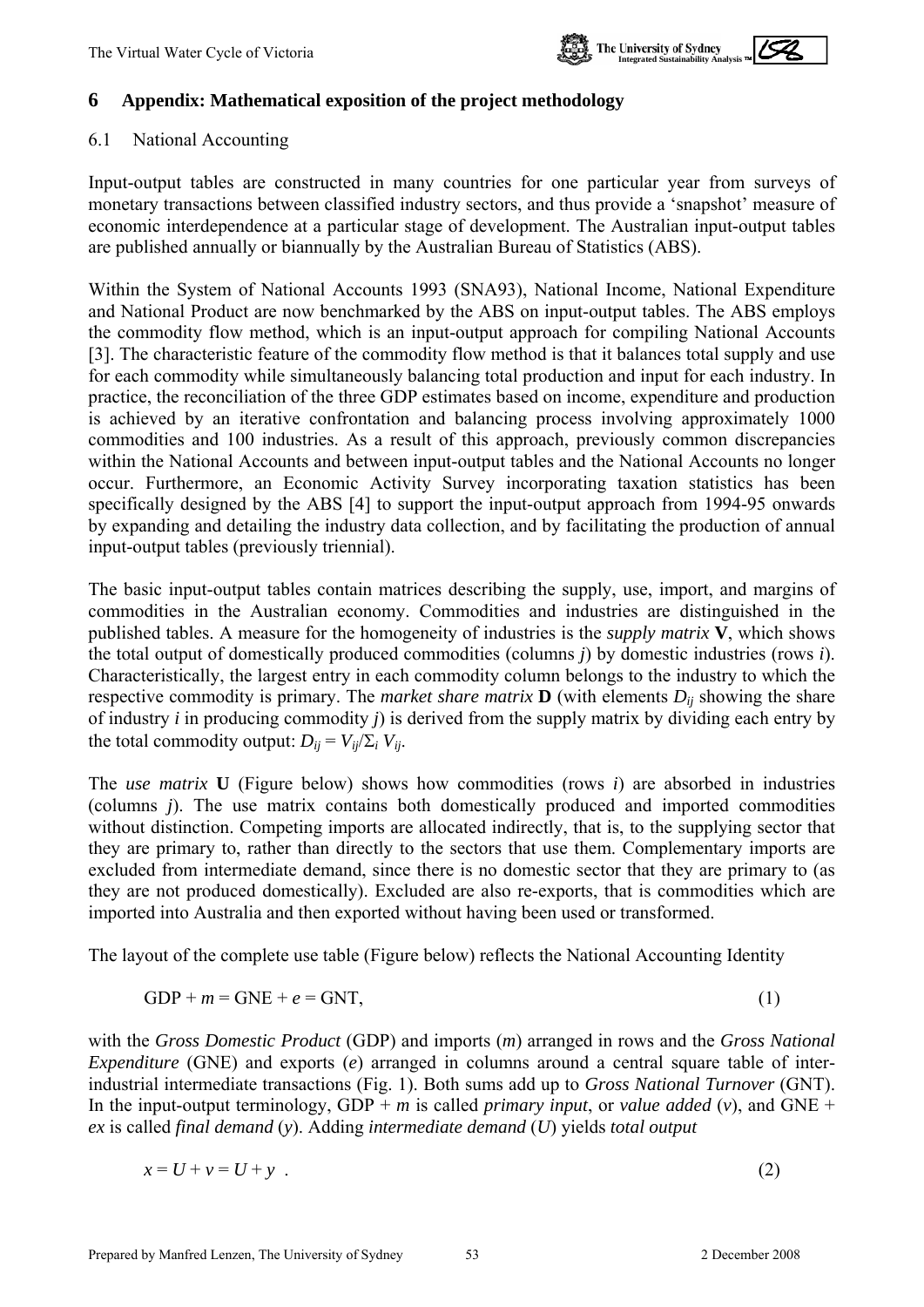

<span id="page-56-0"></span>Final demand consists of gross fixed capital expenditure (*k*), government and private domestic final consumption  $(c_{\text{gv}}, c_{\text{pr}})$ , changes in inventories (*i*) and exports (*e*), while primary inputs are wages and salaries (*w*), gross operating surplus (*s*), net taxes on products and production (*t*) and complementary and competing imports (*m*):

$$
w + s + t + m = k + c_{\text{gv}} + c_{\text{pr}} + i + e
$$
 (3)

Disaggregating Equation 2 into *M* commodities (expenditure side) and *N* industries (production side) yields

$$
\{x_i\}_{i=1,\dots,M} = \{\Sigma_j U_{ij}\}_{i=1,\dots,M} + \{y_i\}_{i=1,\dots,M} \text{ , and } \tag{4a}
$$
  

$$
\{x_j\}_{j=1,\dots,N} = \{\Sigma_i U_{ij}\}_{j=1,\dots,N} + \{v_j\}_{j=1,\dots,N} \text{ .}
$$

Equations 4a and 4b are basically accounting equations, showing the production and usage balances of all commodities and industries in the economy. In the following, a prime (') will denote a column vector, while unprimed variables are arranged in rows. Note that sums over commodities and industries must equal the scalar totals:

$$
\sum_{i} x^{i} = \sum_{j} x_{j} = x \quad \text{and} \quad \sum_{i} y^{i} = \sum_{j} v_{j} = v = y \quad . \tag{5}
$$

Commodity and industry formulations can be converted into each other using the market share matrix **D**:

$$
x_i^* = \sum_j D_{ji} x_j \quad \text{and} \quad x_j = \sum_j D_{ji} x_i^* \quad \Leftrightarrow \quad x_i^* = \mathbf{D}^{\mathsf{t}} x^{\mathsf{t}} \quad \text{and} \quad x = x_i^* \mathbf{D}^{\mathsf{t}} x_i^*
$$
(6)

where industry totals are in a  $1 \times N$  row vector *x*, commodity totals in a  $M \times 1$  column vector *x*<sup>'</sup>, and the superscript "t" denotes transposition.

l

<sup>&</sup>lt;sup>14</sup> The market share matrix is normalised according to  $\Sigma_i D_{ij} = 1$  and  $\Sigma_j D_{ji}^{\dagger} = 1$ . Combining this normalisation with Equation 6, the sum requirement in Equation 5 can be seen as  $\Sigma_i x_i = \Sigma_j D_{ij}^{\dagger} \Sigma_i x_i = \Sigma_i \Sigma_j D_{ij} x_j = \Sigma_j x_j = x$ .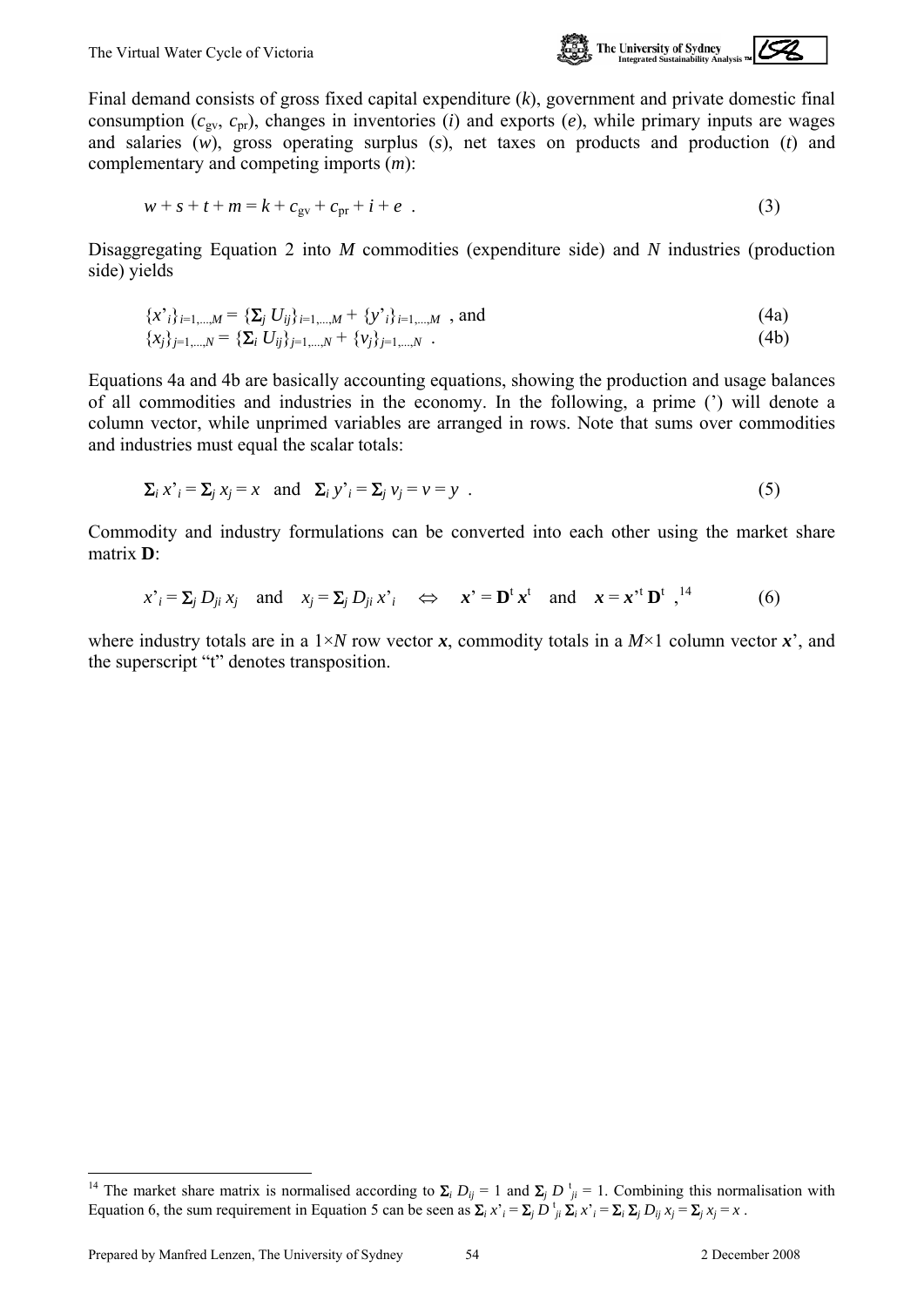

| Commodities                                                                                                                            | Industries                             | Agriculture,<br>forestry and<br>fishing | Mining                         | Food                              | Other<br>manufac-<br>turing                                | Utilities             | Construc-<br>tion                       | Trade             | Transport and<br>communication         | Admini-<br>stration.<br>services |
|----------------------------------------------------------------------------------------------------------------------------------------|----------------------------------------|-----------------------------------------|--------------------------------|-----------------------------------|------------------------------------------------------------|-----------------------|-----------------------------------------|-------------------|----------------------------------------|----------------------------------|
| Agriculture, forestry and fishing<br>Mining<br>Food                                                                                    |                                        |                                         |                                |                                   |                                                            |                       |                                         |                   |                                        |                                  |
| Other manufacturing<br>Utilities (electricity, gas, water)<br>Construction<br>Trade (wholesale, retail)<br>Transport and communication |                                        |                                         |                                |                                   | Use of commodities by industries in A\$m                   |                       |                                         |                   |                                        |                                  |
| Administration and services                                                                                                            |                                        |                                         |                                |                                   |                                                            |                       |                                         |                   |                                        |                                  |
|                                                                                                                                        |                                        |                                         |                                |                                   | Figure1: Structure of intermediate demand in the use table |                       |                                         |                   |                                        |                                  |
|                                                                                                                                        | Intermediate<br>'demand                | + Private<br>Final                      | $^{+}$<br>Government           | $+$ Private<br><b>Gross Final</b> | + Public<br>Enterprise                                     | Gross Final           | +Government + Changes in<br>Inventories | + Exports         | $=$ Total Supply                       |                                  |
| <b>INTERMEDIATE DEMAND</b>                                                                                                             | 443,611                                | Consumption<br>264,333                  | Final<br>Consumption<br>88,507 | Consumption<br>81,031             | Gross-Final<br>Consumption<br>12,129                       | Consumption<br>11,562 | 1,767                                   | 83,364            | 986,308                                |                                  |
| $+$ Wages $\&$ salaries<br>+ Operating surplus<br>+ Taxes on production<br>+ Taxes on products                                         | 226,904<br>191,809<br>16,408<br>12,973 | 17,970                                  |                                | 2,690<br>2,948                    | 73                                                         | 90                    | 133                                     | 1,461             | 226,904<br>191,809<br>19,098<br>35,651 | <b>GDP</b><br>473,463            |
| + Imports, complem.                                                                                                                    | 355                                    | 91                                      |                                | 123                               |                                                            | 2                     | <sup>6</sup>                            |                   | 579                                    |                                  |
| = Australian Production<br>+ Imports, competing                                                                                        | 892,062<br>94,246                      | 282,395                                 | 88,507                         | 86,793                            | 12,202                                                     | 11,655                | 1,907                                   | 84,825<br>2,828   | 1,460,351<br>97,075                    | $GDP+M$<br>571,117               |
| $=$ Total Use                                                                                                                          | 986,309                                | 282,395                                 | 88,507                         | 86,793                            | 12,202<br>GNE 483,462                                      | 11,655                | 1,907                                   | 87,654<br>$GNE+X$ | 1,557,426<br>571,117                   | <b>GNT</b>                       |

Aggregate quantities in the 1994-95 Australian National Accounts (after [75]).

All figures in A\$m, subtotals in italics, totals and aggregates in bold italics.

GNE = Gross National Expenditure, GDP = Gross Domestic Product, GNT = Gross National Turnover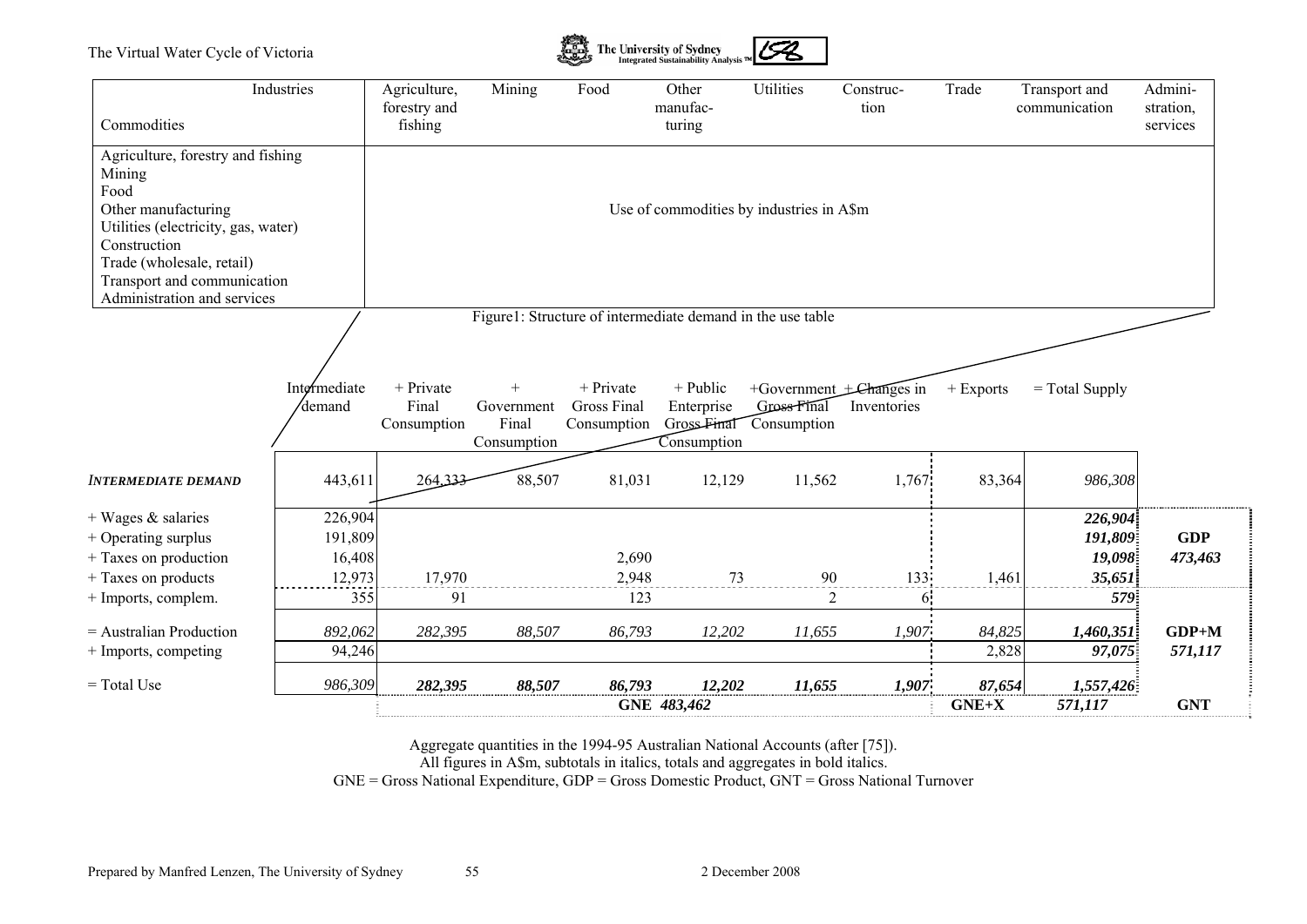

#### <span id="page-58-0"></span>6.2 Input-output theory - the Leontief model

The most commonly used input-output model assumes a market economy that is driven by demand. Accordingly, using Equation 4a, substituting  $B_{ij} = U_{ij} / x_j$ , and adopting matrix notation leads to

$$
\{x_{i}\}_{i=1,...,M} = \{\sum_{j} B_{ij} x_{j}\}_{i=1,...,M} + \{y_{i}\}_{i=1,...,M} \iff x^{\bullet} = B x^{t} + y^{\bullet}.
$$
 (7)

**B** is called a *direct requirements* matrix. As the use matrix **U**, it shows commodities in its rows and industries in its columns. In most generalised input-output applications, production technology is assumed to be a characteristic of industries, as opposed to commodities.<sup>[15](#page-58-0)</sup> Using Equation 6, Equation 7 can be transformed into industry formulation:

$$
x^{\prime t} \mathbf{D}^{t} = x \mathbf{B}^{t} \mathbf{D}^{t} + y^{\prime t} \mathbf{D}^{t} \iff x^{t} = \mathbf{A} x^{t} + y^{t} , \tag{8}
$$

where  $A = DB$  is an industry-by-industry direct requirements matrix. Its coefficients  $A_{ii}$ describe the intermediate demand of industries  $j=1,...,N$  of output from industries  $i=1,...,N$  per unit of total output of industry *j*. "Industry formulation" means that the whole accounting system is expressed in industry output terms, no matter the type of commodity. This is opposed to the "commodity formulation", which maps commodity-to-commodity flows. The industry formulation has an important practical advantage for generalised input-output models, since in many countries (and also in Australia), most auxiliary (for example social and environmental) statistics are in industry terms. **A** is the central element of the classical input-output relationship

$$
\boldsymbol{x}^{\mathrm{t}} = (\mathbf{I} - \mathbf{A})^{-1} \boldsymbol{y}^{\mathrm{t}} \tag{9}
$$

which follows directly out of solving Equation (8) for *x*. **I** denotes the *N*×*N* unity matrix, and

$$
\mathbf{L} = (\mathbf{I} - \mathbf{A})^{-1} \tag{10}
$$

is called the *total requirements* matrix or *Leontief inverse*. An element *Lij* describes the total "content" or "embodiment" of output produced by industry *i* per unit of final demand from industry *j*. A *generalised* Leontief model features a 1×*N* vector *Q* of *total factor multipliers*, that is total requirements of production factors per unit of final demand from *N* industry sectors. *O* can be calculated from a  $1 \times N$  vector *q* containing (direct) sectoral production factor usage per unit of total output:

$$
Q = q (I - A)^{-1} = q L.
$$
 (11)

The total factor requirement *Q* (scalar) of a final demand bundle *y* can then be written as

$$
Q = Q yt = q L yt = q xt
$$
 (12)

These equations state that factor inputs *q***L** are required in order to satisfy a final demand bundle *y* (in monetary terms).

The technical approach taken in this work for generalisation of the standard input-output framework is to include water use *q* expressed in litres into the direct requirements matrices **A** and **A**\* as additional rows below primary inputs. The Leontief inverse then contains total

 $\overline{a}$ 

<sup>&</sup>lt;sup>15</sup> This condition is sometimes imposed because the available production factor data is in industry terms.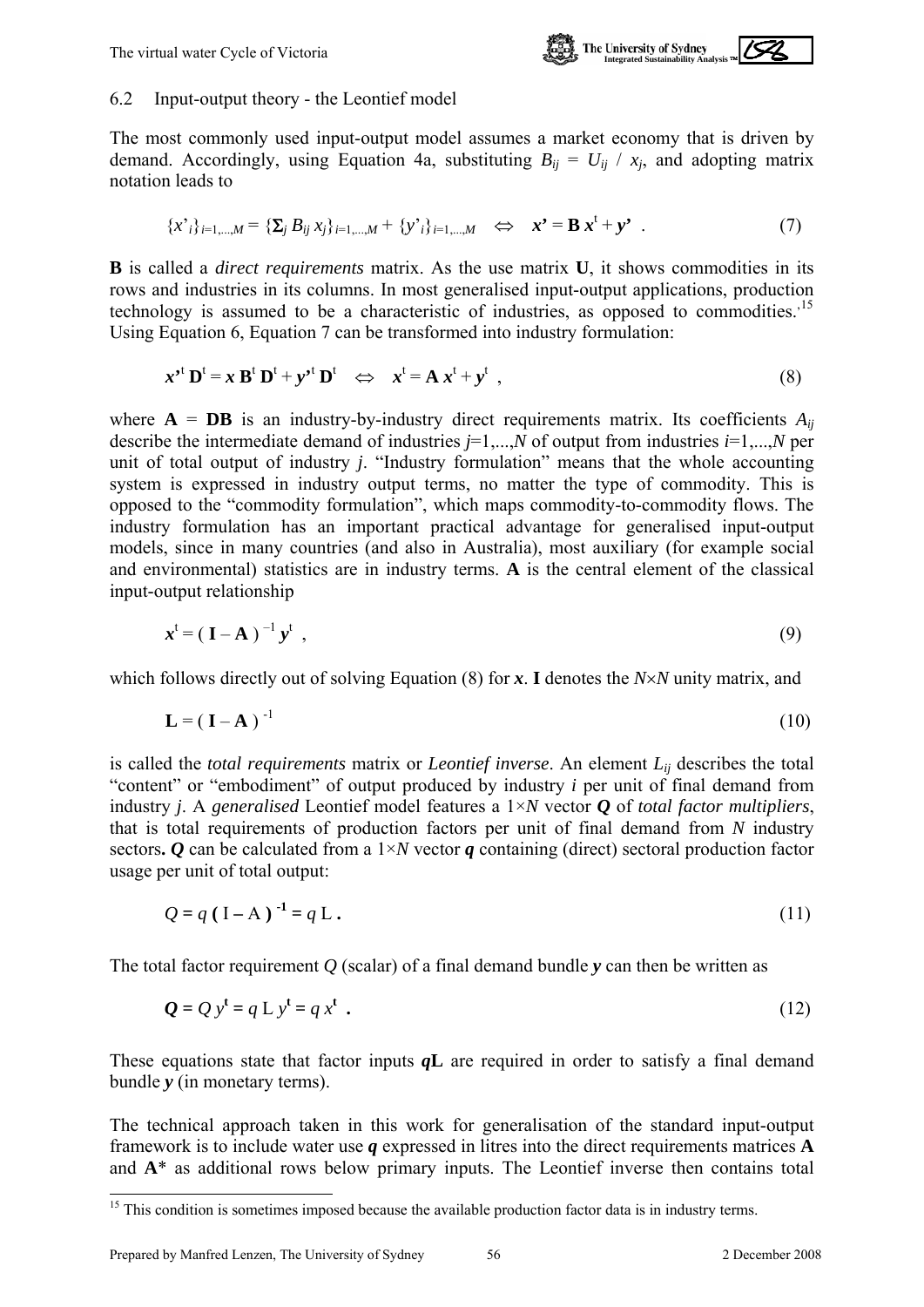

<span id="page-59-0"></span>

The Leontief input-output system represents a situation that is characterised by (1) a linear relationship between inputs and output, or in other words, zero fixed costs and constant returns to scale, (2) no factor scarcity and perfectly quantity-elastic supply, (3) idle capacity, and (4) fixed prices that are unaffected by changes in final demand. This situation is dominated by consumers' demand, with producers adjusting to an optimal input structure reflected by the fixed requirements coefficients *Aij*. Some of these assumptions are not restrictive for accounting purposes such as in TBL reporting, but only for modelling change.

#### 6.3 Valuation

In the representation of Equation 2 in the Australian input-output tables, all quantities and intra-industrial transactions are valued in "farm or factory gate" prices, so-called *basic prices*  (bp). These are also referred to as *net producer's prices*, because they differ from *producer's prices* (pp) by taxes on final demand  $t_f$ , so that

$$
y_{\text{(bp)}} = y_{\text{(pp)}} - t_{\text{f}} \tag{13}
$$

Insertion of Equation 19 into Equation 3 yields

$$
w + s + t + t_{\rm f} + m = y_{\rm (pp)}\,. \tag{14}
$$

Note that  $t$  and  $t_f$  are not the only sources of tax earnings for the government, since the wages *w* contain income tax  $t_w$ . In contrast to the primary inputs,  $t_f$  is not paid by intermediate producers, but only by final purchasers, and must therefore not be treated with the inputoutput formalism.

Most input-output studies are carried out in terms of basic prices, because coefficients in basic prices valued in producers' prices can be subject to large fluctuation due to changes in taxation. As in the *Balancing Act* report, all intensities presented in this study therefore refer to basic prices.

#### 6.4 Justification for choice of model

We chose an *input-output* model because it is the most simple model that allows looking at economic activity in a production life-cycle context. Moreover, input-output analysis is politically and ideologically neutral, and does not incorporate any specific behavioural conditions for the individual, companies or the state, except that an economy behave in a consistent manner. Finally, an input-output approach to TBL can be reproduced in every country, for almost any base year, by any institution, since input-output tables are generated and published in regular intervals by statistical bureaux around the world.

We chose a *static*, *short-term* model because the purpose of this TBL study is reporting and accounting for a particular base year, and not temporal modelling of structural change, or demographic, technological and policy scenarios. Using static input-output analysis, it is

 $\overline{a}$ <sup>16</sup> Early input-output models, such as by  $[76]$ ) and  $[77]$ ), incorporated pollution as outputs of industries, assembled in additional columns of the interindustry table, leading to incompatible units and summation problems across rows (see [15], p. 92). The solution of [21]) to reverse the position of environmental inputs and outputs (ie to assemble generated pollutants as inputs in rows) made this type of model operational.